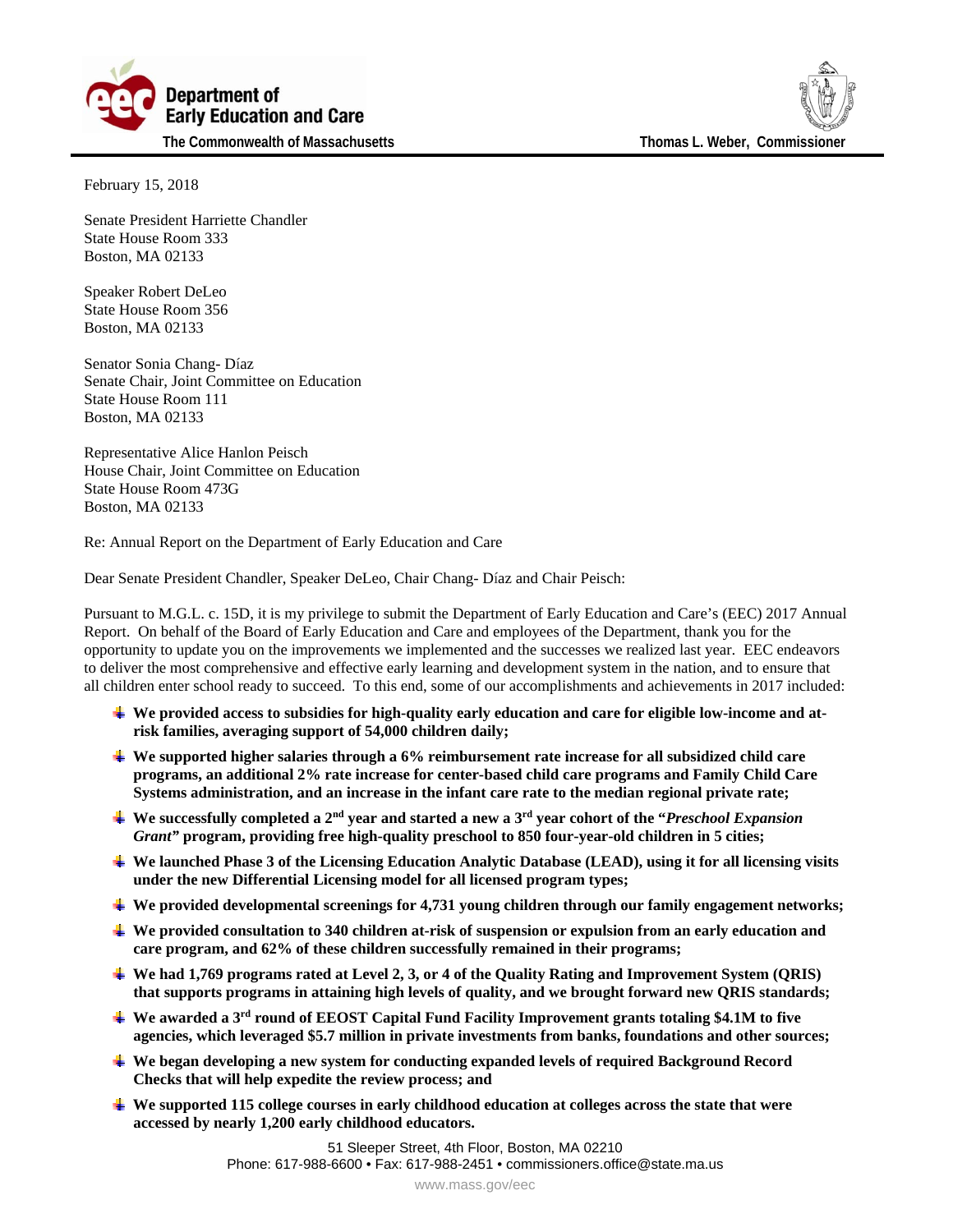In 2014, the Board of Early Education and Care adopted a five year Strategic Plan for EEC that set the vision and priorities for the agency's work. The enclosed Annual Report provides an update on EEC's accomplishments and activities during the 2017 calendar year in each of the four areas of the EEC's Strategic Plan.

As the Department of Early Education and Care looks ahead, we will continue to work with all of our partners to increase access for families and to improve the quality and safety of our licensed programs. We thank the early education and care provider community, advocates, and especially the Legislature for continuing to support the Department in its mission of giving the Commonwealth's children the best start possible.

Sincerely,

Alors 2. mld 2

Thomas L. Weber Commissioner, Department of Early Education Secretary to the Board of Early Education and Care

cc: Members of the Joint Committee on Education Senator Karen Spilka, Chair, Senate Committee on Ways and Means Representative Jeffrey Sánchez, Chair, House Committee on Ways and Means Senator Joan B. Lovely, Senate Chair, Joint Committee on Children, Families and Persons with Disabilities Representative Kay Khan, House Chair, Joint Committee on Children, Families and Persons with Disabilities Senator Cindy F. Friedman, Senate Chair, Joint Committee on Mental Health and Substance Abuse Representative Denise C. Garlick, House Chair, Joint Committee on Mental Health and Substance Abuse Steven T. James, Clerk, Massachusetts House of Representatives William F. Welch, Clerk, Massachusetts Senate James A. Peyser, Secretary, Executive Office of Education Michael J. Heffernan, Secretary, Executive Office for Administration and Finance Marylou Sudders, Secretary, Executive Office of Health and Human Services Maria Z. Mossaides, The Child Advocate Members of the Board of Early Education and Care Jack Simons, Director, Children's Behavioral Health Initiative

Enclosure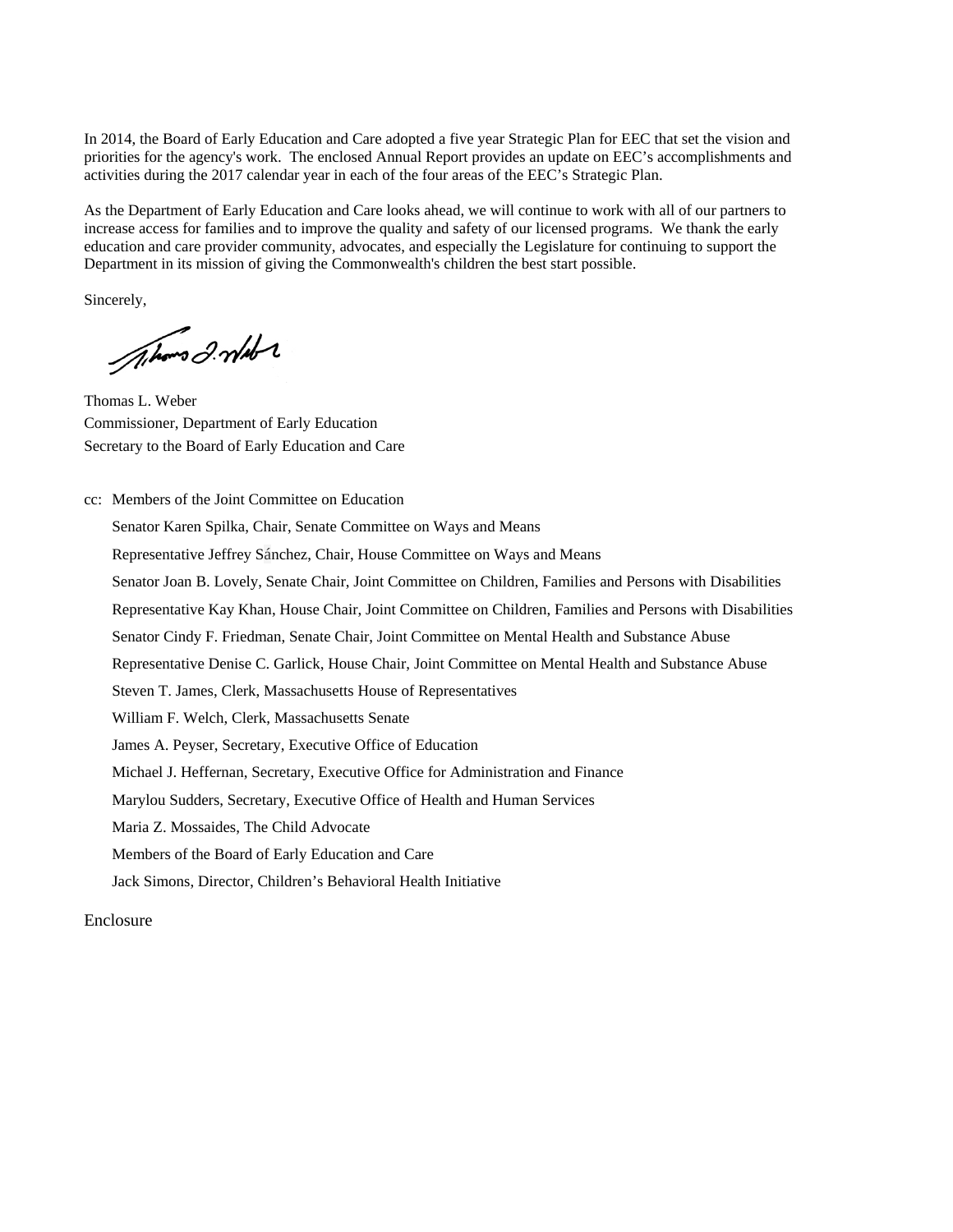

**Commonwealth of**

## **Massachusetts 2017 Annual Report**



> **MASSACHUSETTS Department of Early Education and Care**

**Submitted February 15, 2018**

**\_\_\_\_\_\_\_\_\_\_\_\_\_\_\_\_\_\_\_\_\_\_\_\_\_\_\_**

**\_\_\_\_\_\_\_\_\_\_\_\_\_\_\_\_\_\_\_\_\_\_\_\_\_\_\_**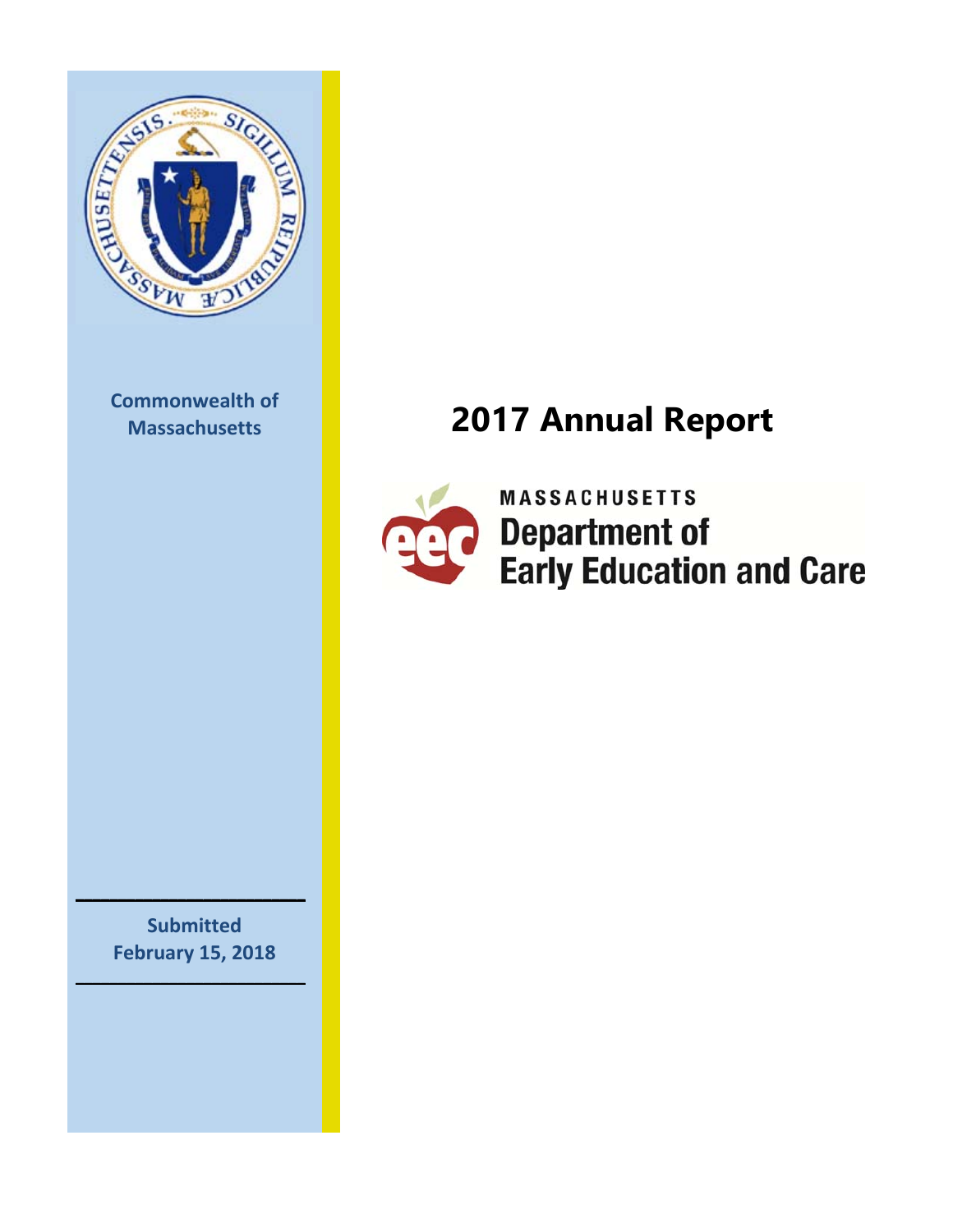# *Table of Contents*

|                                                            | <b>Page</b>      |
|------------------------------------------------------------|------------------|
| <b>Executive Summary</b>                                   | $\boldsymbol{1}$ |
| <b>Submission of Annual Report</b>                         | $\overline{7}$   |
| <b>Mission of Department</b>                               | $\overline{7}$   |
| Governance                                                 | 8                |
| <b>Statutory Responsibilities and Strategic Directions</b> | 10               |
| 2017 Highlights and Looking Ahead to 2018                  | 11               |
|                                                            |                  |
| <b>Appendix A: Reporting Requirements</b>                  | 30               |
| <b>Appendix B: Licensing Data</b>                          | 32               |
| Appendix C: Child Care Caseload and Subsidy Appeals        | 34               |
| Appendix D: Income Eligible Waitlist                       | 35               |
| <b>Appendix E: Mental Health Consultation Grant</b>        | 36               |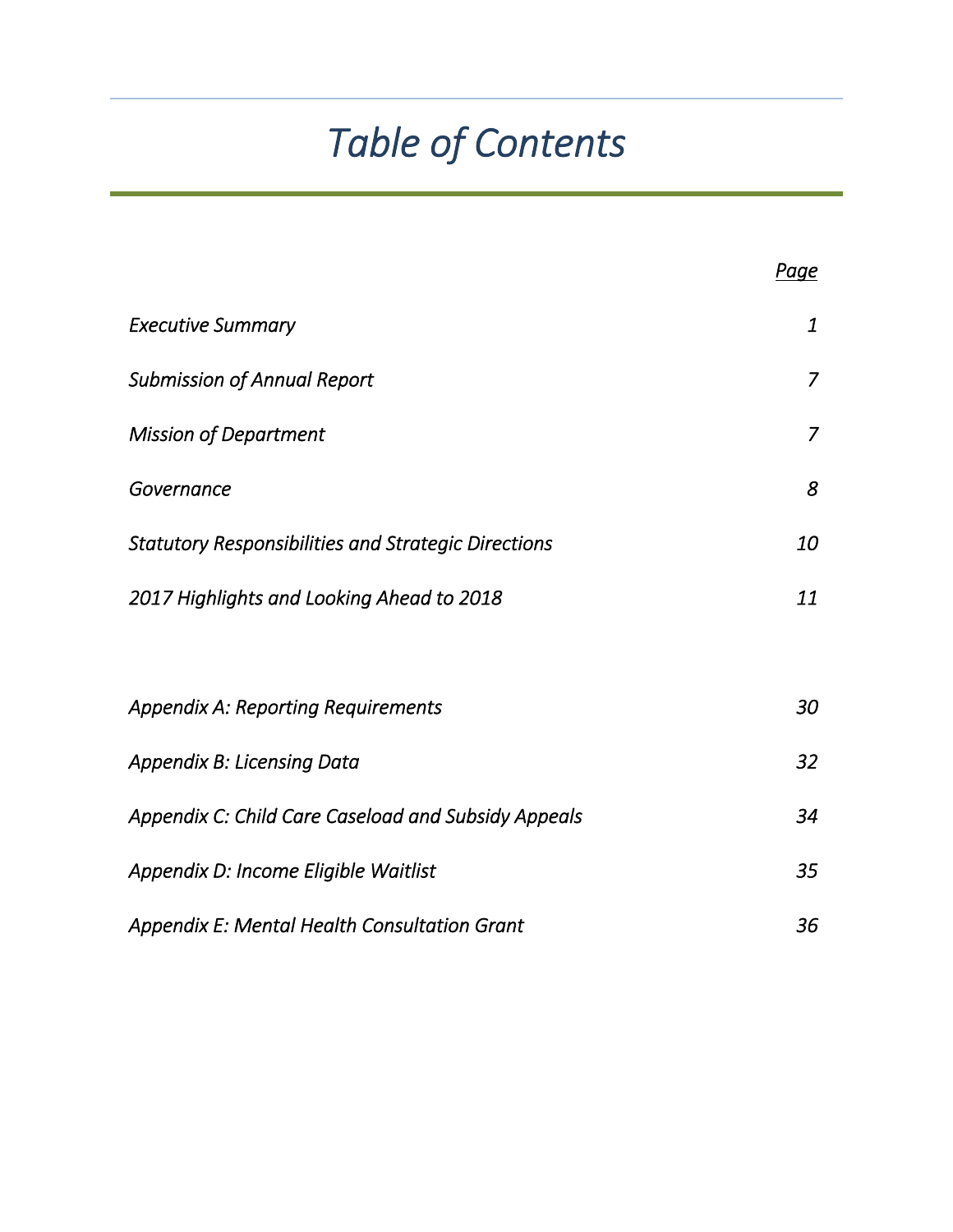

## *Executive Summary*

The Department of Early Education and Care (EEC) was established in 2005 with a mission to provide "*the foundation that supports all children in their development as lifelong learners and contributing members of the community, and supports families in their essential work as parents and caregivers*." The Department of Early Education and Care serves as the entry point of Massachusetts' birth to 21 education pipeline. "Early education and care" includes formal programs for infants, toddlers, preschoolers, and school age children during out‐of‐school time; group homes; foster care and adoption placement agencies; and residential schools for children with special needs; as well as programs in informal settings such as home visiting, and community‐based family engagement networks that provide literacy and other developmental activities for children and parents in libraries and adult education centers.

The Department of Early Education and Care endeavors to deliver the most effective high‐quality, comprehensive early learning and development system in the nation. This requires ensuring that the 9,000 programs we license meet safety and best practice standards through regulatory review, technical assistance, and monitoring, and are supported in advancing to higher levels of quality through a system of standards and support. At the heart of a high‐quality and comprehensive early education and care system are its educators, and the Department works to build the knowledge, competencies and career pathways of the 100,000 educators who comprise our workforce and are key to closing the early achievement gap and ensuring that all of our children enter school ready to succeed. To this end, some of our accomplishments and achievements in 2017 included:

- We provided access to subsidies for high‐quality early education and care for eligible low‐income and at‐risk families, averaging support of 54,000 children daily;
- $\triangleq$  We supported higher salaries through a 6% reimbursement rate increase for all subsidized child care programs, an additional 2% rate increase for center-based child care programs and Family Child Care Systems administration, and an increase in the infant care rate to the median regional private rate;
- We successfully completed a 2nd year and started a new a 3rd year cohort of the "*Preschool Expansion Grant"*  program, providing free high-quality preschool to 850 four-year-old children in 5 cities;
- We launched Phase 3 of the Licensing Education Analytic Database (LEAD), using it for all licensing visits under the new Differential Licensing model for all licensed program types;
- We provided developmental screenings for 4,731 young children through our family engagement networks;
- We provided consultation to 340 children at‐risk of suspension or expulsion from an early education and care program, and 62% of these children successfully remained in their programs;
- We had 1,769 programs rated at Level 2, 3, or 4 of EEC's Quality Rating and Improvement System (QRIS) that supports programs in attaining high levels of quality and we brought forward new standards for the QRIS;
- We awarded a 3<sup>rd</sup> round of EEOST Capital Fund Facility Improvement grants totaling \$4.1M to five agencies, which leveraged \$5.7 million in private investments from banks, foundations and other sources;
- We began developing a new system for conducting expanded levels of required Background Record Checks that will help expedite the review process; and
- We supported 115 college courses in early childhood education at colleges across the state that were accessed by nearly 1,200 early childhood educators.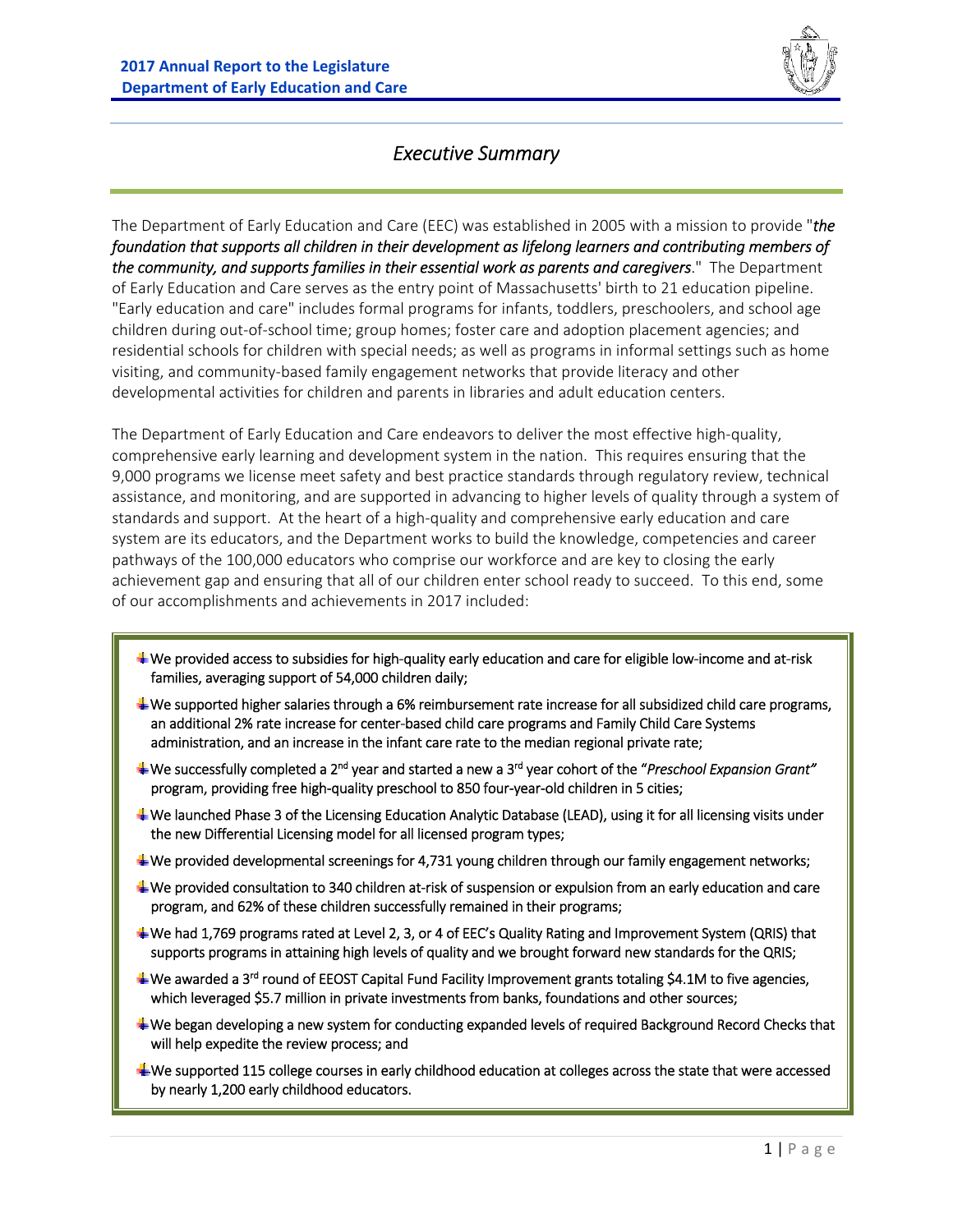

In 2014, the Board of Early Education and Care set a five year Strategic Plan for the Department that set the vision and priorities for the agency's work. This report provides an update on EEC's accomplishments and activities over the past year (January to December 2017) in each of the four areas of the Strategic Plan.

#### Strategic Direction #1: All young children in the Commonwealth will be ready to enter the K‐12 education system and be successful, and their families will be provided with opportunities to support their children's cognitive, socio‐emotional, language, and physical development.

The Department of Early Education and Care licenses 9,000 group child care centers, family child care homes, residential programs, and foster care/adoption placement agencies across the Commonwealth, that have the capacity to serve over 230,000 children. On a daily basis, EEC supports an average of 54,000 children from low-income or at-risk families to attend a high quality early education and care program. In 2017, EEC continued to make progress toward providing universal early education and care for preschool-aged children through our "Preschool Expansion Grant" program, which provides a year of freepreschool to four‐year‐old children. The second cohort of students graduated in summer 2017 and the third cohort of students began in the program in fall 2017; approximately 850 students across the five participating cities of Springfield, Holyoke, Boston, Lawrence, and Lowell are served in each yearly cohort. Abt Associates continued its longitudinal evaluation of the "Preschool Expansion Grant" program, measuring the change in children's skills from the beginning of preschool to the beginning of their Kindergarten year. Abt found that the children in the 2<sup>nd</sup> cohort (2016-2017 academic year) entered Kindergarten closer to the national average than they were when they entered preschool, increased their executive function skills over the preschool year, and increased their English proficiency (if they were bilingual and had low English proficiency at the start of preschool).

In addition to providing access to formal early education and care, EEC provided informal early education opportunities for children through the Coordinated Family and Community Engagement (CFCE) program. In 2017, 90 CFCE networks across the state provided families in 351 communities with parent‐child activities that promote children's language and literacy skill development, and linkages to comprehensive services that support children's development and school readiness. The CFCEs also completed 4,731 screenings of children to measure their developmental progress and make referrals for intervention services as needed. EEC also provided supports to address developmental, emotional, and behavioral challenges faced by children and their families through the Mental Health Consultation Grant program, which delivers consultation services designed to help ensure children's healthy social‐emotional development and reduce the rate of suspensions and expulsions in early education and care settings. The FY18 state budget provided \$2.5 million for Early Childhood Mental Health, double the appropriation in FY17. The additional \$1.25 million will allow EEC to provide additional professional development and coaching opportunities in early 2018 on children's social‐emotional and behavioral health, and to expand the capacity of the six Early Childhood Mental Health networks to serve more early education programs that require support to meet the needs of children with behavioral challenges. Finally, in order to address EEC's enabling statue regarding prevention practices to reduce expulsion rates, in 2017 EEC began work to implement a Preschool Positive Behavior Supports (PBS) Pyramid Model. The PBS Pyramid Model provides coaching for educators on fostering children's behavioral health and social emotional wellness.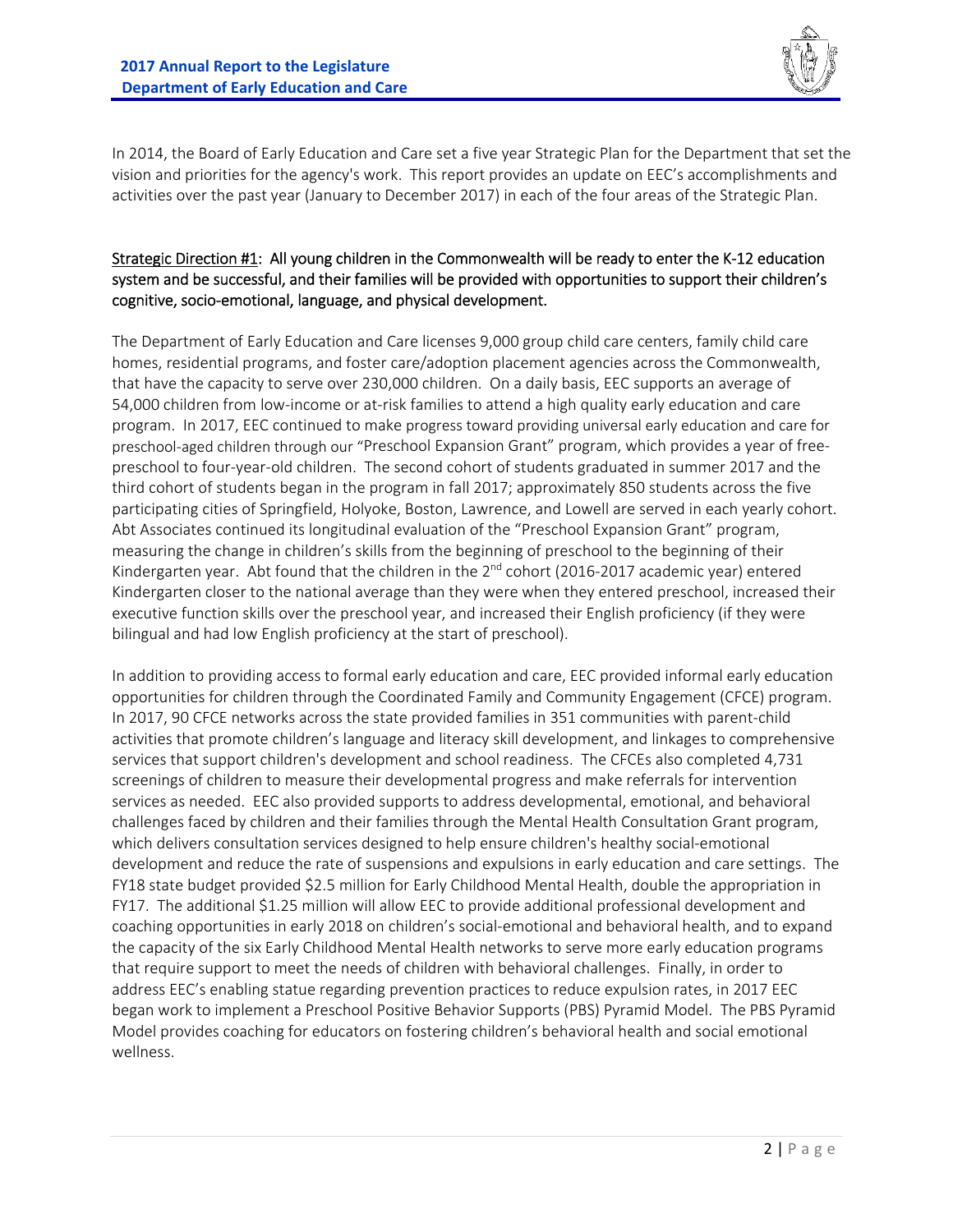

#### Strategic Direction #2: Programs offered in early childhood, out of school time settings licensed or license exempt by the EEC will promote and support the high quality education and healthy development of children that enables all children to be successful as school members and citizens.

In 2017, EEC began implementation of Differential Licensing for all program license types. Differential Licensing is model for program monitoring that is based on a provider's history of compliance with state regulations. In Differential Licensing, each licensee's level of compliance is used to determine the level of health and safety risks to children, and licensors use this to determine the frequency and/or depth of monitoring needed for each respective provider. As part of the move to a Differential Licensing model, EEC began using the cloud‐based Licensing Education Analytic Database (LEAD) system to conduct licensing visits and store relevant data. LEAD houses all information related to the licensing process. In September 2017, EEC went live with Phase 2 of implementing LEAD, using it for all licensing visits under the new Differential Licensing model for all licensed program types. In addition, EEC expanded the LEAD Provider Portal to allow for additional licensing functions/transactions including submitting Corrective Action Plans, filing an incident or injury report, and filing quarterly restraint reports (for Residential & Placement programs). Also in 2017, EEC finished developing Phase 3 of LEAD, which will be used all licensing transactions (e.g., applying for new license, applying to renew a license, requesting a change in licensed capacity). EEC anticipates going live in with LEAD Phase 3 in 2018. EEC has secured \$1 million in capital funds to support LEAD development and enhancements and help meet CCDBG requirements.

EEC conducted a review of its workforce development system against the new training requirements under the reauthorized Child Care Development Block Grant (CCDBG), and concluded that key foundational components are needed within EEC's system of workforce supports. In 2017 EEC began updating and developing new content at the foundational level, and building a suite of trainings and materials that will become part of EEC's licensing and QRIS expectations. The topics include health and safety trainings, the pre-licensing process and provider orientation, and educator core competencies such as child growth and development from birth to age eight.

EEC also continued to conduct extensive background records checks on individuals in our licensed and funded programs in order to ensure the safest environments possible for children. For three of the mandatory background checks ‐‐ Criminal Offender Record Information (CORI), Sex Offender Record Information (SORI), and the Department of Children and Families' (DCF) Registry of Alleged Perpetrators – EEC processed over 350,000 checks of these systems for nearly 80,000 individual applicants in 2017. EEC also received and reviewed the results of fingerprint-based checks of the national and state criminal history databases for nearly 30,000 individual applicants in 2017. EEC continued to conduct weekly crosschecks of the addresses of EEC's licensed child care facilities with the addresses of registered sex offenders maintained by the Sex Offender Registry Board (SORB).

EEC also promotes high‐quality in early education and care programs through the Quality Rating and Improvement System (QRIS), in order to enhance outcomes for all children in Massachusetts, especially those populations most at risk. In the QRIS, program quality is measured across five areas of standards: Curriculum and Learning; Safe, Healthy Indoor and Outdoor Environments; Workforce Qualifications and Professional Development; Family and Community Engagement; and Leadership, Management and Administration. Quality is rated across four levels, with four being the highest level of quality. At the end of 2017, 5,292 programs were participating in the QRIS. Of these programs, 219 were rated Level 3 and 28 were rated Level 4 on the QRIS. In 2017 EEC developed proposed new standards for the QRIS. EEC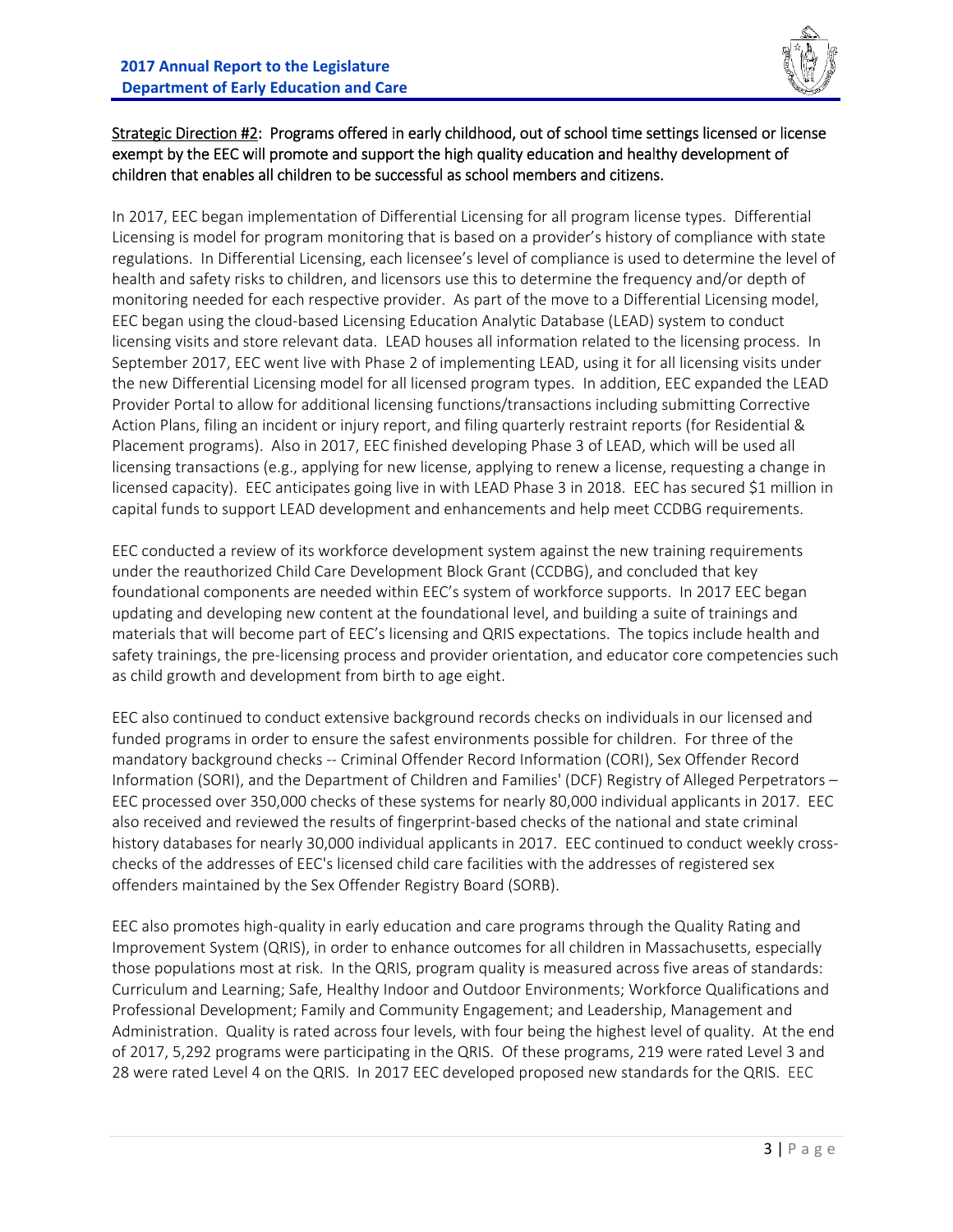

solicited feedback on the proposed revisions to the QRIS and presented the QRIS Standards to the Board of Early Education and Care. The Board is expected to vote on the revised QRIS in early 2018.

EEC also continued to be actively involved with the state's Birth to Grade Three (B‐3) alignment initiative, which focuses on linking early education and elementary education as a comprehensive strategy for improving the quality of early education programs, and strengthening the capacity of elementary schools to sustain student learning gains in the early school years. The B‐3 Advisory Group Executive Committee continued to collaborate with the state's Early Literacy Expert Panel in the area of effective early childhood developmental screening and assessment. The Early Literacy Expert Panel endorsed the use of a unified approach to developmental screening through greater use of the Ages and Stages Questionnaire (ASQ). EEC undertook efforts to provide training, technical assistance, and related materials required to support programs at levels 2 and 3 of the QRIS to fully implement the ASQ, including its on-line components which provide EEC with valuable aggregate child data.

In 2017 EEC awarded a third round of Early Education and Care and Out‐of‐School Time (EEOST) Capital Fund grants to support facility improvements at programs that serve low-income children. Five agencies received a total of \$4.1 million dollars to renovate existing facilities or purchase new buildings. The FY17 grant awards will improve the quality of existing settings for approximately 300 children in EEC‐ licensed programs, increase the capacity of these programs to serve an additional 119 children in higher quality settings, and support the creation of 13 educator positions and 72 construction jobs. In addition, the \$4.1 million in grant awards leveraged more than \$5.7 million in private investment from foundations, banks and other sources, towards the renovation, purchase or construction of high‐quality facilities.

#### Strategic Direction #3: The early childhood and out‐of‐school time workforce who works with children and families in the Commonwealth is professionally prepared, adequately compensated, and diverse.

In 2017, the Department of Early Education and Care continued to place a strong focus on strengthening the early educator workforce as a key to providing high levels of program quality that lead to improved outcomes for children. The Board of Early Education and Care has directed its attention to the needs of the early education workforce, its opportunities for entry and advancement in the field, and the rates paid to programs to support their staff. In 2017 EEC provided four increases to the subsidy reimbursement rate paid to child care programs:

- a 3.6% increase to the reimbursement rate that EEC pays to center-based child care programs for EEC‐subsidized child care (FY17)
- an increase to the reimbursement rate that EEC pays to all child care programs (center-based and family child care) for care of infants through an EEC child care subsidy, up to the median private rate for infant child care the region (implemented in Apr 2017)
- a 6% increase to the reimbursement rate that EEC pays to all child care programs (center-based and family child care) and Family Child Care Systems for EEC-subsidized child care (FY18)
- a 2% increase to the reimbursement rate that EEC pays to center-based child care programs for EECsubsidized child care, and to the reimbursement rate that EEC pays for Family Child Care Systems administration (FY18)

EEC provided resources to increase educators' knowledge, skills, and competencies, through the state's five Educator and Provider Support networks, which provide professional development opportunities,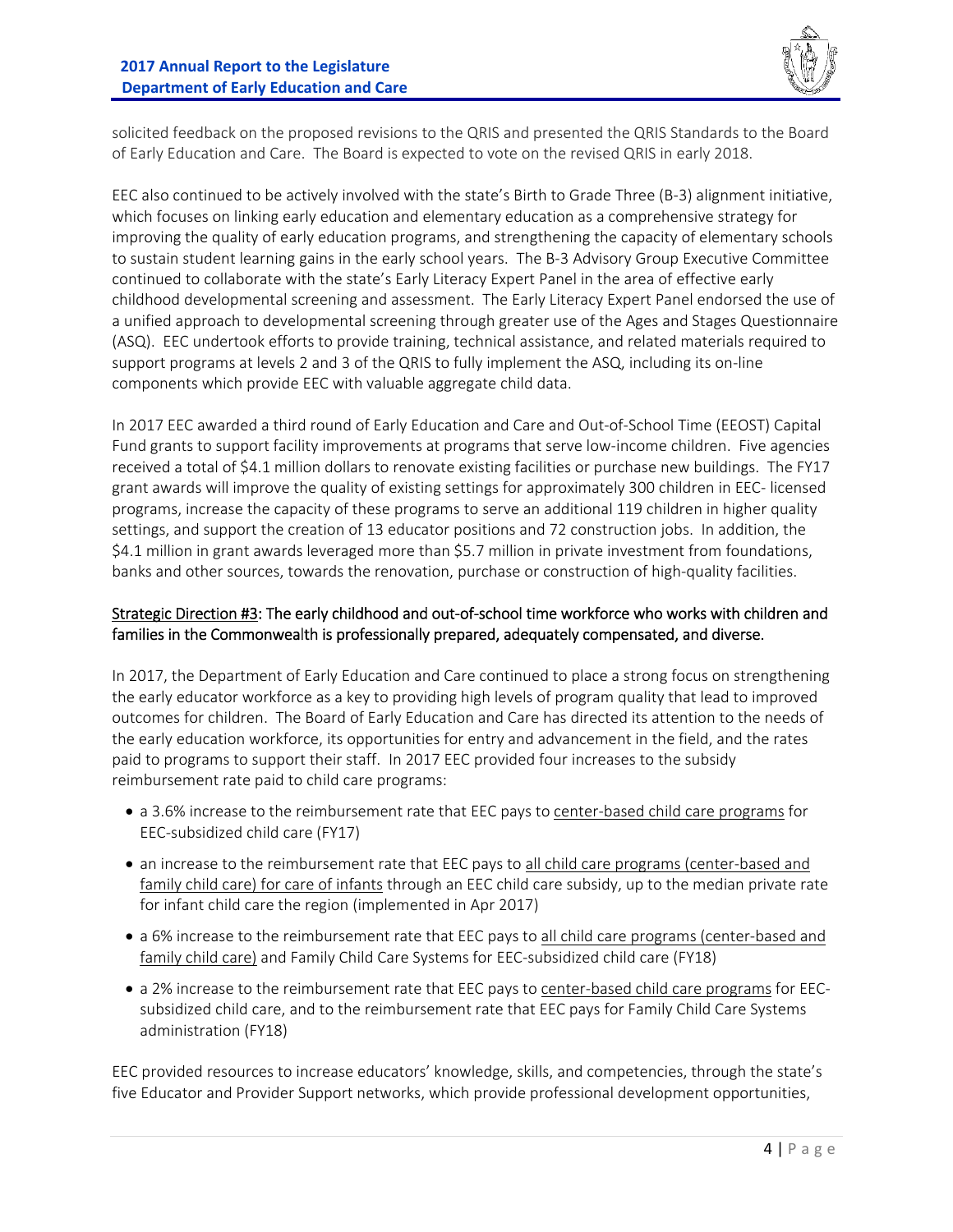

coaching and mentoring to the early education workforce. EEC continued the Peer Assistance and Coaching project, which provides training of trainers on peer coaching, and offers professional learning communities for early educators. EEC also continued the Early Childhood Educator Scholarship program in partnership with the Department of Higher Education (DHE). In the 2017-18 academic year, 503 educators were approved for an Early Childhood Educator Scholarship that funds the cost of up to 12 college credits. EEC and DHE adopted a new Early Educator Scholarship policy in 2017 that narrowed the list of eligible degree programs to *Early Childhood Education, Child Development, Family Studies, Child Care Administration or fields that directly name early child development and its areas of inquiry*. Finally, in October 2017 EEC doubled the staff level in the Teacher Qualifications Unit ‐‐ which is the office that oversees the certification of early educators ‐‐ which significantly decreased the wait time for a decision on an application from an average of 91 days beginning in mid‐October to an average of 42 days by the end of the calendar year.

#### Strategic Direction #4: The Department and Board of Early Education and Care will provide leadership, direction and resources to meet the mission of the agency with utmost integrity, transparency and accountability to the people of the Commonwealth.

The Board of Early Education and Care (EEC Board) continued its regular schedule of meeting monthly in open session from September to June. The meetings included at least 30 minutes for public testimony. In 2017, the Board held seven of the meetings in the EEC Boston office and three of the meetings regionally (in Framingham on April 4, 2017; in Springfield on June 13, 2017; and in Sandwich on December 12, 2017) to allow for greater participation of stakeholders across the state. The EEC Board held its yearly retreat on July 25, 2017 and focused the discussion on the federal Child Care Development Block Grant requirements, early educator workforce development and program quality supports, and transportation. On December 15, 2017, Governor Baker appointed David Cruise to the Board of Early Education and Care, as business representative with demonstrated commitment in education.

In accordance with M.G.L. c. 15D, §3A there is also an Advisory Council on Early Education and Care (EEC Advisory Council). The EEC Advisory Council is comprised of representatives from the early childhood, K‐ 12, and higher education sectors; civic, labor, and business communities; social service agencies; health care providers; and parent organizations. All appointees have a special expertise or interest in highquality early childhood education and care. The Advisory Council may review and offer comments on any rules or regulations before promulgation by the Board of Early Education and Care, and may, from time to time, make recommendations to the Board that it considers appropriate for changes and improvements in early education and care programs and services. The EEC Advisory Council met five times in 2017 and reviewed the following topics: EEC's Transportation Study Design (March 24, 2017); the QRIS Revisions Process (May 26, 2017); EEC's Transportation Study Results (June 29, 2017); Proposed Changes to EEC's Financial Assistance Regulations (October 13, 2017); and Proposed Changes to EEC's FY 2019 Educator and Provider Support Grant (December 8, 2017).

The fiscal year 2018 (FY18) General Appropriations Act (GAA) appropriated \$561.5 million for the Department's total budget. Notable items included \$15 million for a center-based child care rate increase (that is funded in a line item in EEC's budget; in previous fiscal years the funding for a rate increase was appropriated in a rate reserve), \$30 million for program quality improvement (including \$2 million for direct grants to programs to support movement to Levels 3 or 4 of the Massachusetts Quality Rating and Improvement System, and \$100,000 for a statewide study of the early education and care workforce),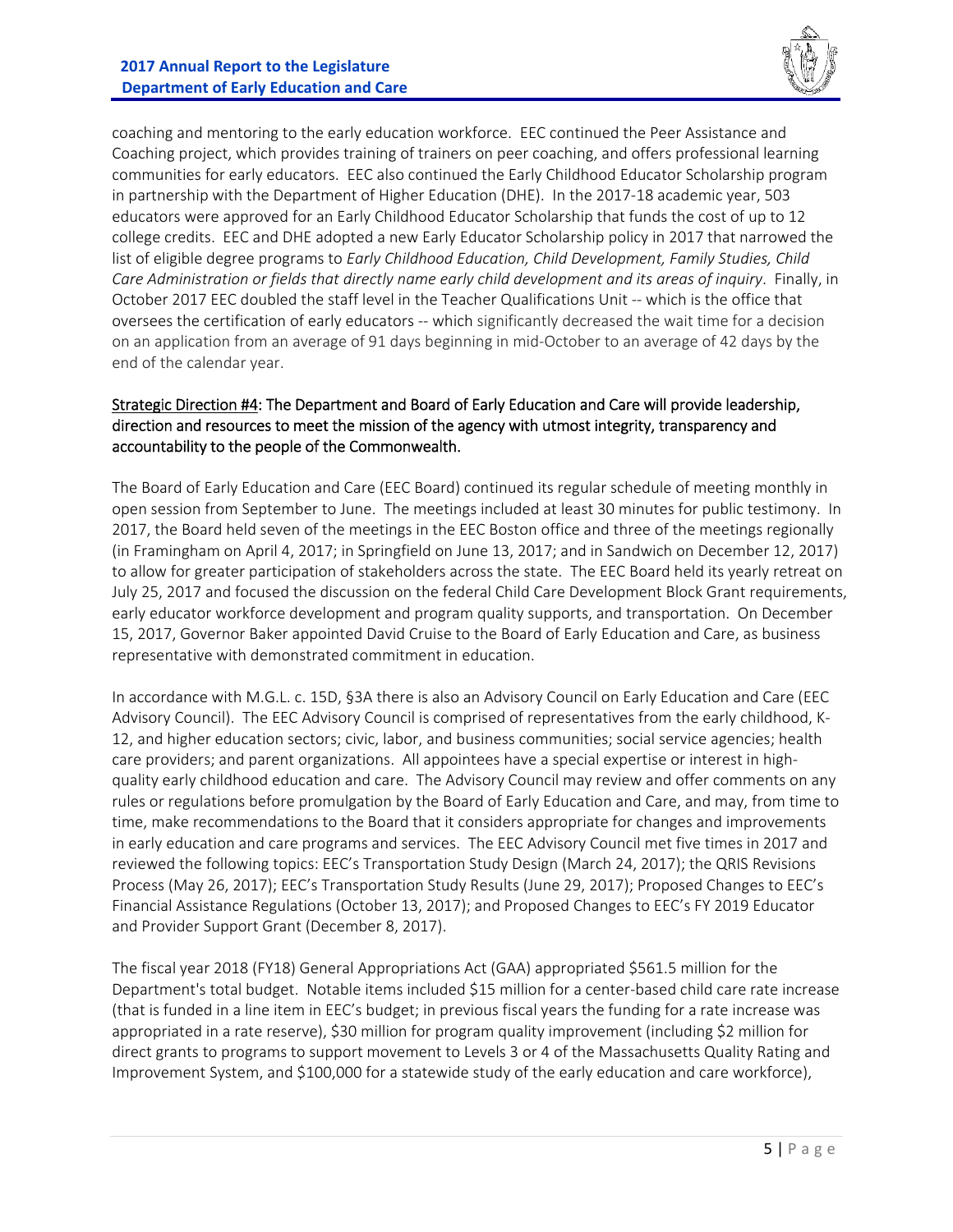

\$255 million for Income Eligible Child Care (which includes funding for 2,292 new child care vouchers), and \$2.5 million for early childhood mental health – double the amount of funding provided in FY17.

In 2017, EEC contracted with Public Consulting Group (PCG) to analyze the agency's transportation efforts and make recommendations regarding transportation services in EEC‐funded early education programs in the future. EEC reviewed the initial findings with the Board of Early Education and Care and expects to make final recommendations from the transportation study in 2018.

In 2017, EEC received funding from the Barr Foundation and the Boston Foundation to support having a data analyst on staff who will document the data needs of EEC and its stakeholders, identify gaps in EEC's existing data sets, support improved data reporting both internally and externally, and develop plans for future data collection. EEC was also awarded a \$75,000 "Child Care Development Block Grant (CCDBG) Implementation Research and Evaluation Planning Grant" from the U.S. Department of Health and Human Services, Administration for Children and Families. This grant provided EEC with additional support to better understand how aspects of the subsidy system shape the stability of children's participation in high quality early education and care, and identify and evaluate cost-effective ways to improve such stability.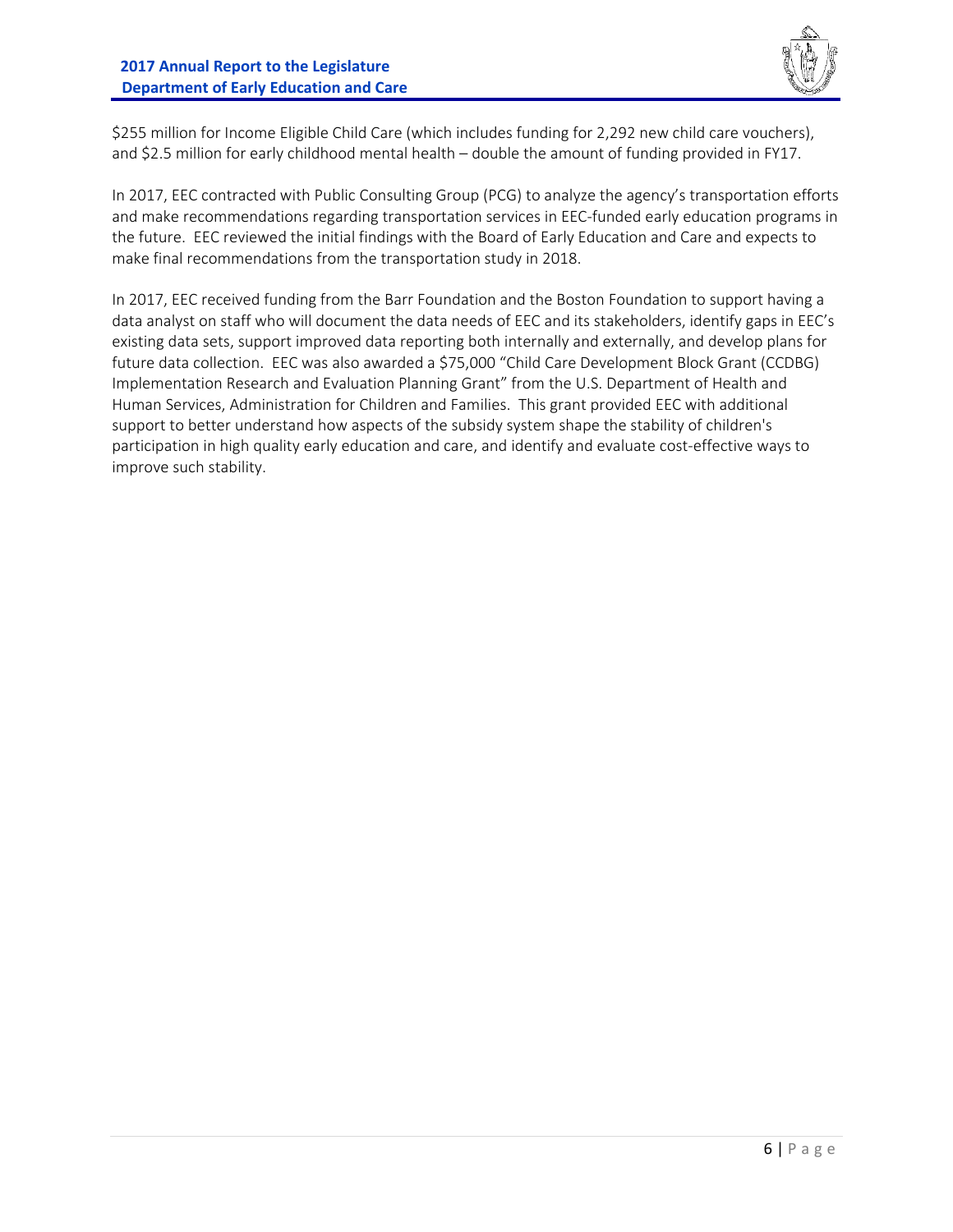

## *Submission of Annual Report:*

This reports satisfies the Board of Early Education and Care's reporting mandates, as codified in M.G.L. c. 15D, §§ 3(g), 4, 5, 10, and 13(d), to submit an annual report describing its progress in achieving the goals and implementing the programs authorized under Chapter 15D of the General Laws of the Commonwealth. The accomplishments and activities described in this report are for 2017.

(See Appendix A for the reporting language).

## *Mission of Department:*

The Department of Early Education and Care was established in 2005 with a mission to provide "*the foundation that supports all children in their development as lifelong learners and contributing members of the community, and supports families in their essential work as parents and caregivers*."

We support this mission in partnership with the approximately 9,000 programs licensed by the Commonwealth through our agency. The Department of Early Education and Care serves as the entry point of Massachusetts' birth to 21 education pipeline. "Early education and care" includes formal programs for infants, toddlers, preschoolers, and school age children during out‐of‐school time; group homes; foster care and adoption placement agencies; and residential schools for children with special needs; as well as programs in informal settings such as home visiting and community‐based family engagement networks that provide literacy and other developmental activities for children and parents in libraries and adult education centers. We also administer financial support for children from families that are low-income or who have been referred by the Department of Children and Families or the Department of Transitional Assistance, to attend a high‐quality early education and care program.

The Department of Early Education and Care endeavors to deliver the most effective high‐quality, comprehensive early learning and development system in the nation. This requires ensuring that programs meet safety and best practice standards through regulatory review, technical assistance, and monitoring, and are supported in advancing to higher levels of quality through a system of standards and support. At the heart of a high-quality and comprehensive early education and care system are its educators, and to this end the Department works to build the knowledge, competencies and career pathways of the over 100,000 educators who comprise our workforce and are key to closing the early achievement gap and ensuring that all of our children enter school ready to succeed.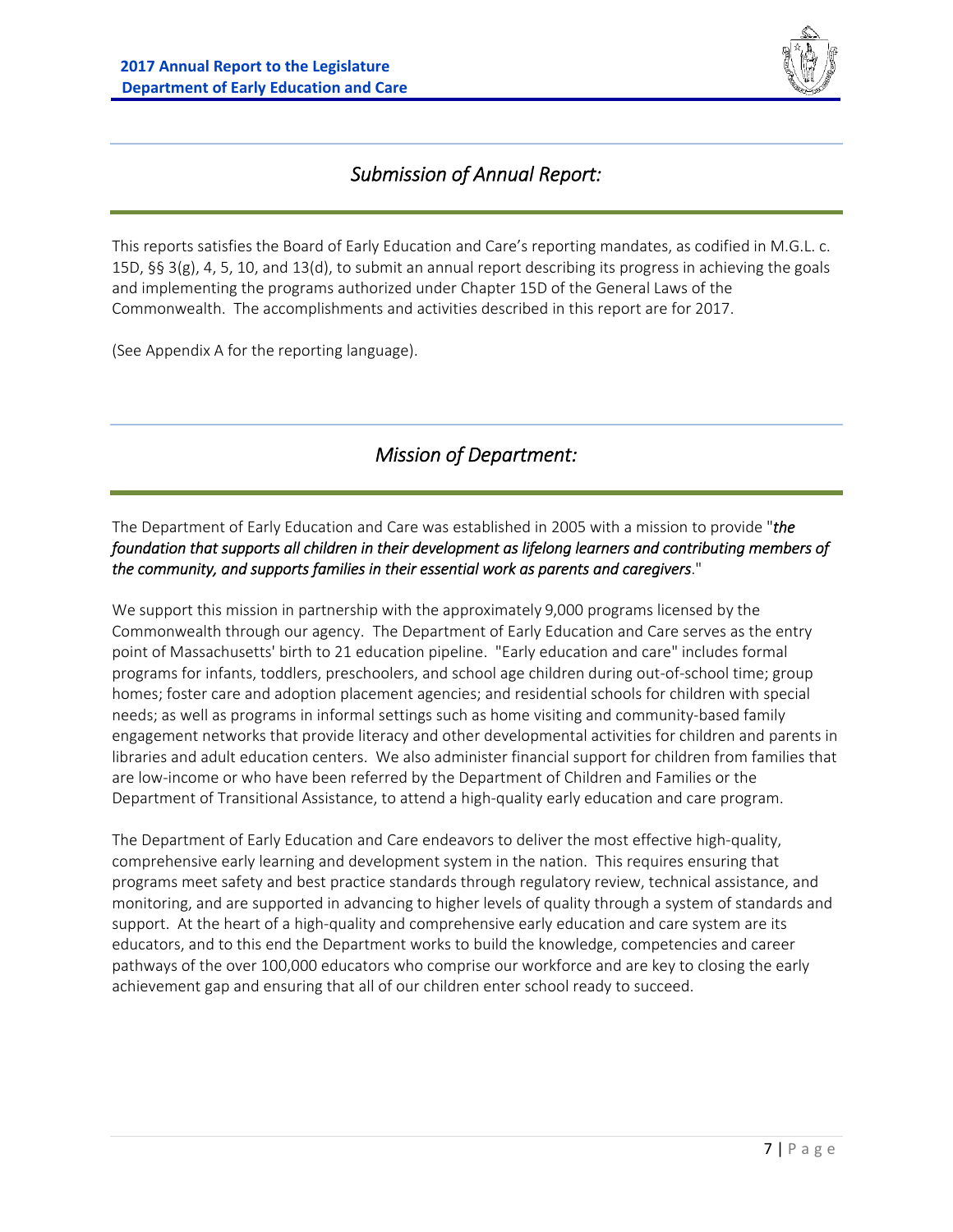

## *Governance:*

The Department of Early Education and Care (EEC) is part of the Executive Office of Education, one of eight Executive Offices under Governor Charlie Baker. Education Secretary James A. Peyser oversees the Executive Office of Education and is Governor Baker's top advisor on education. The Commissioner of Early Education and Care, Thomas L. Weber, manages the Department of Early Education and Care.

An eleven member Board of Early Education and Care sets policies and regulations related to early education and care programs and services in the Commonwealth of Massachusetts. Education Secretary Peyser and the Secretary of Health and Human Services are ex‐officio members of the Board of Early Education and Care; the other nine members are appointed by the Governor. Commissioner Weber is the Secretary to the Board. The members of the Board of Early Education and Care are:

#### Nonie Lesaux, Ph.D, Chair Juliana W. and William Foss Thompson Professor of Education and Society, Harvard University At‐large Representative

James A. Peyser ‐ Secretary, Executive Office of Education

Marylou Sudders ‐ Secretary, Executive Office of Health and Human Services (Patricia Mackin, designee)

Mary Walachy, Vice Chairperson ‐ Executive Director of the Irene E. & George A. Davis Foundation At‐large Representative

Sheila Balboni ‐ Executive Director, The Community Group Appointed as early education and care provider with management and administrative experience

Joni Block ‐ Grant Specialist, Brockton Public Schools Appointed as an early education and care teacher

David Cruise – President and CEO, Regional Employment Board of Hampden County Appointed as business representative with demonstrated commitment in education

Kathleen C. Joyce – Head of US Corporate Affairs and Media Relations, Shire Appointed as a parent of a child receiving early education and care services

Alison Schonwald, MD ‐ Pediatrician; Medical Director, Developmental Behavioral Outreach, Boston Children's Hospital Appointed as pediatrician with a focus on child development

Eleonora Villegas‐Reimers, Ed.D. ‐ Associate Professor at Wheelock College Appointed as an expert in evaluation and assessment of pre‐schools

Joan Wasser Gish, Esq. ‐ Director of Strategic Initiatives, Boston College At‐large Representative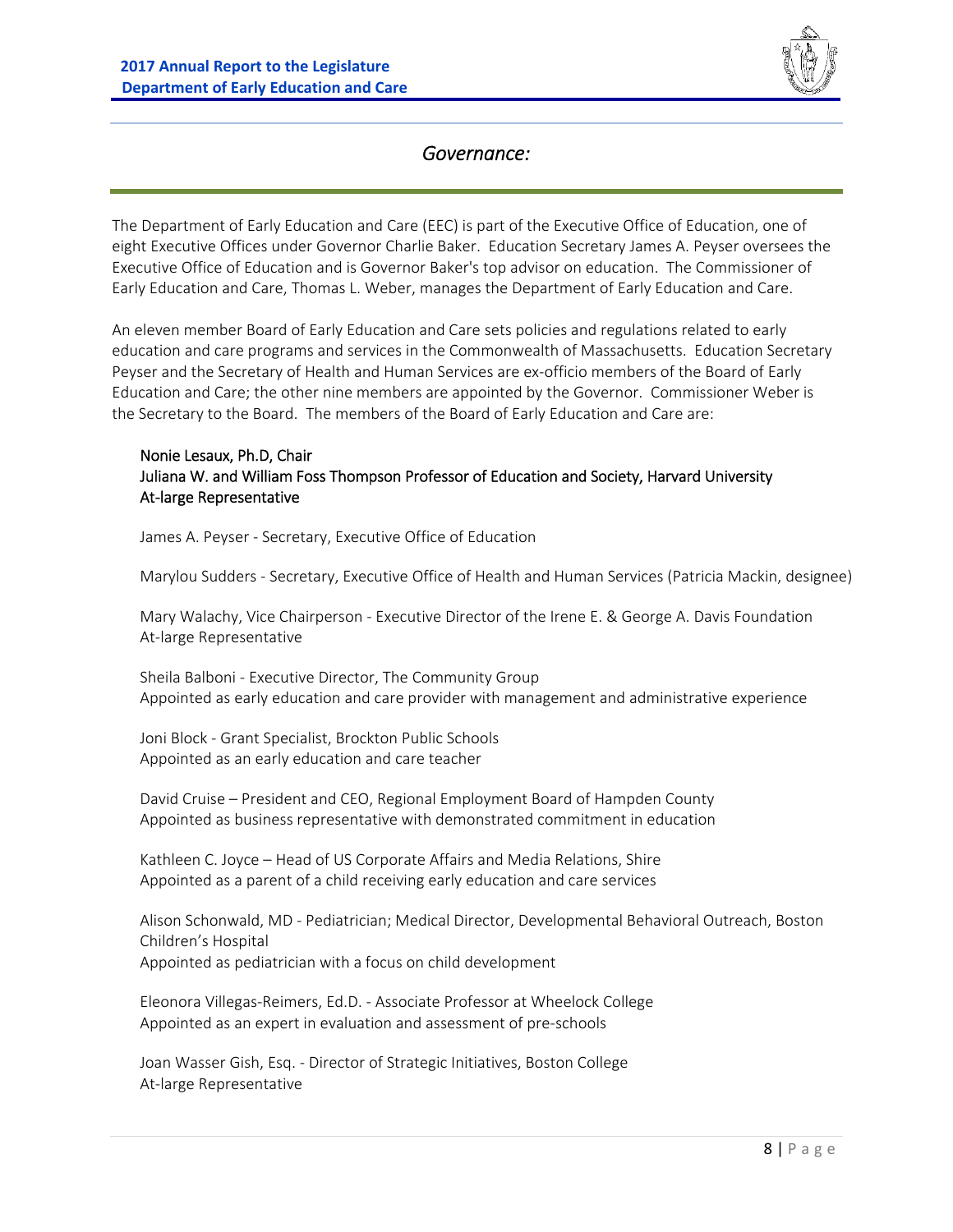

On December 15, 2017, Governor Baker appointed David Cruise to the Board of Early Education and Care, as business representative with demonstrated commitment in education.

The Board of Early Education and Care (EEC Board) meets monthly from September to June each year. The meetings are open to the public and include 30 minutes for public testimony. The Board holds most meetings in the EEC Boston office, however in 2017 the Board also held meetings in Framingham (April 4, 2017), Springfield (June 13, 2017), and Sandwich (December 12, 2017) to allow for greater participation of stakeholders across the state. The EEC Board held its yearly retreat on July 25, 2017 and focused the discussion on the federal Child Care Development Block Grant requirements, early educator workforce development and program quality supports, and transportation.

The EEC Board continued with the committee structure consisting of an Oversight Committee that meets regularly (monthly or bi‐monthly), and *ad hoc* working groups that meet as needed to address specific objectives that support the agency and are guided by the larger strategic goals of the Board. The Oversight Committee reviews EEC budget‐related activities that are brought to the Board for discussion and decision making, and supports EEC's efforts to implement a system to improve and support quality statewide and to offer an array of high quality, comprehensive, and affordable programs designed to meet the diverse and individual needs of children and families. J.D. Chesloff chaired the Oversight Committee in 2017; EEC Board Chair Nonie Lesaux assumed chairmanship of the Oversight Committee in February 2018. The EEC Board also convened a Workforce and Quality Improvement *ad hoc* working group seven times in 2017; agenda topics covered by this working group included revisions to the Massachusetts Quality Rating and Improvement System (QRIS) standards, development of a career lattice for early educators, and workforce grant planning. In addition, the EEC Board convened an *ad hoc* working group on the new Child Care Development Fund (CCDF) requirements, and the CCDF *ad hoc* working group met twice in 2017.

In accordance with M.G.L. c. 15D, §3A there is also an Advisory Council on Early Education and Care (EEC Advisory Council). The EEC Advisory Council is comprised of representatives from the early childhood, K‐ 12, and higher education sectors; civic, labor, and business communities; social service agencies; health care providers; and parent organizations. EEC's Advisory Council members represent a geographic balance of the state and reflect the diversity of the Commonwealth in race, ethnicity, gender and sexual orientation. All appointees have a special expertise or interest in high‐quality early childhood education and care. The Advisory Council may review and offer comments on any rules or regulations before promulgation by the Board of Early Education and Care, and may, from time to time, make recommendations to the Board that it considers appropriate for changes and improvements in early education and care programs and services. The EEC Advisory Council met five times in 2017 and reviewed the following topics: EEC's Transportation Study Design (March 24, 2017); the QRIS Revisions Process (May 26, 2017); EEC's Transportation Study Results (June 29, 2017); Proposed Changes to EEC's Subsidized Child Care/Financial Assistance Regulations (October 13, 2017); and Proposed Changes to EEC's FY 2019 Educator and Provider Support Grant (December 8, 2017).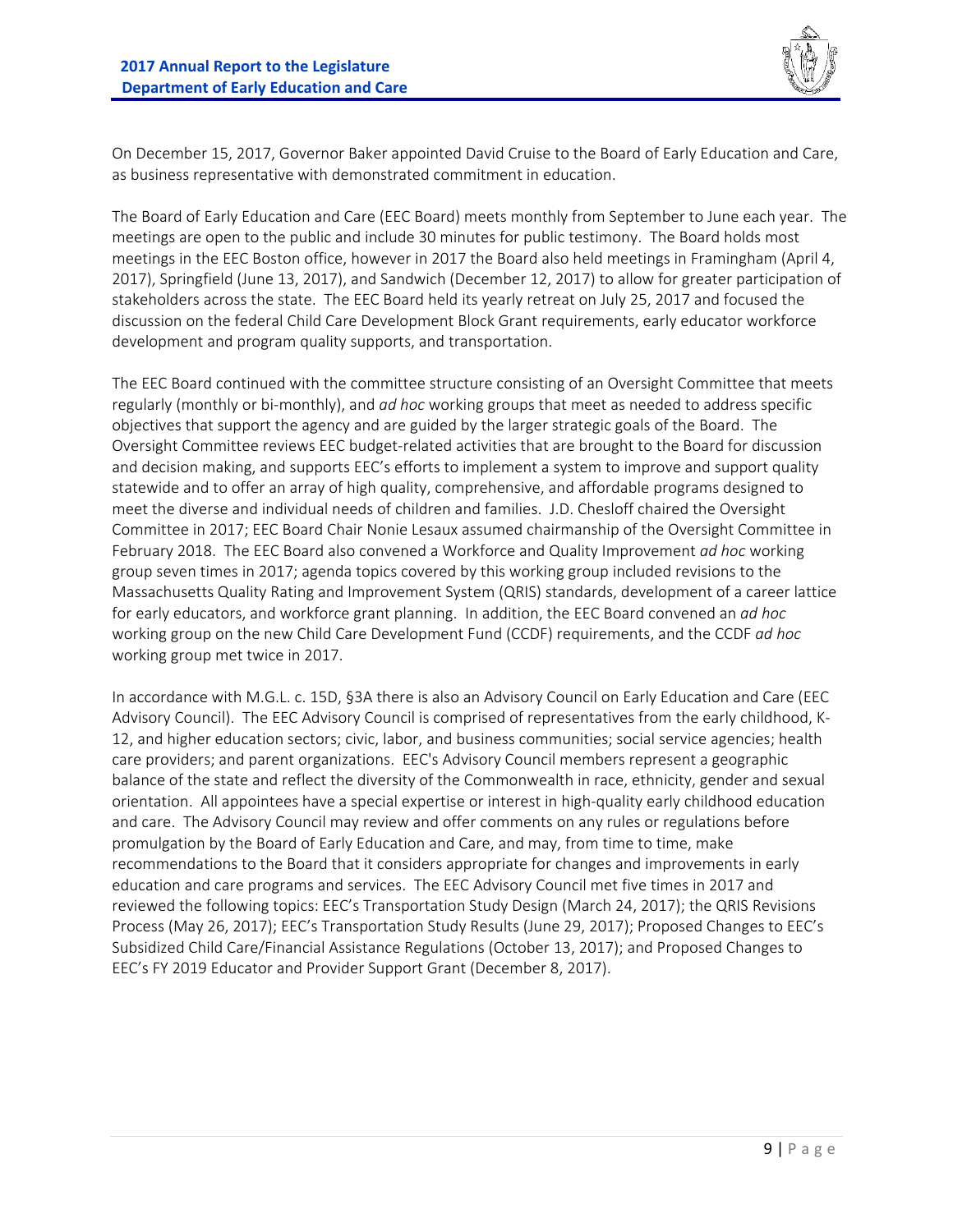

## *Statutory Responsibilities and Strategic Directions:*

The Department of Early Education and Care (EEC) is the lead agency for all early education and care services and funding in the Commonwealth. EEC is the state education agency for the purposes of early education and care services under federal law and is responsible for compliance with early education and care services under the federal Personal Responsibility and Work Opportunity Reconciliation Act of 1996 (Pub. L. 104‐193). EEC's statutory obligations include:

- Seeking federal funds for early education and care services;
- Licensing or approval of early education and care programs, group care facilities, adoption and placement agencies, school‐aged child care programs, and temporary shelter facilities;
- Establishing provider rates and participant fees for EEC-licensed programs;
- Implementing a number of programs and administering any related grant awards;
- Providing ongoing program monitoring to ensure quality as well as adherence to regulations and standards;
- Providing Technical Assistance to providers and potential providers;
- Facilitating the development of the EEC workforce and, when appropriate, providing training and Professional Development;
- Maintaining an educator database and comprehensive waitlist of children expressing interest in services;
- Providing family education in English and other, commonly spoken languages when available and;
- Addressing infant and toddler needs, including parent education, early literacy services, and informal developmental opportunities.

The EEC Board's Strategic Plan<sup>1</sup> for the Department of Early Education and Care focuses on four key areas:

- 1. All young children in the Commonwealth will be ready to enter the K‐12 education system and be successful, and their families will be provided with opportunities to support their children's cognitive, socio‐emotional, language, and physical development.
- 2. Programs offered in early childhood and out of school time settings licensed or license-exempt by the EEC will promote and support the high quality education and healthy development of children that enables all children to be successful as school members and citizens.
- 3. The early childhood and out‐of‐school time workforce who works with children and families in the Commonwealth is professionally prepared, adequately compensated, and diverse.
- 4. The Department and Board of Early Education and Care will provide leadership, direction and resources to meet the mission of the agency with utmost integrity, transparency and accountability to the people of the Commonwealth.

<sup>&</sup>lt;sup>1</sup> EEC Strategic Plan 2014-2019. Adopted by the Board of Early Education and Care on June 10, 2014.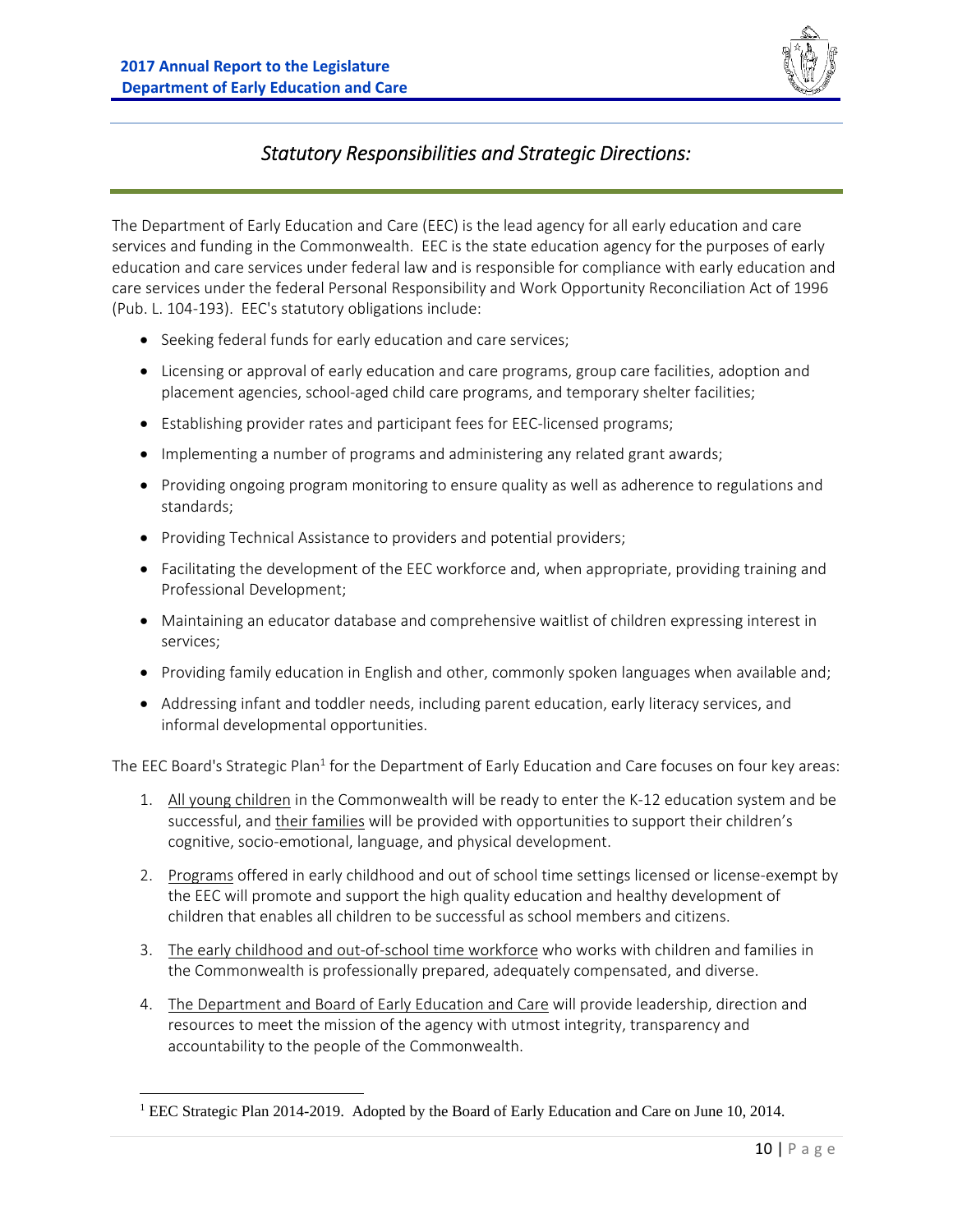

## *Highlights from 2017 and Looking Ahead to 2018*

The Department of Early Education and Care (EEC) has embarked on a multi‐year campaign to stabilize the early education and care system and enhance the quality of services throughout the system, and EEC's efforts and resources in 2017 were focused on advancing these priorities. The Department and the Board of Early Education and Care arrived at the focus on stability and quality after careful consideration of the agency's licensing, program quality, and financial data as well as the substantial input from service providers and advocates. EEC's twin focus on quality and stability reflects a necessary and practical response to the very real needs of the existing early education and care system as well as a prerequisite to establishing a strong foundation for future system expansion. Despite a challenging fiscal environment, EEC made important progress in 2017 towards these goals, including but not limited to the accomplishments in the following areas:

- Subsidy Rates ‐‐ Developed and successfully advocated for a plan to fund the highest annual rate increase in EEC's history – 6% in FY18 – in addition to increasing all Infant/Toddler Rates to the 50<sup>th</sup> percentile of the market rate.
- Income Eligible Care -- Developed and successfully advocated for a plan to increase access to Income Eligible Care in FY18 for approximately 2,292 children.
- 12 Month Subsidy Authorizations -- Developed and successfully advocated for a plan to initiate Child Care Development Block Grant (CCDBG)‐required 12 month authorizations during FY18.
- Foundational Training for Educators and Programs -- Developed content for trainings associated with new CCDBG health and safety requirements.
- Regulation Changes: In order to meet new CCDBG requirements, EEC proposed amendments its regulations on background record checks (606 CMR 14.00); the licensure/approval of adoption and foster care placement agencies (102 CMR 5.00); and subsidized child care (606 CMR 10). EEC expects the revisions to become effective in 2018.

In 2017, the Baker-Polito Administration highlighted various education programs, initiatives and funding opportunities from early education to college level, aimed at providing a quality and affordable education for every student in the Commonwealth. In May 2017, Governor Baker, Education Secretary Peyser, and Commissioner Weber visited a Head Start program and childcare center at the Greater Lawrence Community Action Council, Inc. (GLCAC) to read to toddlers and meet with early education teachers. The discussion covered child care, workforce recruitment issues facing the program and the importance of exposing students to STEM curriculum at an early age as they do at GLCAC, where young children build miniature bridges and learn math skills.

At the heart of a high-quality and comprehensive early education and care system are its educators, and EEC is committed to building the knowledge, competencies and career pathways of the educators who comprise our workforce and are key to closing the early achievement gap and ensuring that all of our children enter school ready to succeed. In 2017, EEC conducted research to examine the current state of the early education and care workforce. Partnering with the University of Massachusetts Donahue Institute (UMDI), EEC identified that: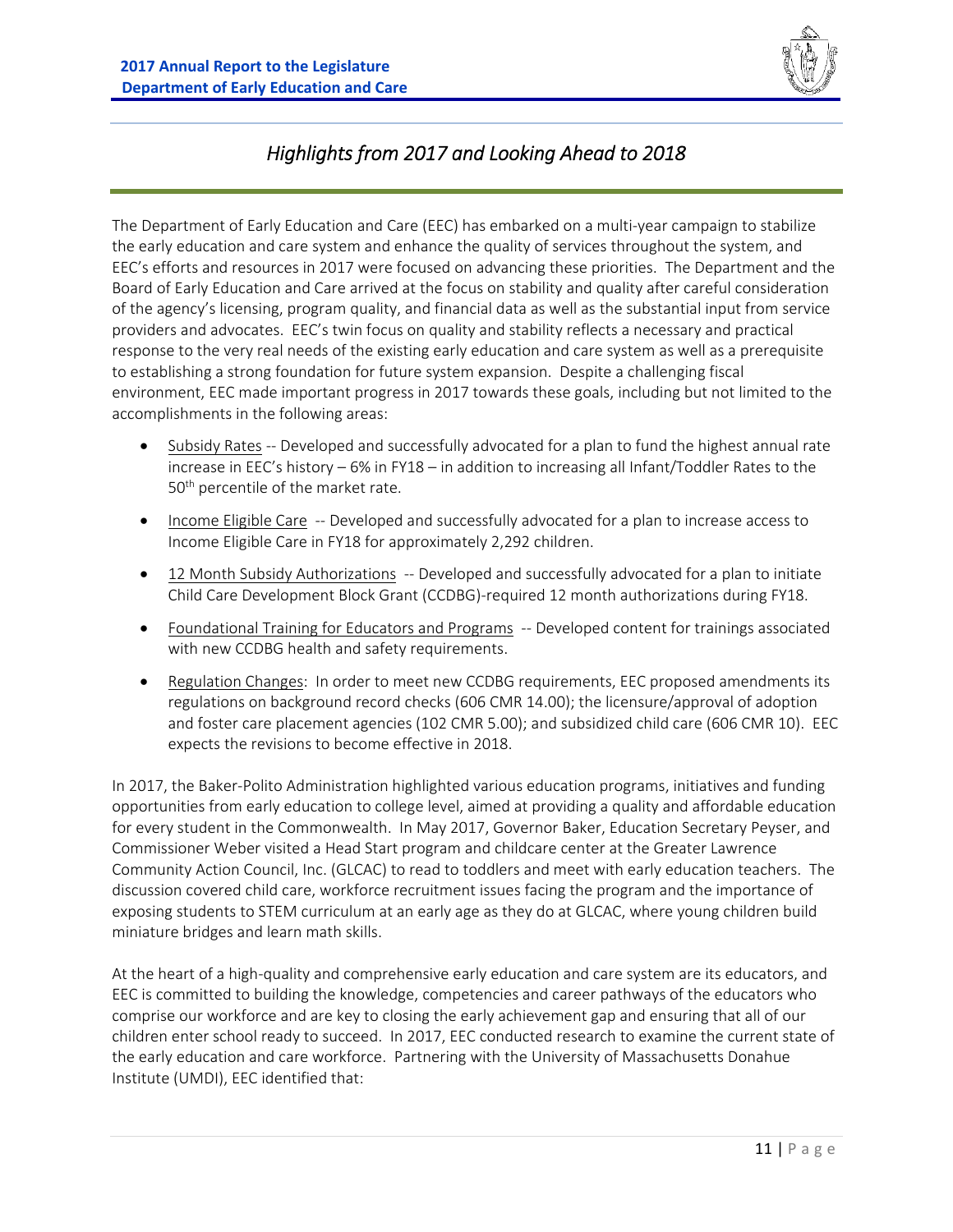

- The median age of the early education workforce in Massachusetts is 42 years old.
- 27% of the early education workforce works more than 40 hours per week.
- 40% of the early education workforce are parents.
- 28% of the Center-Based workforce (which include educators and administrators) have a Bachelor's Degree while 14% of the Family Child Care (FCC) workforce have a Bachelor's Degree.
- 42% of FCC educators and 21% of Center-Based workers have a high school education or less.
- 23% of FCC educators have limited English speaking ability (as compared to 7% for Center-Based providers) and 12% reside in linguistically isolated communities.
- 37% of FCC and 25% of Center-Based provider receive public health insurance.

In addition, EEC conducted a review of its own standards, licensing requirements, licensing data, and licensor experiences related to the needs of the workforce and found that early educator Core Competencies have been identified and built into core requirements but do not align with EEC's Regulatory Categories of Study course content; college transfer pathways exist, but more needs to be done so that courses and prior knowledge transfer easily from public to private Institutes of Higher Education; and Early Learning Standards exist and training has been offered to the field, but EEC does not have information on whether the standards are being used in all programs, or whether higher education has incorporated them into early education programs.

In response, in 2017 EEC focused its efforts on three integrated strands of work: supporting the foundation knowledge of educators, supporting program's quality improvement through a program‐ focused approach, and supporting enhanced qualifications through career pathways. All of these efforts are ultimately intended to result in better outcomes for young children and their families. Research tells us that high-quality early education and care provides long-term benefits for children and for society as a whole, and that the investments up front in child development supports reduce the need for more costly interventions in the future. Several of our initiatives have provided us with early evidence that the children who were served are better off now as a result of our investments; these include:

- Two years of evaluation data on the four-year-old children in our "Preschool Expansion Grant" program show academic gains at Kindergarten entry;
- In the last two years, 62% to 72% of preschool children who were at risk of suspension or expulsion and whose early education program received consultation from our Early Childhood Mental Health networks, were successfully retained in their program.
- Our Coordinated Family and Community Engagement (CFCE) networks completed screenings for 4,731 children in 2017, that help identify possible developmental delays; if the child's ASQ scores are below a specified cutoff, CFCE staff provide the family with referrals to other supports, such as Early Intervention and public preschool special education, as well as information on activities that may help support their child's development.

#### *Looking Ahead to 2018*

As the early education and care workforce represents the centerpiece of EEC's program quality and stability agenda, in 2018, EEC intends to revise and finalize a Career Lattice for family, group, and school‐ age educators that will frame the essential competencies for each category of educator and set the stage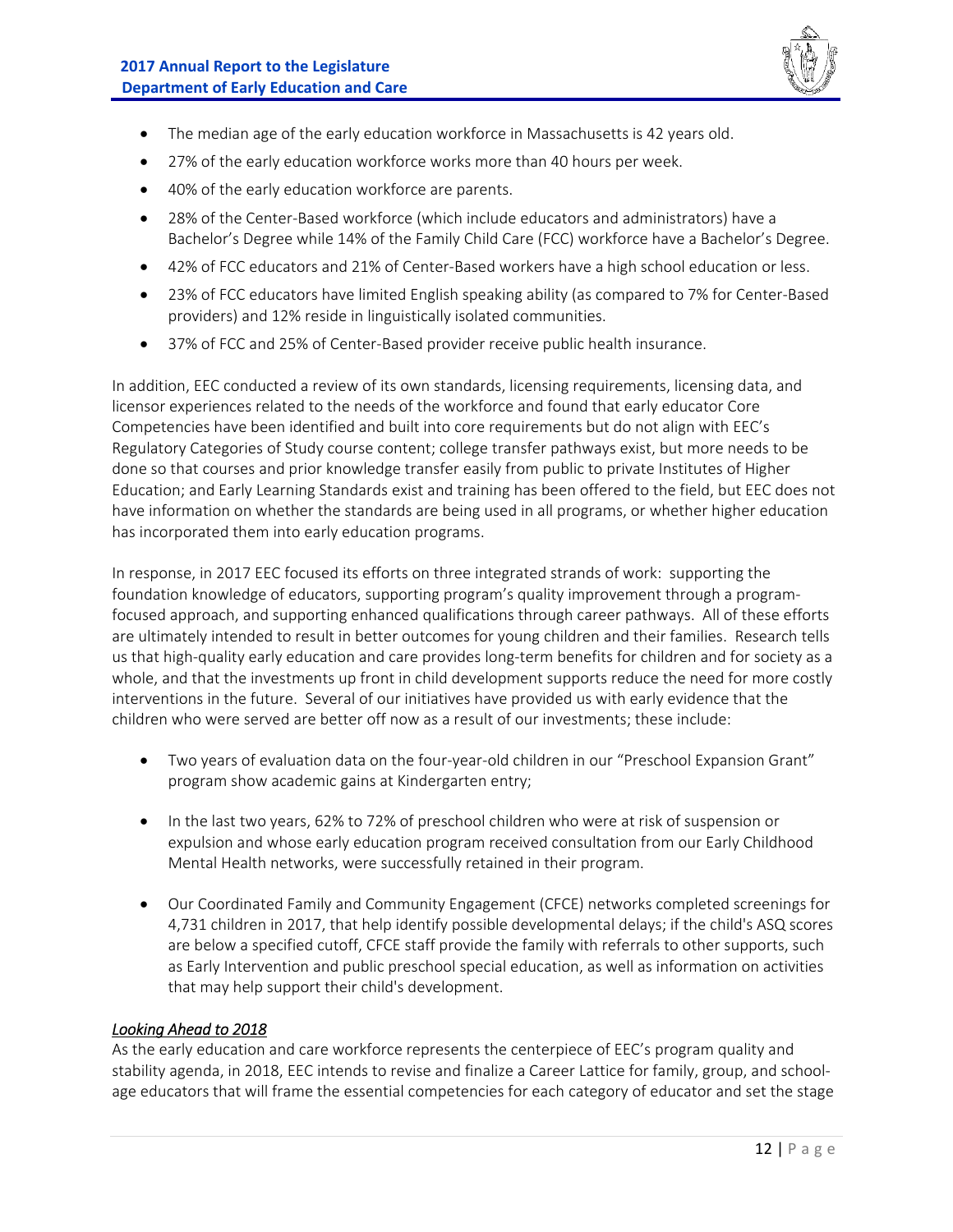

for the development of a new EEC Teacher Qualifications System in FY19. In addition, EEC will advance professional development activities that support child screening, expand Targeted Coaching for educators, and develop a Health and Safety Module for programs, to promote essential foundational training through a competency‐based approach.

EEC intends to deliver Final Quality Rating and Improvement (QRIS) Standards to the Board in 2018, and consider the new QRIS's relationship with an emerging Career Lattice, as well as tiered reimbursement rate models. EEC plans to bring short and long-term recommendations on subsidized transportation to the Board in 2018 and has reserved funding to further research the impacts of any proposed recommendations. EEC and Abt Associates will produce additional research on the "Preschool Expansion Grant", including Year 2 implementation findings, Year 2 children Kindergarten outcomes, impact evaluation results for Year 2 of the "Preschool Expansion Grant", and Year 3 classroom observations.

Finally, EEC will continue to endeavor to deliver the most effective high-quality, comprehensive early learning and development system in the nation.

The remainder of this report summarizes EEC's activities in 2017 and progress in each of the four Strategic Directions for the Department.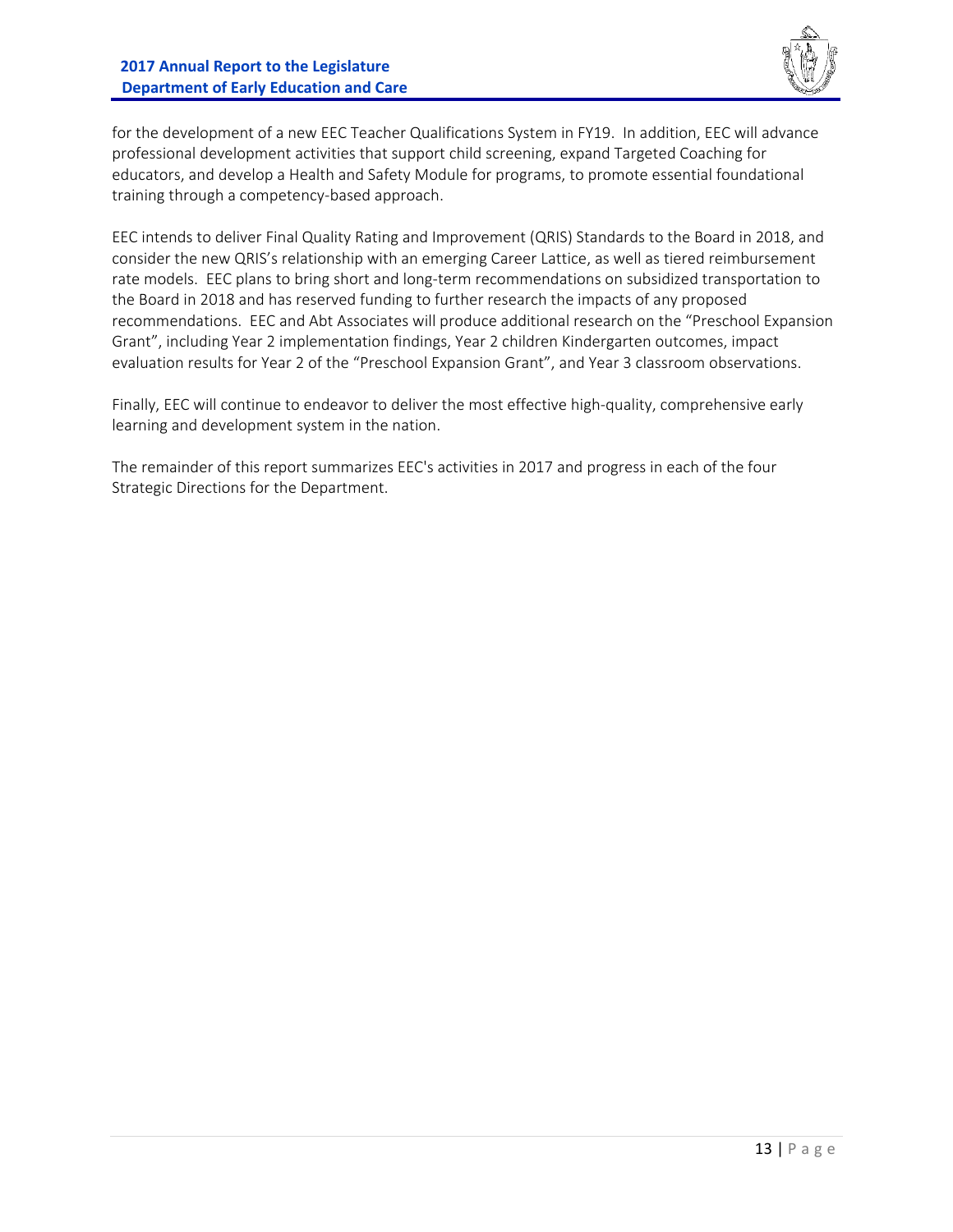

## STRATEGIC DIRECTIONS / FIVE‐YEAR GOALS

Strategic Direction #1: All young children in the Commonwealth will be ready to enter the K-12 education system and be successful, and their families will be provided with opportunities to support their children's cognitive, socio‐emotional, language, and physical development.

#### *Child Care Financial Assistance*

The Department of Early Education and Care (EEC) provides financial assistance for children from eligible families to attend high quality early education and care programs. EEC subsidizes approximately 54,000 children from birth to age 14 (up to age 16 for children with a special need) in settings across EEC's mixed delivery system of care, which includes center‐based programs, family child care homes, public preschool programs, and Head Start/Early Head Start classrooms. Together these programs have the capacity to serve over 230,000 children.

The three major state funding programs for child care financial assistance that EEC administers are Income Eligible Child Care, Supportive Child Care, and Transitional Child Care. The Income Eligible Child Care program provides child care financial assistance for low‐income families with a service need, on a first come/first served basis. The Supportive Child Care Program provides child care placements for families referred by the Department of Children and Families (DCF). EEC primarily enrolls children in Supportive Child Care through contracts with providers and issues vouchers as needed to ensure that children have access to this type of care. The number of Supportive Child Care vouchers that EEC has awarded has increased in the last two years. The Transitional Child Care Program provides child care vouchers for families receiving Transitional Aid to Families with Dependent Children (TAFDC) cash assistance and participating in the Employment Services Program, or who are in the 12 month period after close of their TAFDC benefits. The Income Eligible Child Care Program also funds two specific types of care: Teen Parent Child Care and Homeless Child Care for families residing in homeless shelters affiliated with the Department of Housing and Community Development (DHCD); or domestic violence shelters and substance abuse shelters affiliated with DCF. On average per month in 2017, 638 children residing in shelters and/or hotels and 298 children of teen parents were enrolled in an EEC‐contracted early education and care program. (See Appendix C for the number of children served in EEC's three child care financial assistance programs in 2017.)

In spring 2017, EEC competitively re-procured the contract for Child Care Resource and Referral (CCR&R) services in the Commonwealth. CCR&Rs support families in accessing high-quality child care by administering vouchers, providing information and referral services, and helping to manage the waitlist for child care subsidies. Seven CCR&R agencies serve as the regional hubs for providing these services for families across the state. EEC also uses Mass 211 to provide information and referral services including placing families on the waitlist for Income Eligible Child Care.

#### *Preschool Expansion Grant*

In 2017, EEC continued to make progress toward providing universal early education and care for preschoolaged children through our "Preschool Expansion Grant" program, which provides a year of free-preschool to four‐year‐old children. In December 2017, EEC received a fourth year of federal funding, in the amount of \$15 million. This award brings the total funding that Massachusetts has received from the "Preschool Expansion Grant" program to \$60 million over four years. The "Preschool Expansion Grant" program provides a year of free, high‐quality preschool to four‐year‐old children from low‐income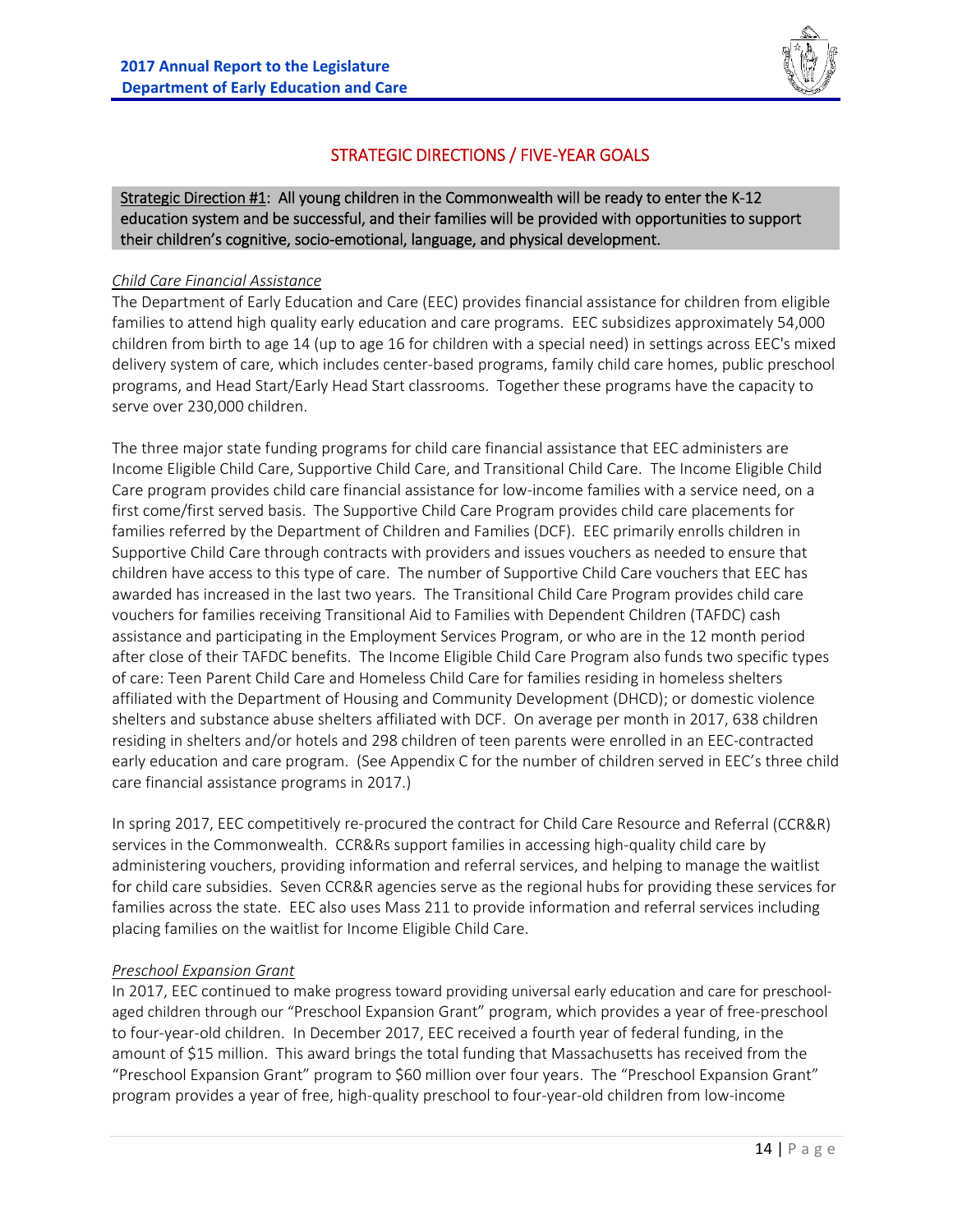#### **2017 Annual Report to the Legislature Department of Early Education and Care**



families, the majority of whom would otherwise not have had access to preschool before entering Kindergarten, in five communities: Springfield, Holyoke, Boston, Lawrence and Lowell. Through the grant funding, 48 new preschool classrooms were opened in fall 2015 with space for approximately 850 children in each year of the grant. The "Preschool Expansion Grant" program kicked off in the 2015‐2016 school year with the first cohort of 850 preschool students. In 2017 the second cohort of students graduated and the third cohort of students began in the program. The 48 "Preschool Expansion Grant" program site locations are listed below.

| <b>Boston (15 Classrooms)</b>                            | Holyoke (4 Classrooms)                                                             | Lowell (8 Classrooms)                                                   |
|----------------------------------------------------------|------------------------------------------------------------------------------------|-------------------------------------------------------------------------|
| Roxbury YMCA                                             | Holyoke Chicopee Springfield Head Start                                            | Lowell Collaborative                                                    |
| East Boston YMCA                                         | • Churchill Head Start                                                             | Preschool Academy                                                       |
| Walnut Grove Head Start/ABCD<br>(4 classrooms)           | • Lawrence Full Service Community<br>School                                        | Springfield (11 Classrooms)                                             |
| Nurtury (3 sites)<br>• Learning Lab,<br>• Tremont Street | Valley Opportunity Council<br>• Sullivan School<br>• Morgan Full Service Community | Springfield Public Schools'<br>Early Childhood Center<br>(5 classrooms) |
| • Horadan Way                                            | School                                                                             | Square One                                                              |
| <b>Wesley Education Center</b>                           | Lawrence (10 Classrooms)                                                           | Holyoke Chicopee<br>Springfield Head Start                              |
| Ellis Memorial                                           | Lawrence Early Achievement Partnership                                             | YMCA of Greater                                                         |
| Boys and Girls Club of Dorchester                        | • GLCAC Inc., Head Start (4 classrooms)                                            | Springfield                                                             |
| Paige Academy, Inc.                                      |                                                                                    |                                                                         |
| Catholic Charities (Nazareth)                            | • The Community Group (6 classrooms)                                               |                                                                         |
| Catholic Charities (Yawkey)                              |                                                                                    |                                                                         |

The "Preschool Expansion Grant" funds support high quality program offerings through required design elements such as inclusive full-day and full-year programming with low child-to-teacher ratios (10:1 or less); workforce development supports for educators, including individualized growth plans, joint professional development between the school district and community early education programs, and coaching and mentoring; and use of highly credentialed educators who are compensated at a rate comparable to public school district salaries. The classes provide programming for the children from 8 to 10 hours per day.

The Department of Early Education and Care is contracting with Abt Associates to conduct a longitudinal evaluation of the programs funded by the "Preschool Expansion Grant." In the longitudinal evaluation, Abt Associates is measuring the change in children's skills from the beginning of preschool to the beginning of their Kindergarten year. Abt found that the children in the 2<sup>nd</sup> cohort (2016-2017 academic year) entered Kindergarten demonstrating math, literacy, and vocabulary skills that were closer to the national average than they were when they entered preschool, increased their executive function skills over the preschool year, and increased their English proficiency (if they were bilingual and had low English proficiency at the start of preschool). In the 2016‐2017 year of the "Preschool Expansion Grant" program, Abt Associates began an impact evaluation that will provide causal estimates of the effects of the grant-funded program at the end of the preschool year. Results will be forthcoming in the spring of 2018.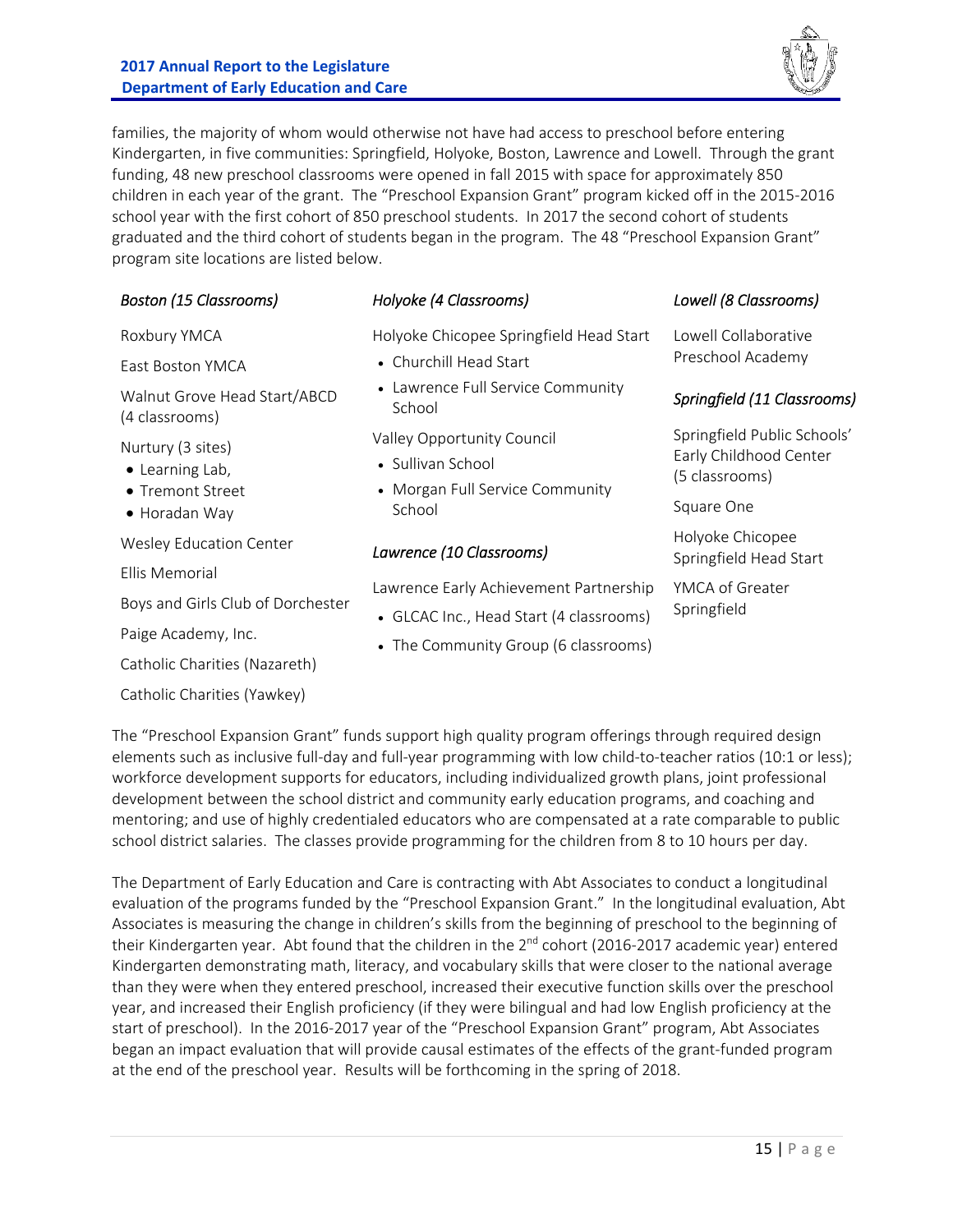

#### *Commonwealth Preschool Partnership Initiative ‐ State Planning Grant*

In the spring of 2017, EEC awarded a 2<sup>nd</sup> round of "Commonwealth Preschool Partnership Initiative" grants to support communities in developing strategic plans and building public‐private partnerships for providing additional high‐quality preschool programs for 3 to 5 year old children. EEC funded three communities ‐‐ Boston, Brockton and Salem – at \$20,000 each, to develop plans that consider both the feasibility of expanding preschool with existing resources and feasible expansion levels that would require additional funding. These grants were similar to those awarded in 2016 to 13 communities: Athol, Brockton, Cape Cod, Fall River, Holyoke, Lawrence, Lowell, New Bedford, North Adams, Pittsfield, Somerville, Springfield and Worcester. The 2017 Commonwealth Preschool Partnership Initiative grants were designed to support a planning process that increased the communities' readiness for preschool expansion by establishing shared visions among public school districts, EEC‐licensed programs and other local stakeholders; conducting needs assessments; setting priorities; and identifying available resources.

The grantees specifically focused on identifying plans that could be accomplished with currently available funding and identifying desired activities that could be accomplished if additional funding were to become available. Each community took the opportunity to engage the local early education community in the planning process and designed local governance structures that could be continued with current funding. Although community plans differed, the activities that were proposed within current funding levels included joint professional development opportunities, aligned curriculum and developmental screening of children. Activities that the communities identified as ones that were important but would require additional funding included expanding prekindergarten seats by offering a variety of schedules, coordinating enrollment, providing family support services, providing behavioral health consultation, providing coaching for educators, retaining highly qualified educators with salaries that are commensurate with the public school, and developing pipeline programs with local community colleges.

#### *Early Childhood Mental Health*

The Department Early Education and Care (EEC) has provided funding for early childhood mental health consultation services since 2008, and in fiscal year 2018 EEC awarded \$2.12 million to six agencies through the Mental Health Consultation Grant program. The grantees provide mental health supports, strategies, and services that address the developmental, emotional, and behavioral challenges of young children; help promote children's success in school; and help to reduce the rate of suspensions and expulsions in early education and care settings. The current fiscal year 2018 (FY18) Early Childhood Mental Health Consultation grantees are listed below. (See Appendix E for additional information about the Early Childhood Mental Health Consultation Grant program.)

| <b>FY18 Grantees</b>          | Award       | Region                          | Cities/Towns |
|-------------------------------|-------------|---------------------------------|--------------|
| Behavioral Health Network     | \$463,156   | Western                         | 102          |
| <b>Community Healthlink</b>   | \$307,579   | Central                         | 65           |
| Enable, Inc.                  | \$288,877   | Northeast, Metrowest, Southeast | 60           |
| Justice Resource Institute    | \$393,742   | Southeast, Cape and Islands     | 69           |
| <b>MSPCC</b>                  | \$359,793   | Northeast                       | 47           |
| The Home for Little Wanderers | \$310,103   | Metro Boston                    | 8            |
| Total                         | \$2,123,250 |                                 | 351          |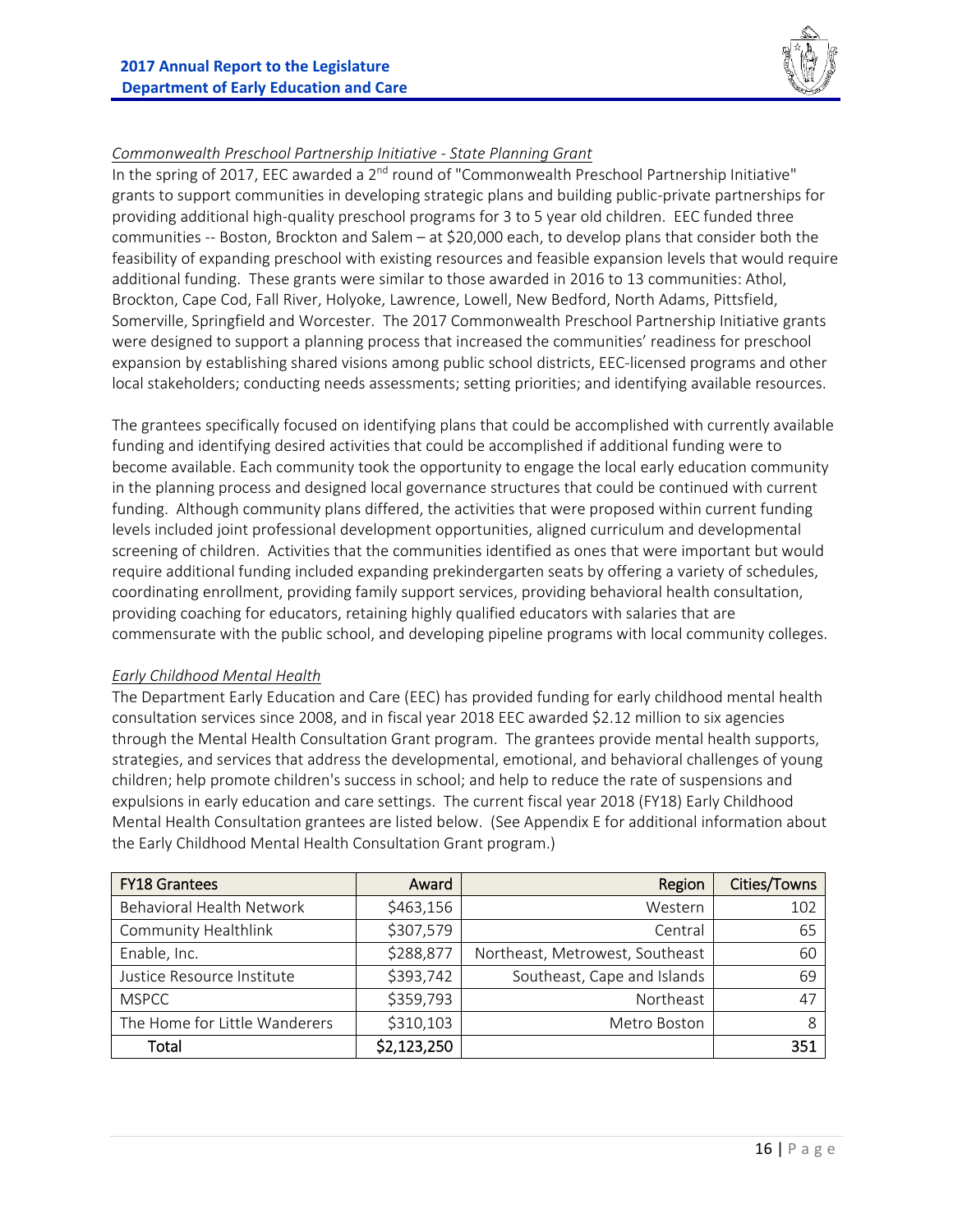

The FY18 award amounts reflect an \$870,000 increase over the grantees' FY17 award levels. EEC received \$2.5 million in the Early Childhood Mental Health line item in the FY18 state budget – double the appropriation in FY17. In addition to increasing the award amounts to the Early Childhood Mental Health grantees, the additional funding will be used to provide three additional professional development and coaching opportunities that build the skills, knowledge and competencies of educators and programs in the area of social‐emotional and behavioral health.

#### *Improving Positive Social‐Emotional Skills and Relationships through Positive Behavior Supports*

In order to address EEC's enabling statue regarding prevention practices to reduce expulsion rates, in 2017 EEC began work to implement a Preschool Positive Behavior Supports (PBS) initiative using the Pyramid Model design (PBS Pyramid Model). The PBS Pyramid Model is designed to provide resources to early education programs such as coaching and professional development on behavioral health, trauma, equity, and social emotional wellness that supports children and reduces educator turnover. EEC has aligned this work with similar efforts by the Department of Elementary and Secondary Education (ESE) and the Department of Public Health (DPH), specifically ESE's work with Massachusetts public school districts currently engaged in the Pyramid Model activities and DPH's work with a the Parents Interacting with Infants approach (PIWI) which aligns and fits within the Pyramid Model. EEC will hire a vendor to evaluate the effectiveness of the PBS Pyramid Model and will design the evaluation component to align with that of ESE and DPH.

#### *Early Childhood Special Education/Supports for Young Children with Disabilities*

EEC is engaged in several interagency efforts that support inclusive and high‐quality education for young children with disabilities. EEC partners with the Department of Elementary and Secondary Education (ESE) in providing joint professional development and technical assistance opportunities and supports for school districts and early childhood programs. In 2017, EEC's and ESE's early childhood special education strategic areas of focus included: children's healthy social emotional development, family supports, transitions, early literacy, and educational outcomes. The Departments are jointly offering professional development and coaching on early literacy and language development that includes a three‐session series which covers the topics of Building Literacy Skills by Increasing Discussions in Pre-K to 3<sup>rd</sup> Grade Classrooms, Promoting Language Use in the Primary Classroom, and Promoting Language Use through Reading and Writing. In addition, EEC continued to participate in the state's Special Education Advisory Council coordinated by ESE, and the Massachusetts Interagency Coordinating Council (ICC) that advises the Department of Public Health on the Early Intervention program for children birth to age three. In FY17 EEC is co-chairing the ICC along with a parent of a child who participated in the Early Intervention program.

EEC also supports inclusive learning environments for preschool children with disabilities through the Inclusive Preschool Learning Environments Grant program. This grant provides funding to 18 EEC‐ licensed center‐based preschool programs and 102 public preschool programs to provide preschool learning opportunities in settings that serve children with and without disabilities together in an inclusive setting. In FY17, EEC awarded 79 grants totaling \$8.43 million for programs to provide inclusive preschool learning environments for 4,729 children in 157 communities across the Commonwealth (1,667 children with disabilities and 3,062 children without disabilities.) In FY18, EEC awarded 79 grants totaling \$6.27 million for programs to provide inclusive preschool learning environments for up to 4,900 children in 157 communities across the Commonwealth (1,890 children with disabilities and 3,010 children without disabilities.) In both fiscal years, the majority of the grantees were public school preschool programs.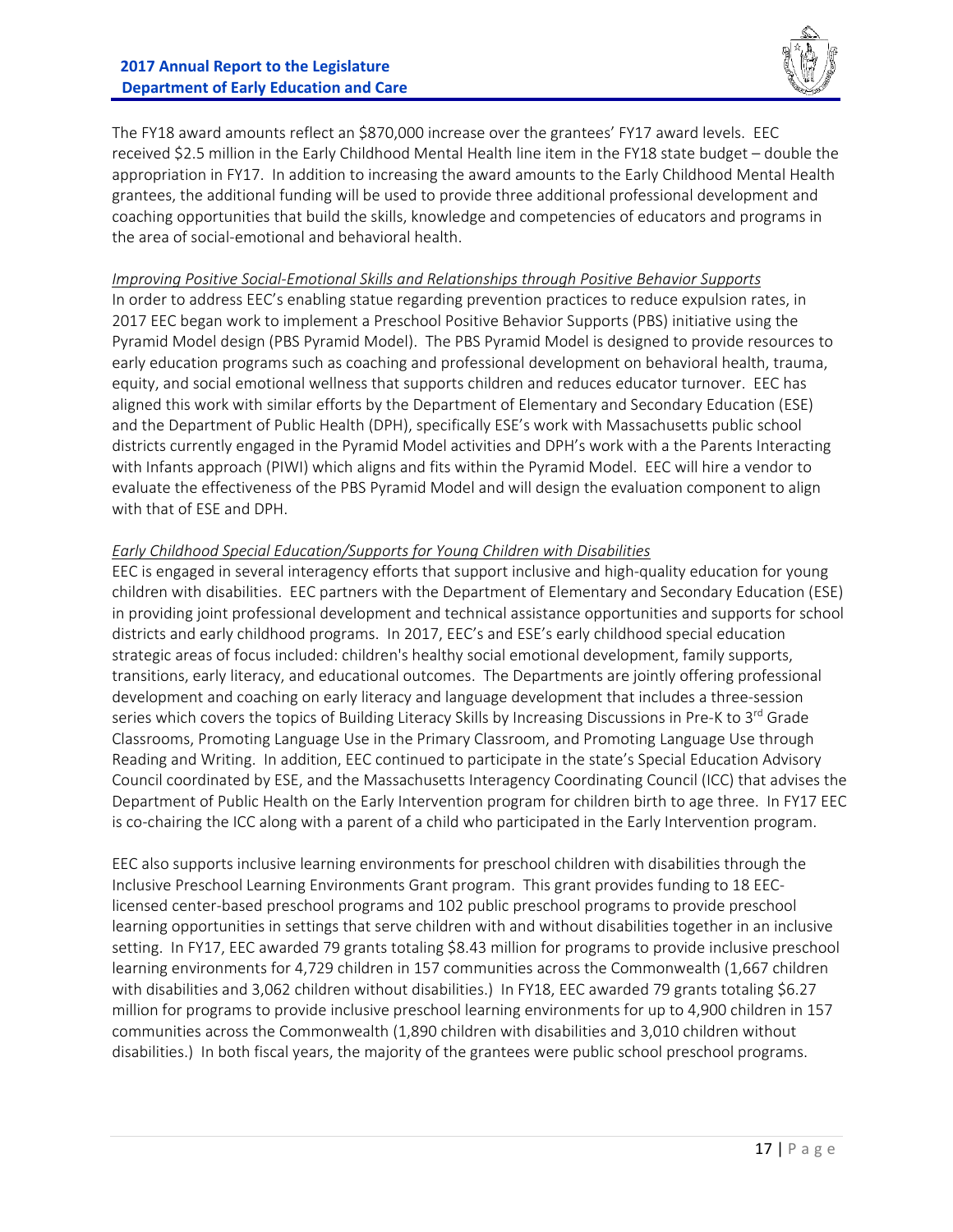

#### *Head Start*

Massachusetts received a five‐year \$875,000 federal grant award that funds the continuation of the Head Start State Collaboration Office (HSSCO) at the Department of Early Education and Care from 2016 to 2021. The HSSCO facilitates partnerships between the 30 local Head Start agencies in Massachusetts and other state entities that provide services to benefit low‐income children and their families. Head Start is a federally-funded grant program through the U.S. Department of Health and Human Services' Administration for Children and Families that provides early education and care programs for children from low-income families to support their readiness for school at Kindergarten entry. Head Start programs serve children from three to five years of age, and Early Head Start programs serve children from birth up to age three. The Massachusetts HSSCO aligns the state's activities and goals with the priorities set forth by the federal Office of Head Start; local Head Start and Early Head Start grantees across Massachusetts; the Massachusetts Head Start Association; and the federally‐supported Early Childhood Training and Technical Assistance System for Head Start.

EEC also administers the state‐funded Head Start State Supplemental Grant program, which provides funding to the 30 Head Start and Early Head Start agencies in Massachusetts to ensure that children and families have access to the full array of comprehensive Head Start services. The FY18 budget appropriation of \$9.1 million is prioritized to fund workforce development supports and enhanced quality activities that lead to the following:

- Improved salaries, compensation and benefits for child development staff;
- Incentives for staff to increase their qualification through credential or degree attainment;
- Workforce supports in classrooms and family child care homes, including coaches, mental health consultants and additional teaching staff that reduce child/teacher child ratios;
- 100% participation in QRIS by all Head Start and Early Head Start programs;
- Access to comprehensive Head Start services for 180 state-funded children; and
- Direct support for non-Federal matching funds for Head Start and Early Head Start grantees to meet their 20% Federal Head Start funding requirements

#### *Coordinated Family and Community Engagement/Parent Child Home Program*

Since its inception in fiscal year 2010, the primary role of the Coordinated Family and Community Engagement (CFCE) grant has been to identify, engage and support high needs families not involved in the formal mixed delivery system of early education and care. By linking these families to educational opportunities and comprehensive services in their communities, they will be better equipped to support their child's development and readiness for school. There are currently 90 CFCE grantees that serve 351 cities and towns across the Commonwealth, acting as community‐based information and resource hubs for families with young children, especially those with multiple risk factors and/or are hard to reach, in order to increase their knowledge of, and accessibility to, high‐quality early education and care programs and services. The priorities of the CFCE grant include: 1) universal and targeted outreach to families; 2) linkages for families to comprehensive services that support family well‐being and children's optimal development; 3) educational opportunities about child development and parent‐child activities that promote language and literacy skills, and 4) coordination of activities and community‐based resources that promote successful birth to eight transitions, with a specific focus on Kindergarten. The CFCE networks create linkages between educators and providers on the local level to professional development supports and opportunities available through EEC's statewide system of educator and provider support.

Thirty CFCE grantees provide Parent‐Child Home Program (PCHP) services. PCHP is a parenting, early literacy, and school readiness program designed to help strengthen families through verbal interaction and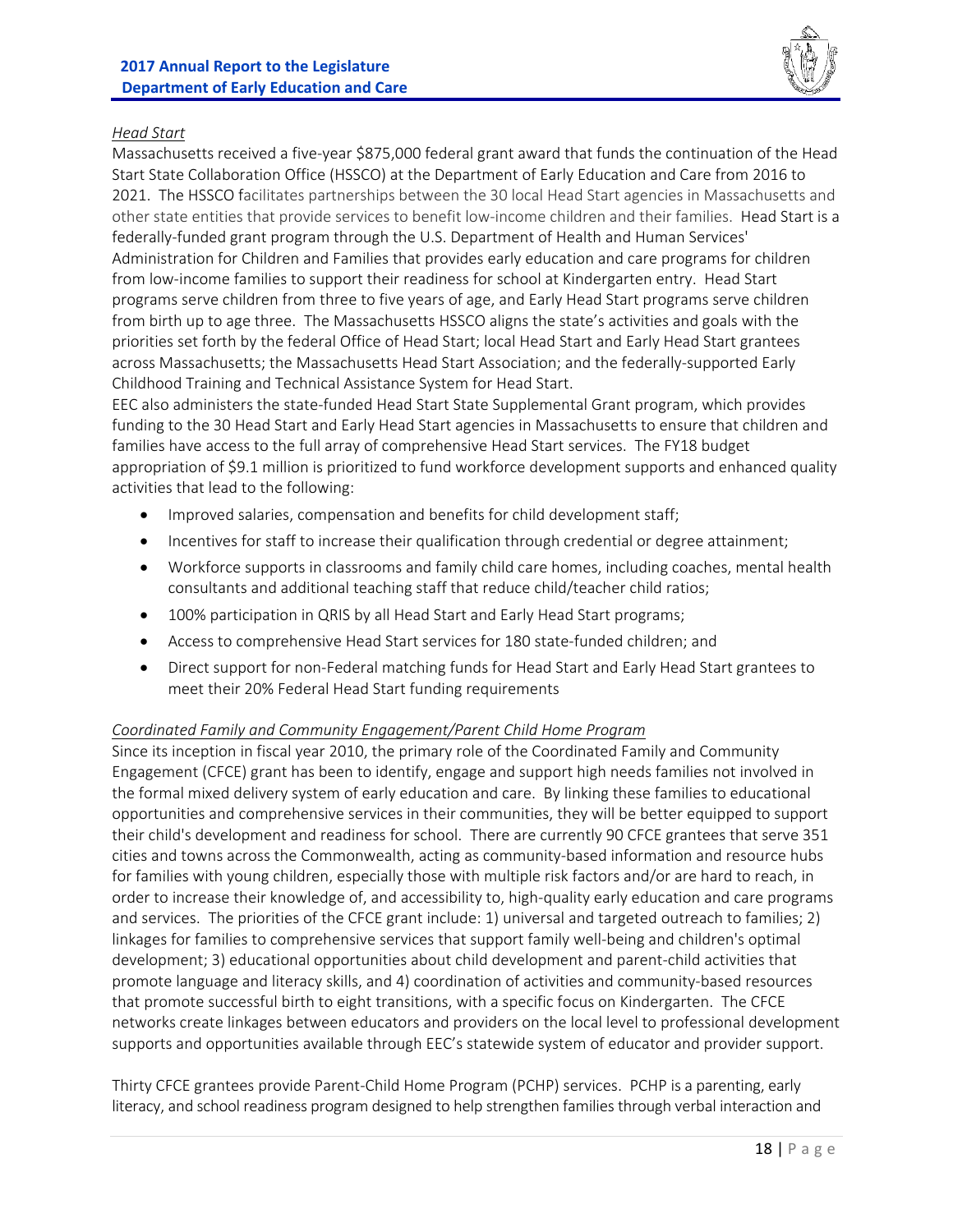

educational play between parents and their children. Services are delivered to high need families through intensive home visits. Community‐based early literacy specialists visit each family twice a week for two program cycles over a two‐year period (typically two school calendar years), starting when a child is between 18 months and 30 months, and ending when the child enters the pre‐Kindergarten year. Over the course of the two years, every family receives a library of 46 high quality books and educational toys, and 46 curricular guide sheets with tips on fostering young children's skill development and engaging children through literacy, music or art activities. EEC served approximately 720 children and families with PCHP in 2017.

In support of finding new ways to identify children who could benefit from additional resources to succeed, the CFCE networks utilize the Ages and Stages Questionnaire (ASQ) developmental screening tool to provide parents and families with information about their child's progress across five developmental domains. If the child's ASQ scores are below a specified cutoff, CFCE staff provide the family with referrals to other supports, such as Early Intervention and public preschool special education, as well as information on activities that may help support their child's development. In 2017, the CFCE networks completed 4,731 ASQ screenings.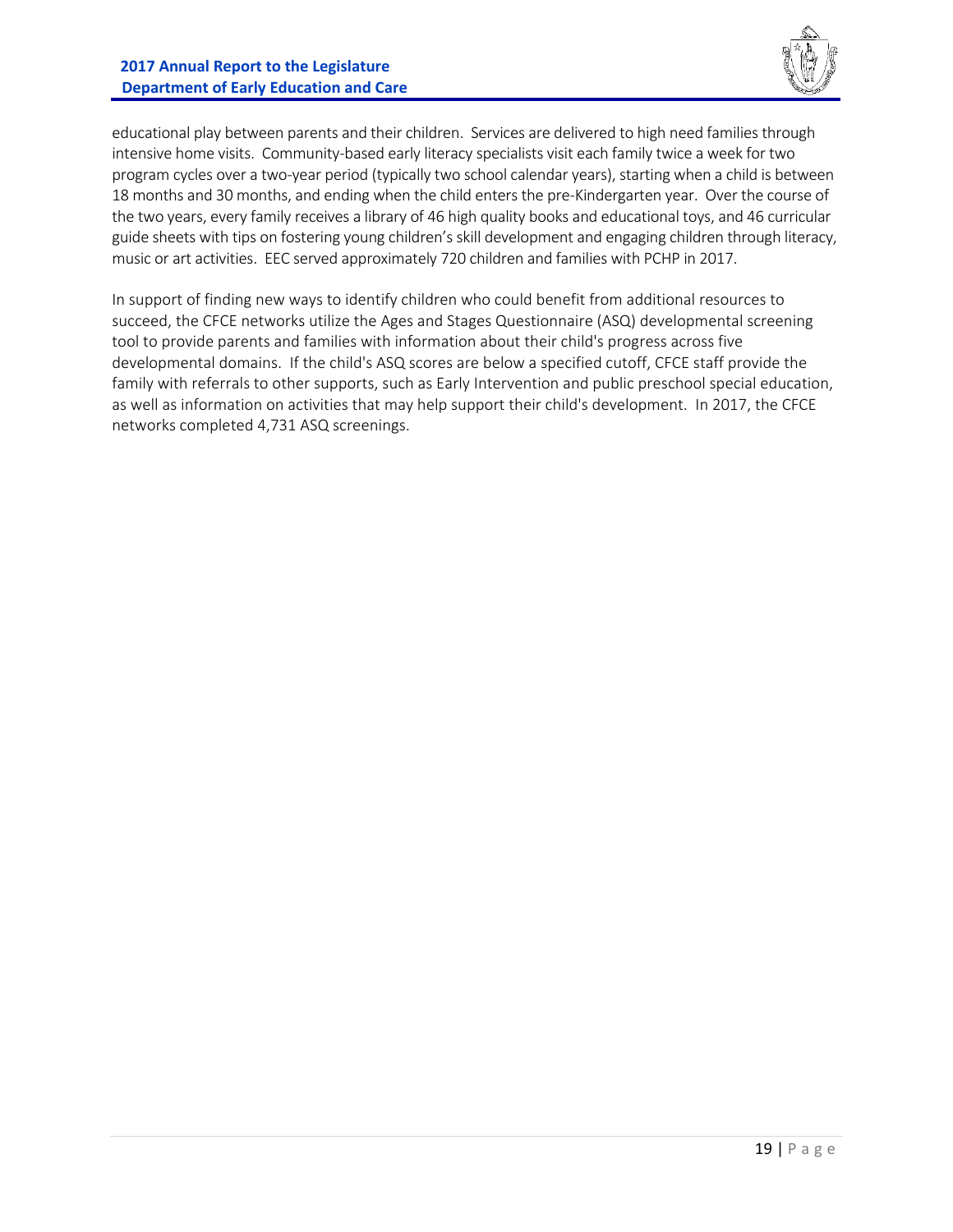

Strategic Direction #2: Programs offered in early childhood and out of school time settings licensed or license‐exempt by the EEC will promote and support the high quality education and healthy development of children that enables all children to be successful as school members and citizens.

#### *Differential Licensing and LEAD*

In 2017, EEC began implementation of Differential Licensing for all program license types. Differential Licensing is model for program monitoring that is based on a provider's history of compliance with state regulations. In Differential Licensing, each licensee's level of compliance is used to determine the level of health and safety risks to children, and licensors use this to determine the frequency and/or depth of monitoring needed for each respective provider. Differential Licensing uses key indicators in its monitoring tools, which are the regulations that would pose the highest probability of harm to children if found to be in non-compliance. These include adequate staffing, functional communication logs, and evidence of emergency preparedness.

As part of the move to a Differential Licensing model, EEC began using the cloud‐based Licensing Education Analytic Database (LEAD) system to conduct licensing visits and store relevant data. LEAD is a single system for licensing and investigation information, and replaces the two existing licensing data systems: Licensing Manager and Complaint Tracking System. LEAD follows the licensing process from beginning to end and houses all information related to the licensing process. In September 2017, EEC went live with Phase 2 of implementing LEAD, using it for all licensing visits under the new Differential Licensing model for all licensed program types. In addition, EEC expanded the LEAD Provider Portal to allow for additional licensing functions/transactions including submitting Corrective Action Plans, filing an incident or injury report, and filing quarterly restraint reports (for Residential & Placement programs). Also in 2017, EEC finished developing Phase 3 of LEAD, which will be used all licensing transactions (e.g., applying for new license, applying to renew a license, requesting a change in licensed capacity). EEC anticipates going live in with LEAD Phase 3 in 2018. EEC has secured \$1 million in capital funds to support LEAD development and enhancements and help meet CCDBG requirements.

#### *Background Records Checks*

EEC's background records check process includes four checks: a Criminal Offender Record Information (CORI) check, a Sex Offender Record Information (SORI) check, a check of the Department of Children and Families' (DCF) Registry of Alleged Perpetrators, and a fingerprint‐based check of the national and state criminal history databases. For the CORI, SORI, and DCF Registry of Alleged Perpetrators checks, EEC processed nearly 80,000 individual applications and ran over 350,000 checks of these systems in 2017, as a separate query must be completed for each name (e.g., maiden name, former name, alias) on an application. For the fingerprint‐based checks of the national and state criminal history databases, in 2017 EEC reviewed the results of nearly 30,000 applicants. In addition, EEC continued to conduct weekly crosschecks of the addresses of EEC's licensed child care facilities with the addresses of registered sex offenders maintained by the Sex Offender Registry Board (SORB). When the analysis of the databases results in a match, the Department investigates the address to ensure that a registered sex offender is not located at an address where early education services are being provided. In 2017, EEC and SORB continued using an interchange to share the data needed to conduct the address cross‐check.

The 2014 reauthorization of the Child Care Development Block Grant (CCDBG) required EEC to complete four additional background checks: a National Criminal Information Center check, a check of the criminal database in all states where applicants resided in the previous five years, a child welfare check in all states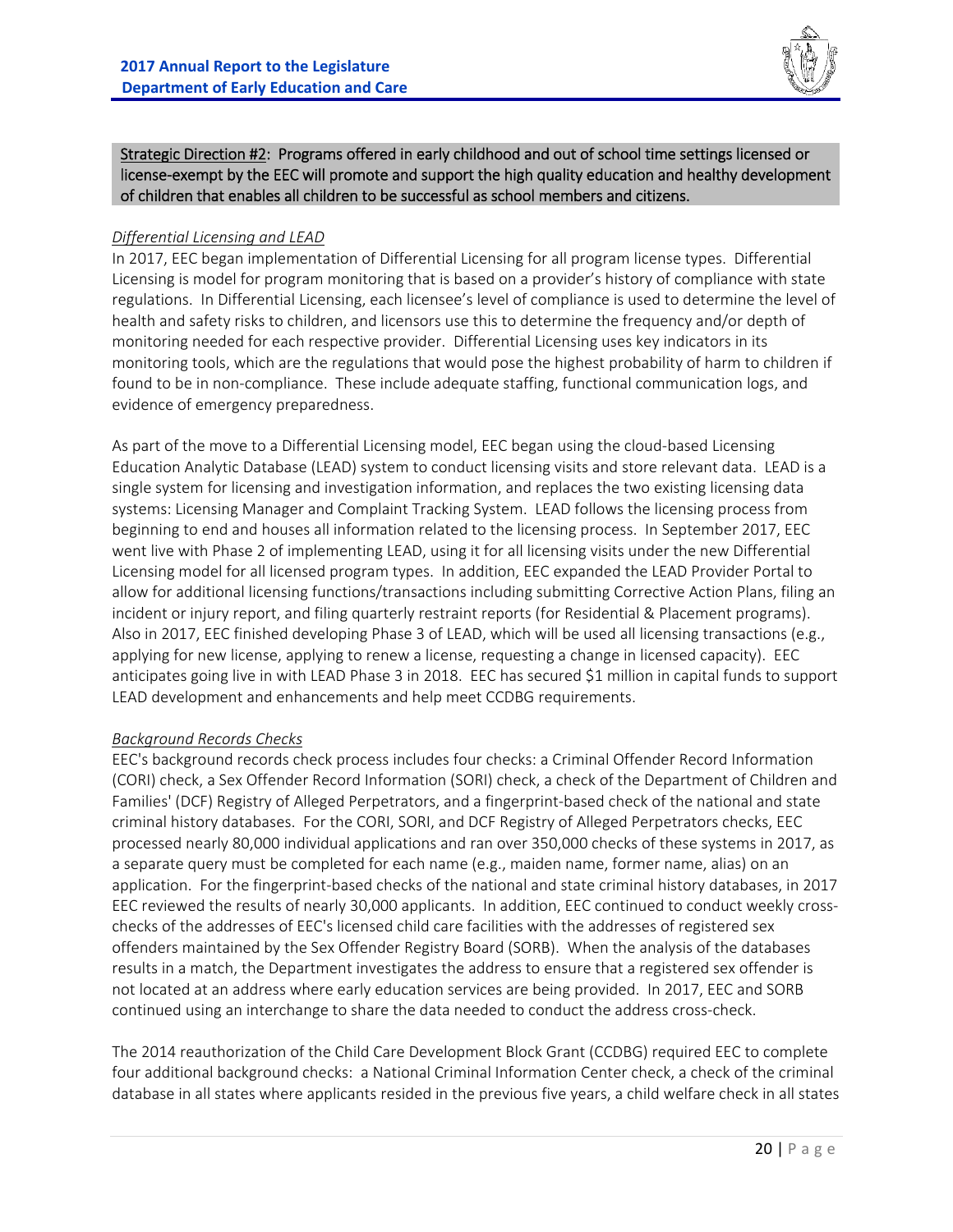

where an applicant resided in the previous five years, and National Sex Offender Registry check. In 2017 EEC engaged in an intensive effort, with support from the Governor's Office, the Executive Office of Technology Services and Security (EOTSS), and the Executive Office of Education (EOE), to develop a new Information Technology (IT) system capable of more efficiently meeting the workforce's needs as well as the CCDBG requirements. Approximately \$2.5M in capital funding is supporting the development of a new Background Record Checks system that is expected to be complete in 2018.

#### *Quality Rating and Improvement System (QRIS)*

EEC has developed a Quality Rating and Improvement System (QRIS) to support programs in engaging in a process of continuous quality improvement, in order to enhance outcomes for all children. In the QRIS, program quality is measured across five areas of standards: Curriculum and Learning; Safe, Healthy Indoor and Outdoor Environments; Workforce Qualifications and Professional Development; Family and Community Engagement; and Leadership, Management and Administration. Quality is rated across four levels, with four being the highest level of quality. At the end of 2017, 5,292 programs were participating in the QRIS with either an application in review or rating level granted by EEC. Of these programs, 5,239 had a QRIS rating level confirmed by EEC, as follows:

QRIS Level 1: 3,462 programs QRIS Level 2: 1,522 programs QRIS Level 3: 219 programs QRIS Level 4: 28 programs

In order to validate whether the QRIS tiers accurately reflect differential levels of program quality, EEC and the University of Massachusetts Donahue Institute conducted a study of the QRIS and assessed the extent to which quality ratings are related to children's progress in learning, development, and school readiness. Using feedback from the validation study and public comment, in 2017 EEC developed proposed new standards for the QRIS. EEC solicited feedback on the proposed revisions to the QRIS and presented the QRIS Standards to the Board of Early Education and Care. The Board is expected to vote on the revised QRIS in early 2018. EEC also worked on interim changes to the current QRIS to address some areas that the validation study found to be burdensome for programs.

In 2017 EEC renewed its contract with Wellesley College to continue providing Environment Rating Scales (ERS) Reliable Rater site visits to those center‐based programs, family child care providers, and out‐of‐ school time programs applying to become QRIS Level 4, and to make Technical Assistance site visits to those center‐based programs, family child care providers, and out‐of‐school time programs who are applying for QRIS Level 3. In addition, EEC renewed its contract with Collaborative for Educational Services to provide training to programs at QRIS Levels 2 through 4 in the use of standardized tools for effectively measuring structural and process quality indicators as part of their self‐assessment process.

#### *Building the Foundational Knowledge of Early Education Providers*

EEC conducted a review of its workforce development system against the new training requirements under the reauthorized Child Care Development Block Grant (CCDBG), and concluded that key foundational components are needed within EEC's system of workforce supports. In 2017 EEC began developing new content at the foundational level, and building a suite of trainings and materials that will become part of EEC's licensing and QRIS expectations. The topics include the following:

Health and Safety Trainings: Licensing pre-service orientation and ongoing training to educators in all programs (including home‐based and license‐exempt) in areas such as: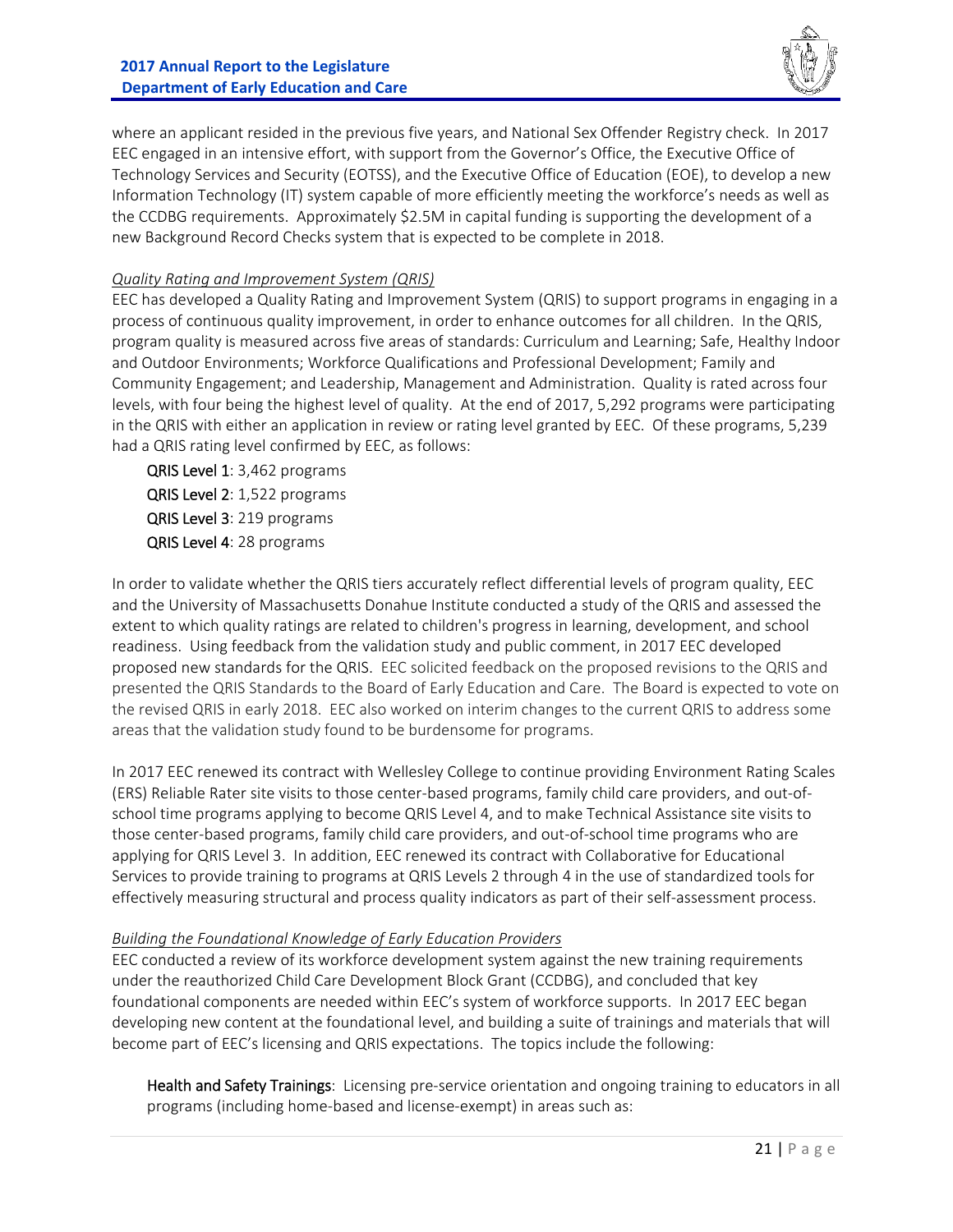

- Appropriate Precautions in Transporting Children
- Emergency Preparedness and Response Planning
- Prevention of and Response to Emergencies due to Food and Allergic Reactions
- Prevention of Shaken Baby Syndrome, SIDS/SUID, and Use of Safe Sleeping Practices
- Recognizing and Reporting Appropriately to Incidents of Child Abuse and Neglect

Pre-Licensee Process and Required Provider Orientation: Before applying for a license, EEC requires applicants complete an orientation to EEC license requirements. After completing this training and applying for a license, licensees receive a provisional license and, after 6 months operating under this license, must complete an additional training on license expectations. EEC is updating and revising these trainings and will include information on the QRIS in the revised orientation.

On-going Foundational Core Knowledge Trainings: CCDBG requires that EEC establish training and professional development requirements that improve the knowledge of the workforce, including those in license‐exempt programs. EEC is developing foundational trainings that align with EEC's expectations around educator's knowledge and competencies in the following areas:

- Understanding Child Growth and Development (Birth 8 Years of Age);
- Guiding and Interacting with Children and Youth (Birth 8 Years of Age);
- **•** Effective Partnering with Families;
- Identifying and Caring for Children with Special Needs; and
- Program assessment using evidence-based tools.

#### *Birth to Grade Three Strategy Development*

Massachusetts has embraced Birth to Grade Three (B‐3) alignment as a comprehensive strategy that seeks to improve young children's access to high quality birth to grade three programs, and strengthens the capacity of schools to sustain student learning gains in the early elementary years. In 2017, the B‐3 Advisory Group Executive Committee (consisting of representatives from the Executive Office of Education; the Executive Office of Health and Human Services; EEC; and the Departments of Elementary Secondary Education, Higher Education, and Public Health) and members of the B‐3 Advisory Group including Strategies for Children and several institutions of higher education, focused on examining developmental screening in coordination with the Early Literacy Expert Panel, and also reviewed workforce development and integrating data systems. The B-3 Advisory Group Executive Committee will continue to collaborate with the Early Literacy Expert Panel in 2018 to develop policy guidance on effective early childhood screening, including recommendations for a developmental screening tool.

#### *Developmental Screening*

Developmental screening of children can both detect developmental delays as well as recognize achievement of developmental milestones. The QRIS Validation Study found that 77% of Level 1 programs and 35% of Level 2 center‐based programs in the study did not offer developmental screening of children. The draft revision of the QRIS requires the use of developmental screening at Level Two for all program types. In addition, in 2017 the Massachusetts Early Literacy Expert Panel endorsed the use of a unified approach to developmental screening through greater use of the Ages and Stages Questionnaire (ASQ). To prepare for and support programs in using an evidence‐based screening tool to conduct developmental screenings, in 2017 EEC undertook efforts to provide training, technical assistance, and related materials required to support programs at levels 2 and 3 of the QRIS to fully implement the ASQ, including its on‐line components which provide EEC with valuable aggregate child data.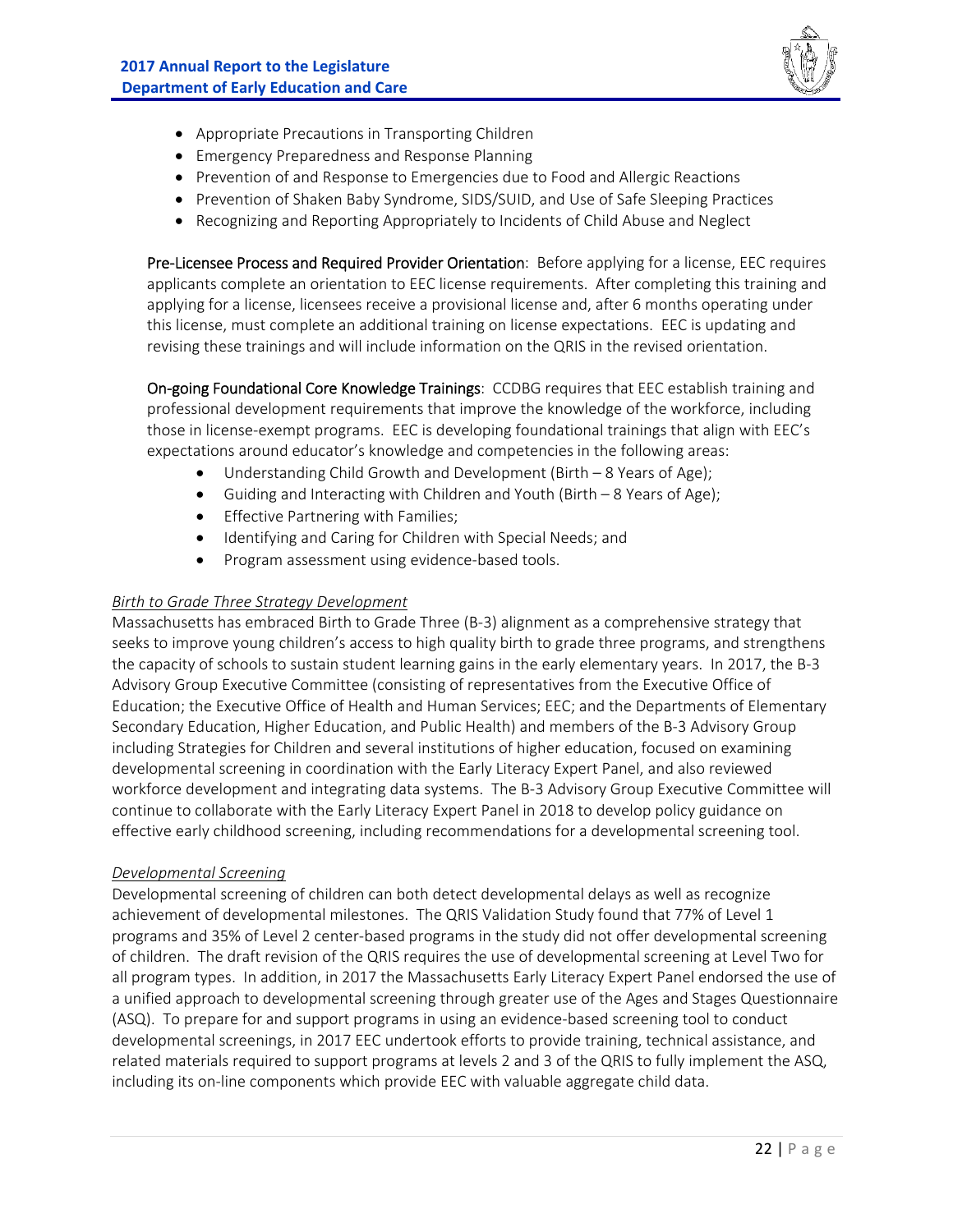

#### *Universal Pre‐Kindergarten Classroom Quality (UPK) Grant*

One of the grant programs that the Department of Early Education and Care uses to improve the quality of programming for children in the Commonwealth is the Universal Pre‐Kindergarten Classroom Quality (UPK) Grant. The UPK grant is awarded to programs across the mixed‐delivery system of early education and care and aids in the state's efforts to improve the quality of child care programs in all communities. This grant program supports the ability of preschool programs to:

- Promote the early learning guidelines to support school readiness and positive outcomes for children participating in UPK classrooms and homes;
- Enhance the quality of services for children in UPK classrooms and family child care homes, especially for high needs children and/or children living in underperforming school districts;
- Maximize parent choice by ensuring participation from all program types within a mixed public and private service delivery system;
- Use evidence‐based formative assessment to measure children's progress across developmental domains and use this information to inform practice through individualized teaching; and
- Serve as models of excellence, engage in communities of practice, and support the process of continuous quality improvement across the Commonwealth.

In FY 2017, EEC awarded approximately \$5.7 million in UPK Grants through a renewal process to 138 preschool programs and a total of 458 classrooms serving 7,276 children (of which 4,948 are "high needs" children). These 138 preschool programs consist of 91 center‐based programs, 9 public school programs; and 38 system‐affiliated family child care providers.

#### *Early Education and Care and Out‐of‐School Time (EEOST) Capital Fund Grants*

In August 2017 EEC awarded a third round of Early Education and Care and Out‐of‐School Time (EEOST) Capital Fund grants to support facility improvements at programs that serve low‐income children. Five agencies received a total of \$4.1 million dollars to renovate existing facilities or purchase new buildings. The FY17 grant awards will improve the quality of existing settings for approximately 300 children in EEC‐ licensed programs, increase the capacity of these programs to serve an additional 119 children in higher quality settings, and support the creation of 13 educator positions and 72 construction jobs. In addition, the \$4.1 million in grant awards leveraged more than \$5.7 million in private investment from foundations, banks and other sources, towards the renovation, purchase or construction of high‐quality facilities. The EEOST grants are financed through the state's capital budget and provide matching funds that leverage private investment. EEC partnered with the Community Economic Development Assistance Corporation and the Children's Investment Fund to administer the funding. Since 2015, the Baker-Polito Administration has awarded \$15.1 million in EEOST grants to 21 agencies. The 2017 EEOST grant awards are as follows:

| Lead Agency                             | Service Area | Award       |
|-----------------------------------------|--------------|-------------|
| Child Care of the Berkshires            | North Adams  | \$1,000,000 |
| Belchertown Day School, Inc.            | Belchertown  | \$1,000,000 |
| Action for Boston Community Development | Roxbury      | \$743,740   |
| YWCA of Southeastern Massachusetts      | New Bedford  | \$800,000   |
| Worcester Community Action Council      | Webster      | \$600,000   |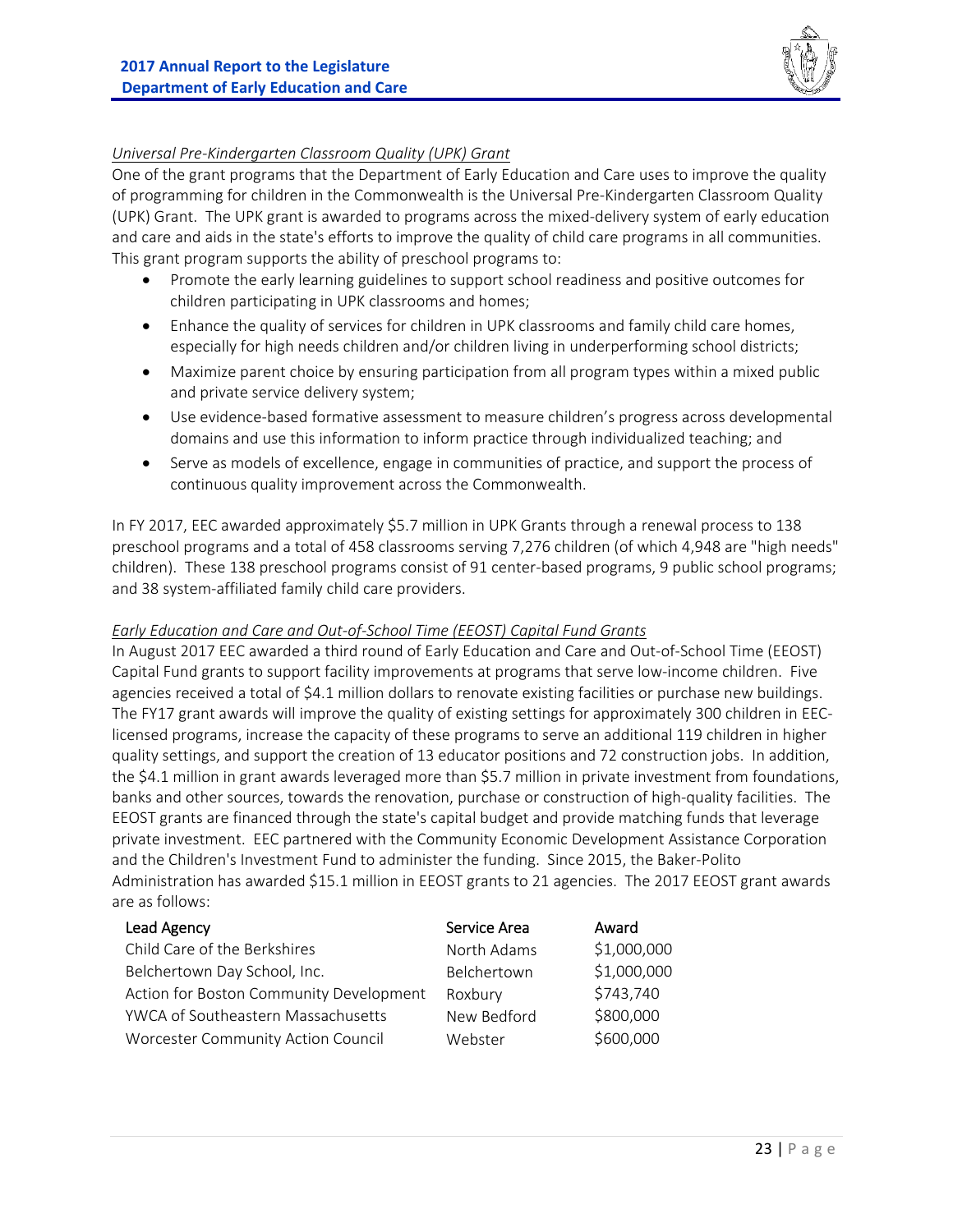

Strategic Direction #3: The early childhood and out‐of‐school time workforce who works with children and families in the Commonwealth is professionally prepared, adequately compensated, and diverse.

#### *Center‐Based Child Care Rate Increase*

In 2017 EEC provided four increases to the subsidy reimbursement rate paid to child care programs:

- a 3.6% increase to the reimbursement rate that EEC pays to center-based child care programs for EEC‐subsidized child care (FY17)\*
- an increase to the reimbursement rate that EEC pays to all child care programs (center-based and family child care) for care of infants through an EEC child care subsidy, up to the median private rate for infant child care the region (implemented in Apr 2017)
- a 6% increase to the reimbursement rate that EEC pays to all child care programs (center-based and family child care) and Family Child Care Systems for EEC-subsidized child care (FY18)
- a 2% increase to the reimbursement rate that EEC pays to center-based child care programs for EECsubsidized child care, and to the reimbursement rate that EEC pays for Family Child Care Systems administration (FY18)

The rate increases support early educator salaries and benefits, in order to improve hiring and retention issues faced by programs that serve families receiving state subsidies; professional development of educators; and progress toward EEC's goal to have the subsidized rate in all regions of the state meet at least 75 percent of the local private market rate for the same type of care. (\*Per the Collective Bargaining Agreement between the Commonwealth of Massachusetts and Service Employees International Union Local 509, Family Child Care providers that take EEC child care subsidies received a 3.6% increase in FY17.)

#### *Teacher Qualifications*

EEC's Teacher Qualifications Unit certifies educators in licensed early education and care programs, by reviewing applicants' education and experience to ensure that they possess the qualifications necessary for employment in specified positions. In 2017 the Teacher Qualifications Unit received 12,918 applications and processed 12,116 applications. In October 2017, EEC doubled the staff level in the Teacher Qualifications Unit to 4.0 Full Time Equivalents (FTE). The additional staff contributed to a significant decrease in wait time for a decision on an application, from an average of 91 days beginning in mid‐October to an average of 42 days by the end of the calendar year (and to an average of 8 days by February 2018). The Teacher Qualifications Unit also released a Professional Qualification Certification E‐ Learning Tool for self-training on the certification process, a Course Content Guide to provide clarity on the required course objectives to secure a certificate, and made significant revisions to the Teacher Qualifications application. Additionally, the Teacher Qualifications Unit continued their relationship with the Massachusetts Rehabilitation Commission (MRC) by providing internships for three interns from MRC. These internships allowed the individuals to gain professional experience, mentorship, and recommendations for full time, permanent employment. EEC was recognized on October 26, 2017, as an Employee Partner at the 6<sup>th</sup> Annual Disability Mentoring Day hosted by the City of Boston's Mayor's Commission for Persons with Disabilities.

#### *Professional Qualifications Registry*

Educators working in EEC‐licensed programs serving children from birth through school age, must create an individual educator profile in EEC's Professional Qualifications Registry (PQR) and update it annually. EEC requires educators who work in programs that are not subject to EEC licensure, including those who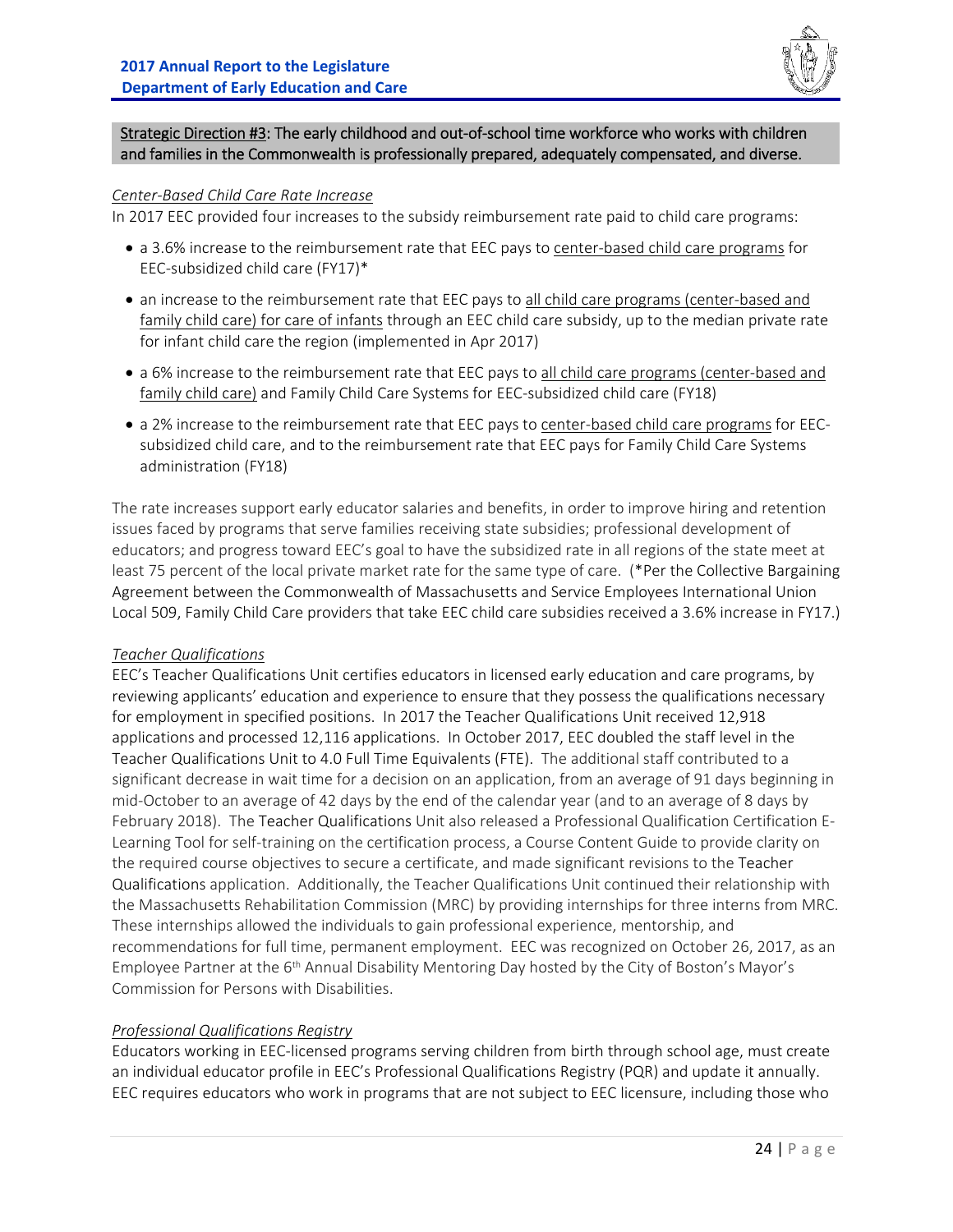

work in public preschools, to register if they would like to participate in trainings funded by EEC or are working in programs that are participating in EEC's Quality Rating Improvement System. At the end of 2017, there were approximately 140,000 total records in the PQR, of which approximately 115,000 are likely valid records, as the pending categories often include duplicate records. The PQR is connected to the Teacher Qualifications (TQ) System and the Online Professional Development Calendar.

#### *Early Childhood Educator Scholarships*

The state's Early Childhood Educator (ECE) Scholarship Program was established to increase early educators' access to higher education and to support them in attaining college degrees. The ECE Scholarship Program provides financial assistance to early education and care out‐of‐school time providers working in EEC‐licensed or licensed‐exempt programs who are pursuing Associate's or Bachelor's degrees in early childhood education at 50 colleges and universities in Massachusetts. The ECE Scholarship is jointly administered by EEC and the Department of Higher Education's Office of Student Financial Assistance (OSFA). In January 2017, a new Early Educator Scholarship policy was implemented that specified eligible degree programs for the current Scholarship program year; specifically: *Early Childhood Education, Child Development, Family Studies, Child Care Administration or fields that directly name early child development and its areas of inquiry*. The application period for the 2017‐2018 ECE Scholarship Program opened in April 2017. In total, 503 educators were approved for a scholarship that funds the cost of up to six credits in the fall 2017 term and up to six credits in the spring 2018 term.

#### *Educator and Provider Support (EPS) Networks*

EEC's Educator and Provider Support (EPS) Networks provide a statewide comprehensive system of professional development for early educators, that includes degree and career pathway supports such as coaching, and mentoring, and access to evidence-based training that aligns with EEC licensing regulations, EEC core competencies for early educators, Massachusetts' early learning guidelines, and the QRIS Standards. In 2017, five EPS networks received \$3.3 million in funding, as follows:

- Preschool Enrichment Team, Inc./ Valley Opportunity Council (Western Region)
- Family Services of Central MA (Central Region)
- North Shore Community College (Northeast Region)
- Child Development and Education, Inc. (Southeast, Cape and Islands Region)
- Action for Boston Community Development, Inc. (Metro Boston Region)

Professional development through the EPS Networks includes courses and trainings that address young children with disabilities, diverse learners, English language learners, children at risk of developmental delay, and children with high needs. The EPS networks also support EEC‐licensed and license‐exempt programs in attaining and maintaining national accreditation and upward movement in the QRIS. In 2017, the EPS networks provided a range of supports and resources to early educators and programs, including:

- 115 college courses in early childhood education in colleges across the Commonwealth, that served 1,200 early education and out of school time educators;
- 195 continuing education opportunities that supported the professional development needs of 6,300 educators in meeting EEC licensing hours, and EEC certification or QRIS requirements;
- Coaching and mentoring, academic advising and career counseling to nearly 3,000 educators and 700 programs between January and July 2017; and
- Support for more than 1,000 programs in revising or completing a professional development plan or continuous quality improvement plan.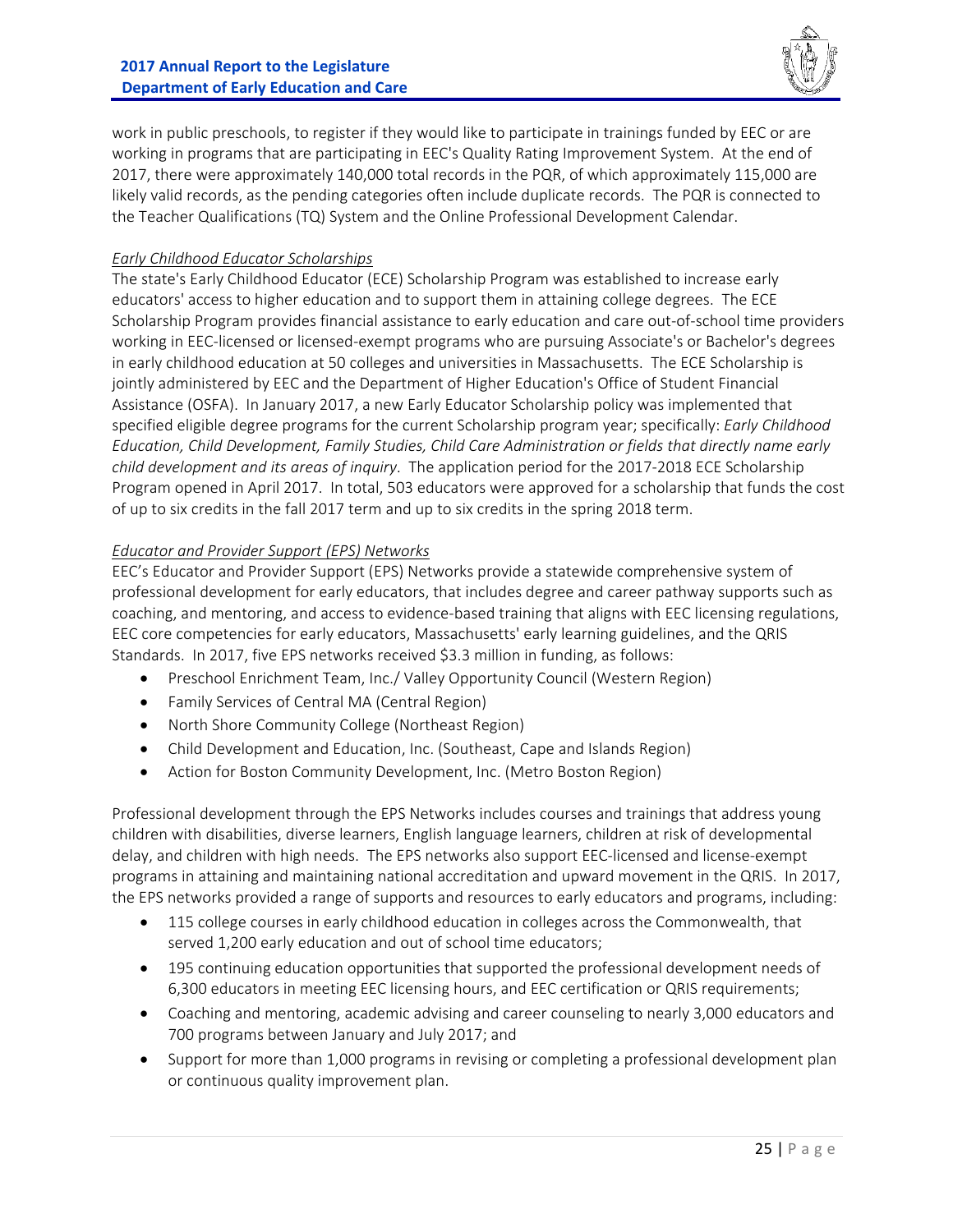

#### *Professional Development Conference for Early Educators: EarlyEdCon*

For the third year in a row, EEC partnered with North Shore Community College, Salem State University, and Burlington Public Schools, to offer EarlyEdCon -- a professional development conference for early educators. EarlyEdCon was held on Saturday, October 21, 2017 and nearly 500 early educators from across the state attended the event. The conference topics included language and literacy skill development; preschool Science, Technology, Engineering and Mathematics (STEM) education; children's social and emotional development; leadership development; and supporting families. The sessions were targeted to educators in EEC‐licensed and public school settings, including out of school time. Commissioner Weber served as the keynote presenter at the conference.

#### *Professional Qualifications Categories of Study Course Identification Project*

EEC worked with the University of Massachusetts Donahue Institute to review EEC's Licensing Categories of Study and EEC's Educator Core Competencies, and to examine the Teacher Qualifications system, with the goal of developing recommendations to revise and align the system to respond to the progressing needs of EEC and its workforce. In 2017 EEC developed a joint Categories of Study/Educator Core Competencies document that is a foundational piece for the development of an early educator career lattice, and two draft career lattices: one for center-based educators and one for family child care educators. In 2018, EEC will focus on developing the Afterschool and Out of School‐Time career lattice, and the administrator lattices for each early education program type.

#### *Coaching Infrastructure Project*

In 2017, EEC awarded a competitive grant to Abt Associates, Inc. (Abt) to support the Department in the research and development of a comprehensive plan for early childhood coaching. Abt completed research that included a literature review, an analysis of coaching infrastructure in other states, and a scan of coaching in Massachusetts. Abt also began work with Early Childhood Associates, to develop and implement of a "Coach Academy" and a career lattice for coaches and trainers that aligns with the draft career lattice for educators that EEC is developing with University of Massachusetts Donahue Institute.

#### *Peer Assistance and Coaching*

In 2017, EEC renewed its contract with Early Childhood Associates to provide a Peer Assistance and Coaching model that includes a professional development series for coaches, and aligns with proposed changes to the QRIS. Early Childhood Associates conducted additional training of trainers on coaching, and continued to provide a statewide Professional Learning Community (PLC) for EEC designated coaches. As part of this project, in 2018 Early Childhood Associates will collaborate with Abt Associates to identify and develop additional measurable educator competencies that need to be addressed in EEC's Core Competencies Technical Assistance Guide for Early Educators.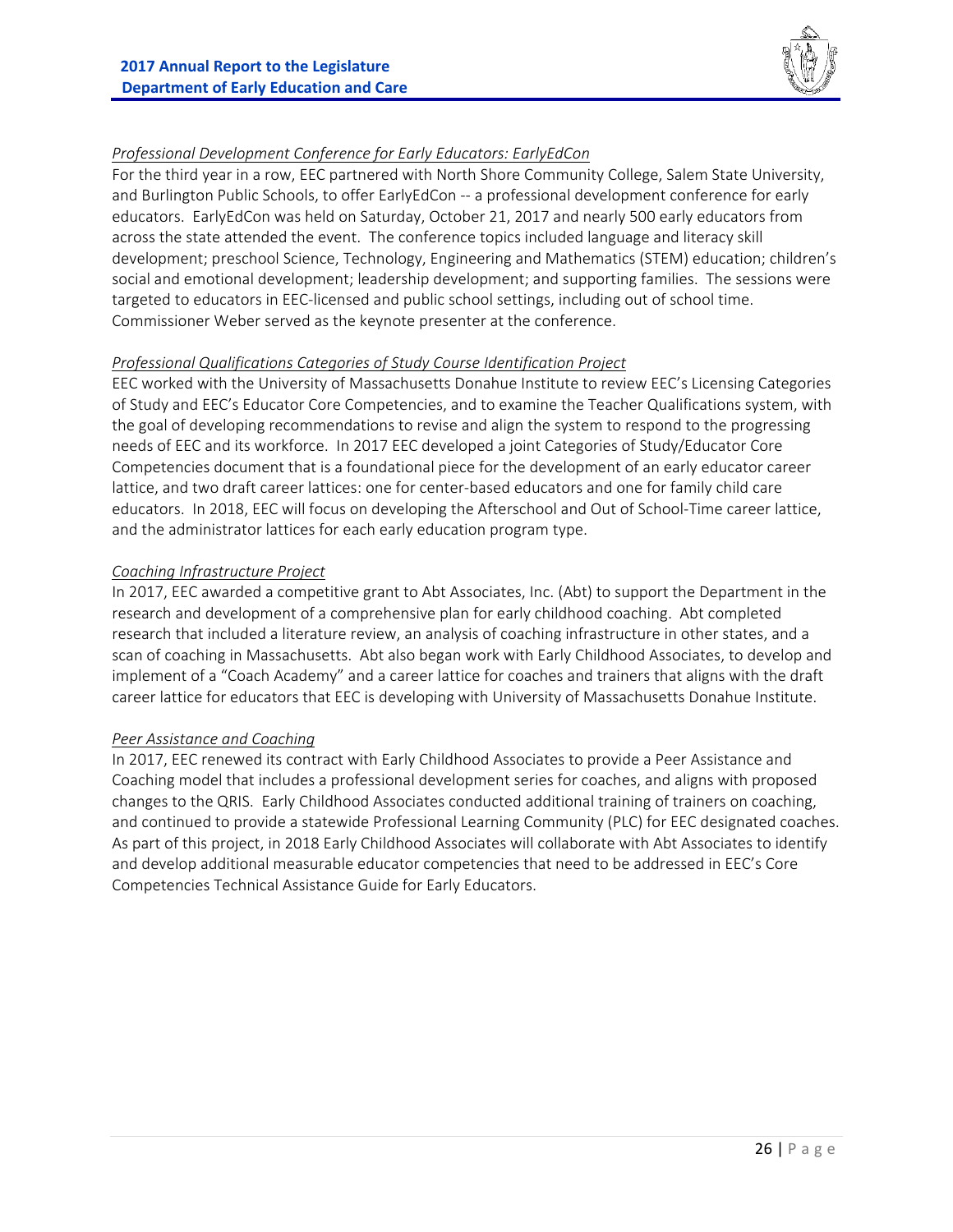

Strategic Direction #4: The Department and Board of Early Education and Care will provide leadership, direction and resources to meet the mission of the agency with utmost integrity, transparency and accountability to the people of the Commonwealth.

#### *FY18 Budget*

The FY18 General Appropriation Act (GAA) provided \$561.5 million in funding for EEC's total budget. Below is a brief summary of EEC's FY18 budget accounts:

3000-1000 / Administration: The FY18 appropriation totals \$5.7 million and supports EEC's administrative and operational expenses, including payroll and building leases.

3000-1020 / Quality Supports: This account, funded at \$30,112,455, supports most of the quality activities that EEC performs. Appropriation 3000‐1020 has within it earmark language as follows: "*or quality investments in early education and care, including not less than \$4,000,000 to be expended for training, research and grants related to the development of the Massachusetts Quality Rating and Improvement System (QRIS), of which not less than \$2,000,000 shall be expended for direct grants to early education and school age programs participating in the Massachusetts QRIS that are actively engaged in efforts to achieve Level 3 and Level 4 in order to improve quality in early education and school age system of care... and provided further, that not less than \$100,000 shall be expended for a comprehensive statewide study, conducted by the University of Massachusetts at Boston, relative to the early education and care workforce in the commonwealth.*"

3000-2000 / Access Management: This account is for the regional administration and coordination of services provided by Child Care Resource and Referral (CCRR) agencies. The FY18 appropriation of \$6,675,311 is the same level as FY17.

3000-1042 / Center-Based Child Care Rate Increase: This account provides \$15 million for a reimbursement rate increase for center-based subsidized early education and care (including Family Child Care (FCC) System Administration rates) to be used for salaries, benefits, and stipends for educator professional development. These funds helped support a 6% rate increase retroactive to July 1, 2017, and an additional 2% increase for all Center Based Providers and to the FCC System administration rate effective January 2018 retroactive to July 2017.

3000-3060 / Supportive-DTA: This account provides early education and care and afterschool services for children referred by the Department of Children and Families (DCF) and by the Department of Transitional Assistance (DTA). Legislative language requires this account to provide immediate access to all eligible families referred by DCF and DTA. The GAA maintains transferability from 3000‐4060 to this account, but no funds are allowed to be transferred out of 3000‐3060. The account was funded at \$222,098,540 in FY18.

3000-4060 / Income Eligible: The FY18 budget includes \$255,389,342 for Income Eligible Child Care, which provides child care, early education, and afterschool financial assistance for children from low-income and at-risk families through contracts and vouchers, including 2,292 new Income Eligible Child Care vouchers in FY18.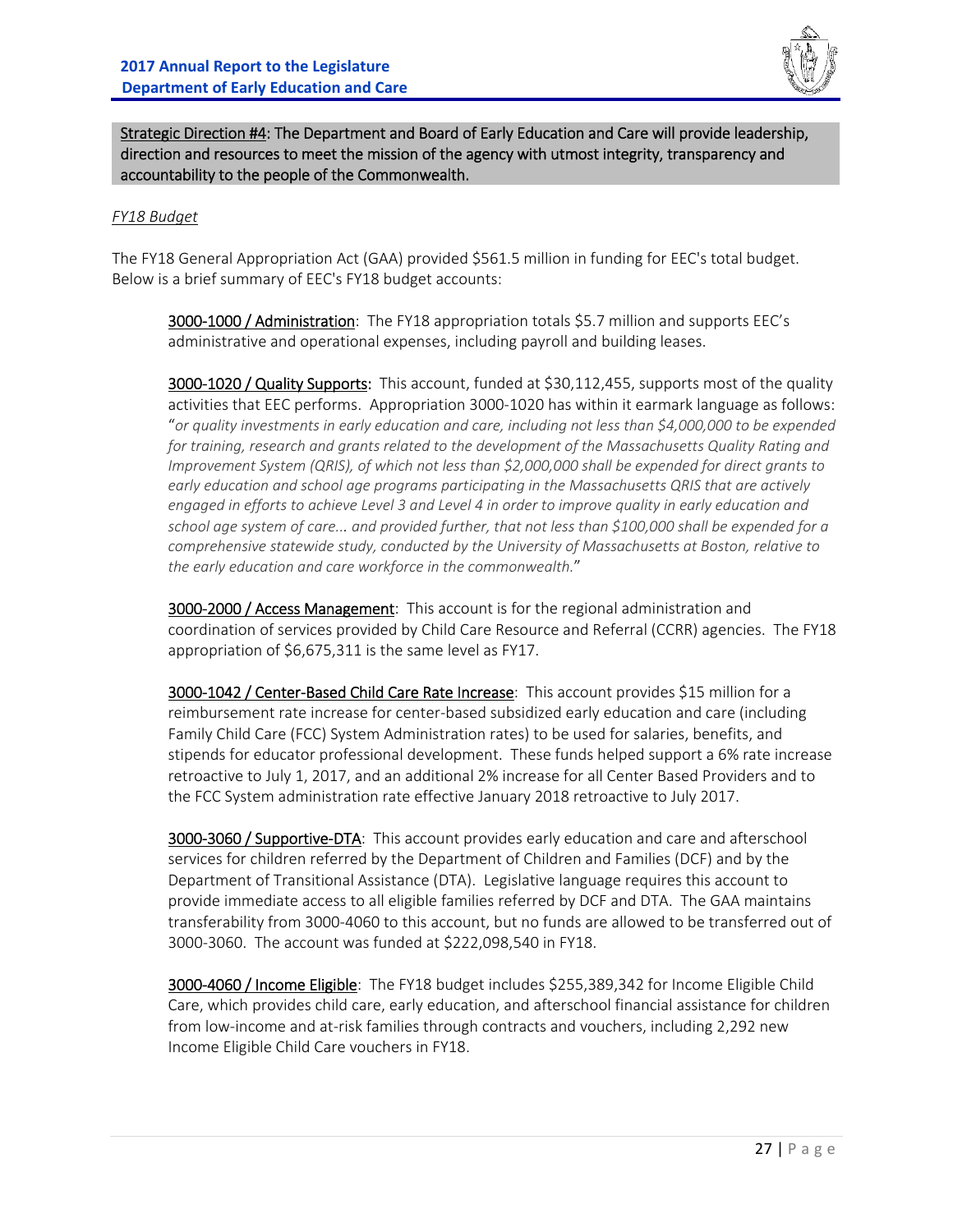

3000-5000 / Head Start: The FY18 budget provided \$9.1 million for supplemental salary grants for 31 federally funded Head Start and Early Head Start agencies to support their programs.

3000-6025 / Commonwealth Preschool Partnership Initiative: This account was included in the FY18 budget and funded at \$200,000 to support planning activities in cities, towns, regional school districts, or educational collaboratives currently providing pre‐kindergarten or preschool opportunities to expand pre‐kindergarten or preschool opportunities on a voluntary basis to children who will be eligible for kindergarten by September 2019.

3000-6075 / Mental Health: This account mainly funds grants for mental health consultation services to empower programs to manage children's mental health issues in order to reduce the number of expulsions from school. The account was funded at \$2.5 million in FY18.

3000-7050 Services for Infants and Parents: This account funds grants to 91 Coordinated Family and Community Engagement (CFCE) networks to provide comprehensive support for children and their families through educational programming and referrals to various service providers. The CFCE grantees support family stabilization and optimal child development, which are identified with school readiness and school success. The account was funded at \$13,541,999 in FY18.

3000-7070 Reach Out and Read: Reach Out and Read is a research-proven, pediatric literacy intervention program which trains doctors and nurse practitioners to provide advice to parents on reading aloud to children and provides books for children living in poverty and in underperforming school districts through programs established in community health centers, medical practices, and hospitals. The account was funded at \$1 million in FY18 GAA.

#### *Regulatory Amendments*

In 2017, EEC proposed amendments to two sets of regulations under the Department's authority: Criminal offender and other background record checks (606 CMR 14.00), and the Standards for the licensure or approval of agencies offering child placement and adoption services (102 CMR 5.00). EEC expects the revisions to become effective in 2018. A summary of the impetus for the proposed changes in each set of regulations, follows.

*Criminal offender and other background record checks (606 CMR 14.00)*: EEC's Criminal Offender and Other Background Record Check Regulations at 606 CMR 14.00 *et seq.* require that candidates providing child care or support services within programs licensed, approved or funded by the Department must undergo a Background Record Check (BRC) through the Department to ensure that the candidates have appropriate backgrounds to serve in their positions. In November 2014, the federal government reauthorized the Child Care Development Block Grant (CCDBG), mandating that child care candidates complete additional checks and be subject to certain disqualifications. The Department must be in compliance with most components of the law by September 30, 2018. The proposed amendments to 606 CMR 14.00 *et seq.* include the following major changes: conducting BRCs on programs not licensed or approved by the Department but in receipt of Child Care Development Fund (CCDF) funding; conducting BRCs on all program staff, regardless of whether such staff have unsupervised access to children; conducting additional checks as part of the BRC (a National Sex Offender Registry check, and an out of state criminal, child welfare, and sex offender check in all states where the individual resided in the prior five years); conducting automated "subsequent activity" checks to identify future criminal activity; conducting all BRCs at the same time; requiring candidates to complete the fingerprint and the sex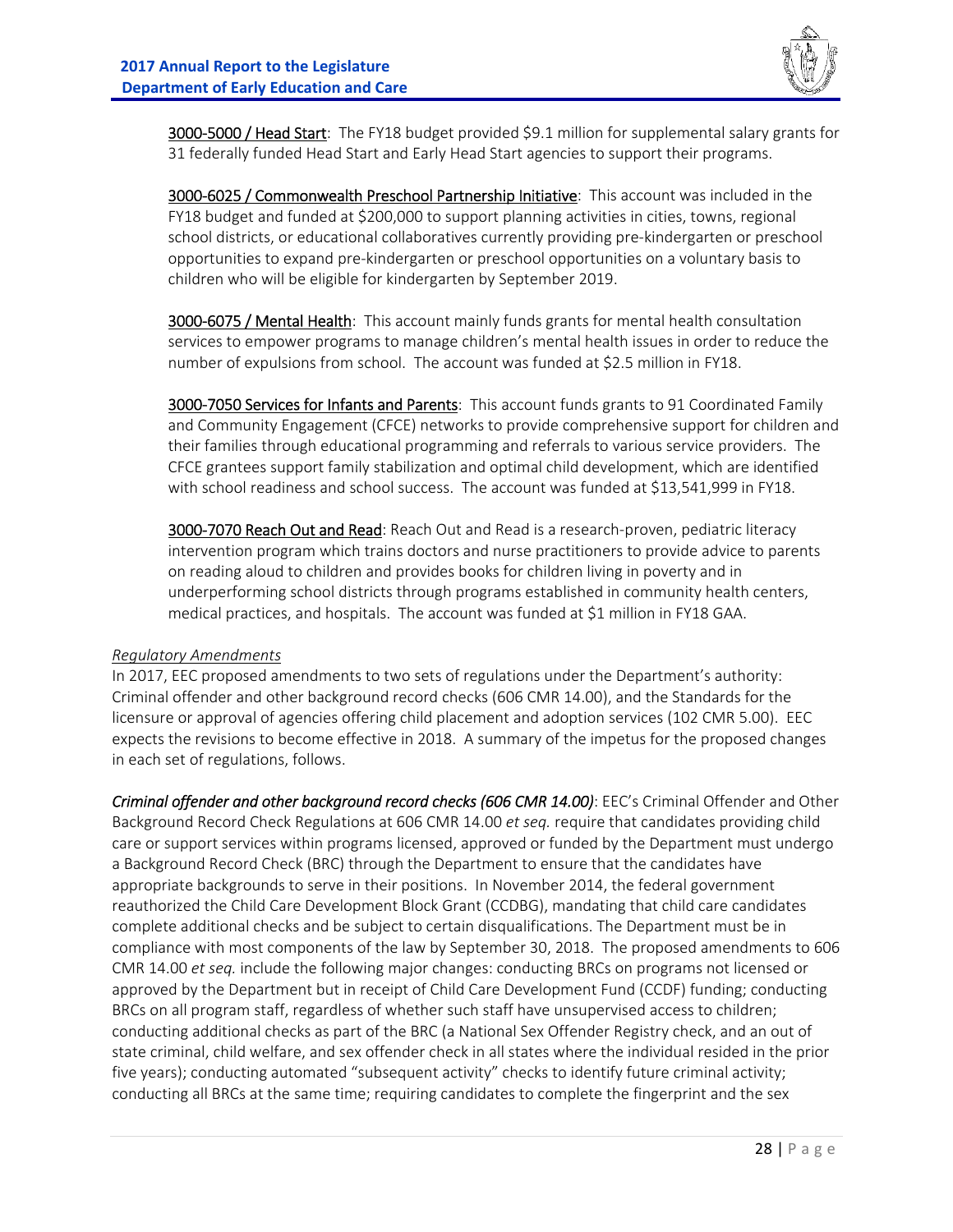

offender checks before being authorized to work in a supervised capacity; implementing mandatory disqualifications that automatically disapprove an individual's presence in a program; having EEC complete all BRCs (except for foster and adoptive parents) instead of program administration, in order to protect candidates' confidentiality; allowing candidates to transfer BRC suitability decisions between child care programs; and implementing a maximum turnaround time of 45 days for completing the BRCs. The Criminal Offender and Other Background Record Check Regulations at 606 CMR 14.00 were last amended in December 2013.

#### *Standards for the licensure or approval of agencies offering child placement and adoption services (102 CMR*

*5.00):* EEC is responsible for the licensure or approval of placement agencies and family foster care which is not supervised and approved by a placement agency. EEC's Adoption and Placement Regulations at 606 CMR 5.00 are intended to protect the dignity of children, birth families, and adoptive families; to fulfill every child's right to a permanent, loving, and caretaking family; and to ensure that the child is the primary client of all placement agencies. The Department last revised its regulations regarding Standards for the Licensure or Approval of Agencies Offering Child Placement and Adoption Services ("Adoption and Placement Regulations") in 1999. EEC proposed changes to these regulations to reflect new best practices, an increase in "open adoptions", and new research into adoption trends. In drafting the amendments, EEC convened an Adoption Advisory Group and a Foster Care Advisory Group to obtain key stakeholder input. Once revised, the Adoption and Placement Regulations will be moved to the Department's regulations at 606 CMR 5.00 (they are currently located at 102 CMR 5.00).

#### *Study of Transportation in Subsidized Early Education and Care*

The Department of Early Education and Care spends approximately \$40M per year on transportation services for the children in subsidized early education programs. EEC contracts with a variety of providers to provide children with transportation services to early education and care centers across the state. In 2017, EEC contracted with Public Consulting Group (PCG) to analyze the agency's transportation efforts and make recommendations regarding transportation services in EEC‐funded early education programs in the future. EEC reviewed the initial findings with the Board of Early Education and Care and expects to make final recommendations from the transportation study in 2018.

#### *Strengthening Early Education Data Trust*

In 2017, EEC received funding from the Barr Foundation and the Boston Foundation to support having a data analyst on staff who will document the data needs of EEC and its stakeholders, identify gaps in EEC's existing data sets, support improved data reporting both internally and externally, and develop plans for future data collection.

*Child Care and Development Block Grant (CCDBG) Implementation Research and Evaluation Planning*  In 2017, EEC was awarded a \$75K "Child Care Development Block Grant (CCDBG) Implementation Research and Evaluation Planning Grant" from the U.S. Department of Health and Human Services, Administration for Children and Families. This grant provided EEC with additional support to better understand how aspects of the subsidy system shape the stability of children's participation in high quality early education and care, and identify and evaluate cost‐effective ways to improve such stability.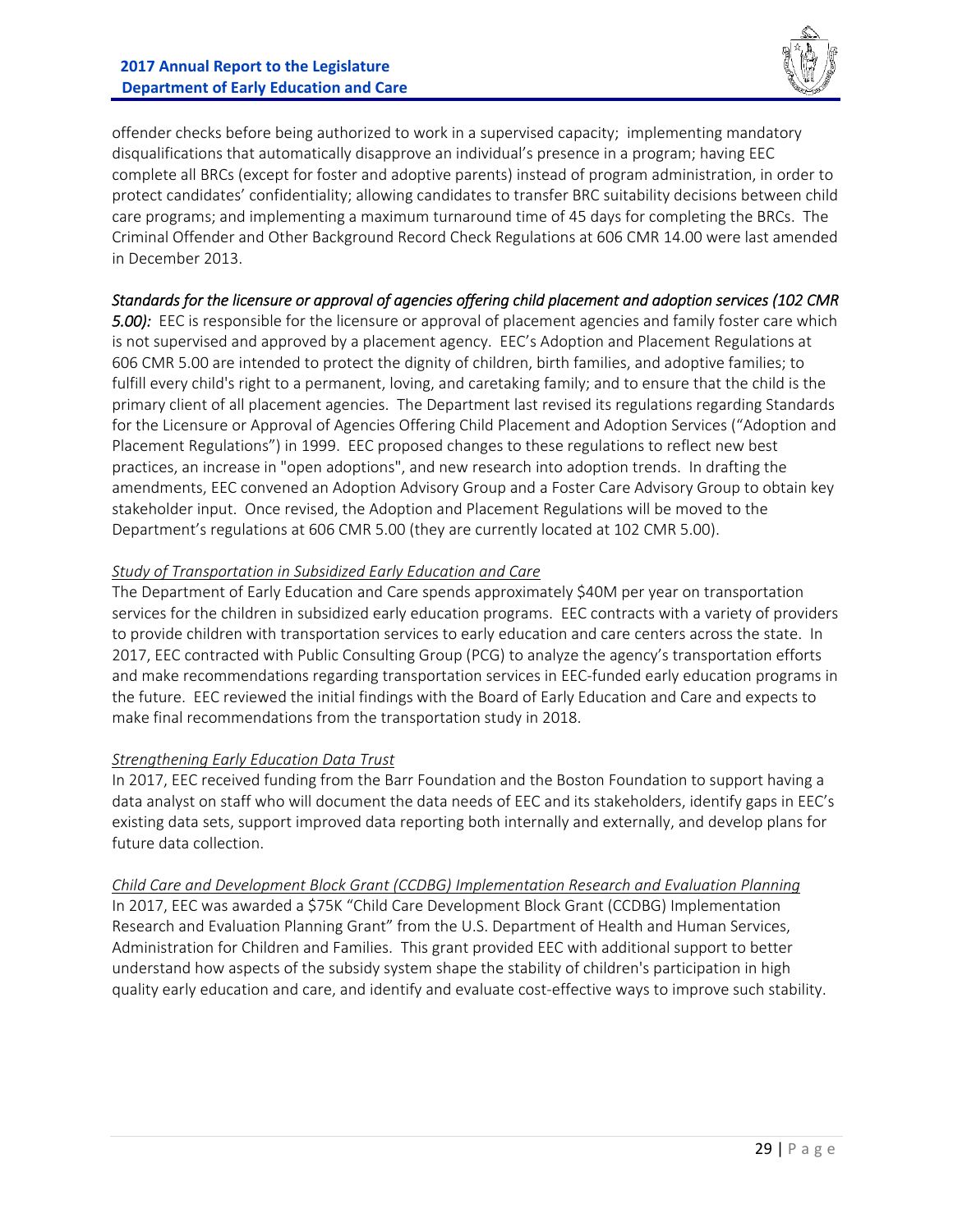

*APPENDICES* 

#### Appendix A: Annual Reporting Requirements

#### M.G.L. c. 15D, Sec. 3:

(g) The board shall submit an annual report to the secretary of education, the secretary of administration and finance, and the clerks of the House of Representatives and senate, who shall forward the same to the joint committee on education, describing its progress in achieving the goals and implementing the programs authorized in this chapter. The report shall evaluate the progress made toward universal early education and care for preschool-aged children and toward reducing expulsion rates through developmentally appropriate prevention and intervention services.

The department shall include an annual report on behavioral health indicators that includes estimates of the annual rates of preschool suspensions and expulsions, the types and prevalence of behavioral health needs of children served by the department, the racial and ethnic background of the children with identified behavioral health needs, the existing capacity to provide behavioral health services, and an analysis of the best intervention and prevention practices, including strategies to improve the delivery of comprehensive services and to improve collaboration between and among early education and care and human services providers. The report and any recommendations for legislative or regulatory changes shall be submitted by February 15th to the secretary of health and human services, the secretary of administration and finance, the children's behavioral health advisory council, the child advocate, and the general court by filing it with the house committee on ways and means, the senate committee on ways and means, the joint committee on education, the joint committee on mental health and substance abuse, the joint committee on children, families and persons with disabilities, the clerk of the house and the clerk of the senate.

#### M.G.L. c. 15D, Sec. 5:

The board shall develop and annually update an implementation plan for a workforce development system designed to support the education, training and compensation of the early education and care workforce, including all center, FCC, infant, toddler, preschool and school‐age providers. The board shall solicit input from organizations and agencies that represent a diverse spectrum of expertise, knowledge and understanding of broader workforce development issues and of the professional development needs of the early childhood and care workforce. In order to inform the plan, the board shall conduct:

(1) an inventory and assessment of the current resources and strategies available for workforce and professional development in the commonwealth, including but not limited to Head Start trainings, communitybased trainings, higher education programs, child care resource and referral agency trainings, state and federally funded workforce development trainings/programs, public school system trainings/credentialing, and other trainings that address the needs of those who work with children and make recommendations for coordinating the use of those existing resources and strategies;

(2) analyses using current data on the status of the early education and care workforce, including work experience, certifications, education, training opportunities, salaries, benefits and workplace standards; and (3) an assessment of the workforce capacity necessary to meet the state's early education and care needs in the future.

In the development of the plan, the board shall consider:

(1) core competencies, a common and shared body of knowledge, for all those working in the early education and care fields;

(2) streamlined and coordinated state certification, credentialing, and licensing within the early education and care fields including teacher and provider certification and licensing, the child development associate, public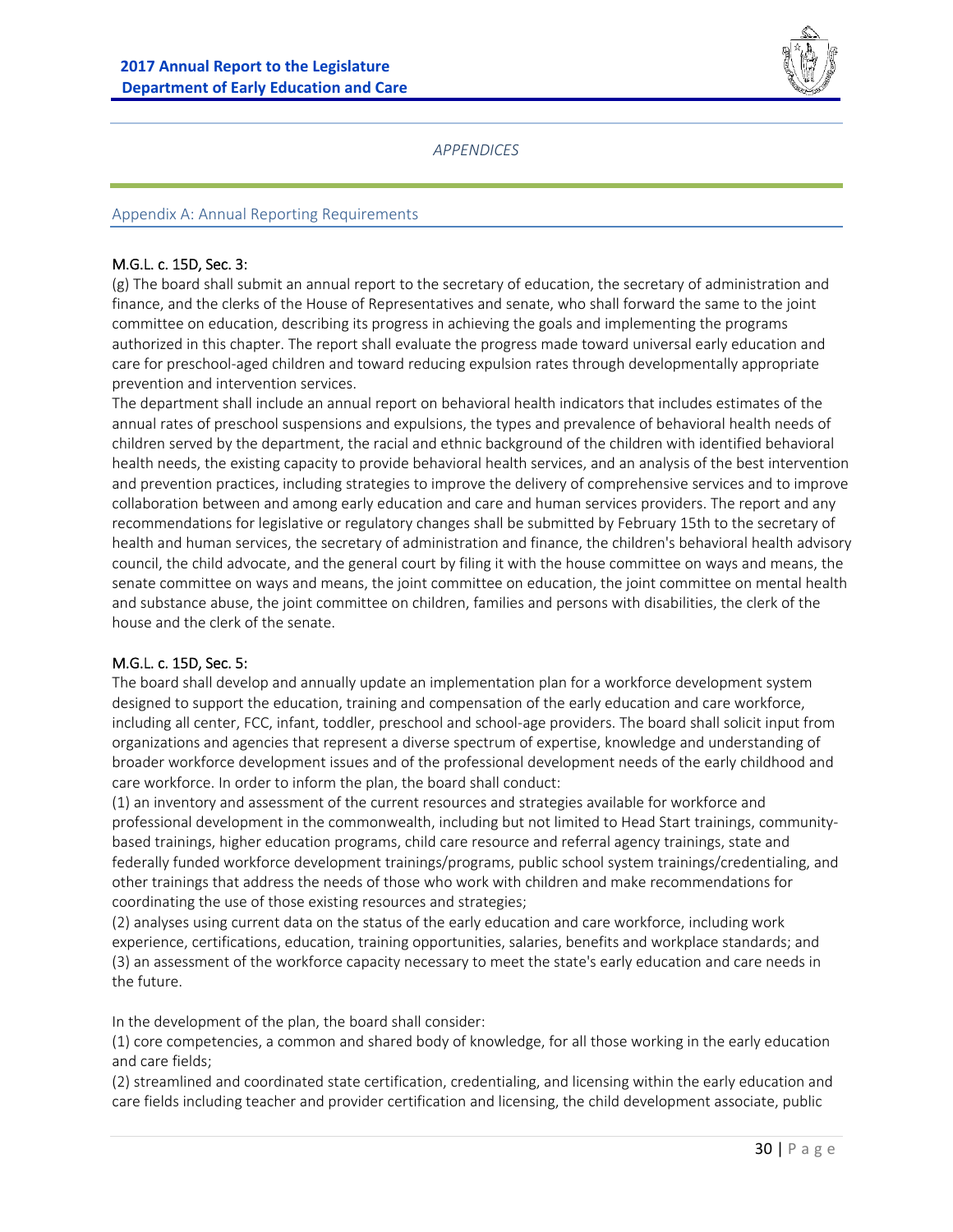

school teacher certification, and other program standards as appropriate for director, teacher and provider credentialing requirements;

(3) a mandatory and regularly updated professional development and qualification registry;

(4) agreements among IHEs for an articulated system of education, training, and professional development in early education and care;

(5) approval of early education and care training programs and academic coursework, incentives for associates and bachelors programs to meet best practices and to modify curricula to reflect current child development research, and certification of trainers and teachers;

(6) coordination of existing workforce resources among public agencies, including establishing regional workforce support resources in coordination with child care resource and referral agencies;

(7) a range of professional development and educational opportunities that provide appropriate coursework and degree pathways for FCC as well as center-based providers at all levels of the career ladder that are available in locations, days, and times that are accessible;

(8) credit for prior learning experiences, development of equivalencies to 2 and 4 year degrees, and the inclusion of strategies for multiple pathways for entry into the field of early education and care;

(9) recruitment and retention of individuals into the early education and care workforce who reflect the ethnic, racial, linguistic, and cultural diversity of Massachusetts families based on the current census data; (10) incentives and supports for early education and care professionals to seek additional training and education, such as scholarships, stipends, loan forgiveness connected to a term of service in the field, career counseling and mentoring, release time and substitutes;

(11) guidelines for a career ladder or career lattice representing salaries and benefits that suitably compensate professionals for increases in educational attainment and with incentives for advancement, including a salary enhancement program;

(12) public and private resources to support the workforce development system;

(13) a data collection and evaluation system to determine whether the workforce and professional development activities established pursuant to this chapter are achieving recruitment, retention and quality of the workforce goals;

(14) ways to recognize and honor advancement in educational attainment among early educational and care professionals;

(15) professional development opportunities that are provided in languages other than English, and incorporation of these opportunities into any broader, articulated system that is developed; and

(16) alignment of the core competencies, course offerings and other professional development opportunities, where appropriate, with the program quality standards established under section 11.

(17) training to identify and address infant toddler and early childhood behavioral health needs.

#### M.G.L. c. 15D, Sec. 10:

The board shall include in its annual report rules and regulations promulgated by the board relative to the use of civil fines and sanctions, the types of sanctions, and the amount of those fines.

#### M.G.L. c. 15D, Sec. 13(d):

The department of early education and care, with the approval of the board and in consultation with the state advisory committee on early education and care established in section 3A, shall study and present any additional recommendations on the programmatic, financing, and phase-in options for the development and universal implementation of the Massachusetts universal pre‐Kindergarten program. This study shall include an estimate of the need for full-day, full-year care that meets the needs of parents who work full-time and shall include the number of pre‐school aged children in the commonwealth who may be at risk due to family poverty, TAFDC status, special needs, or other risk factors. The department shall include its findings and recommendations, and any updates of its findings, in the annual report required under section 3.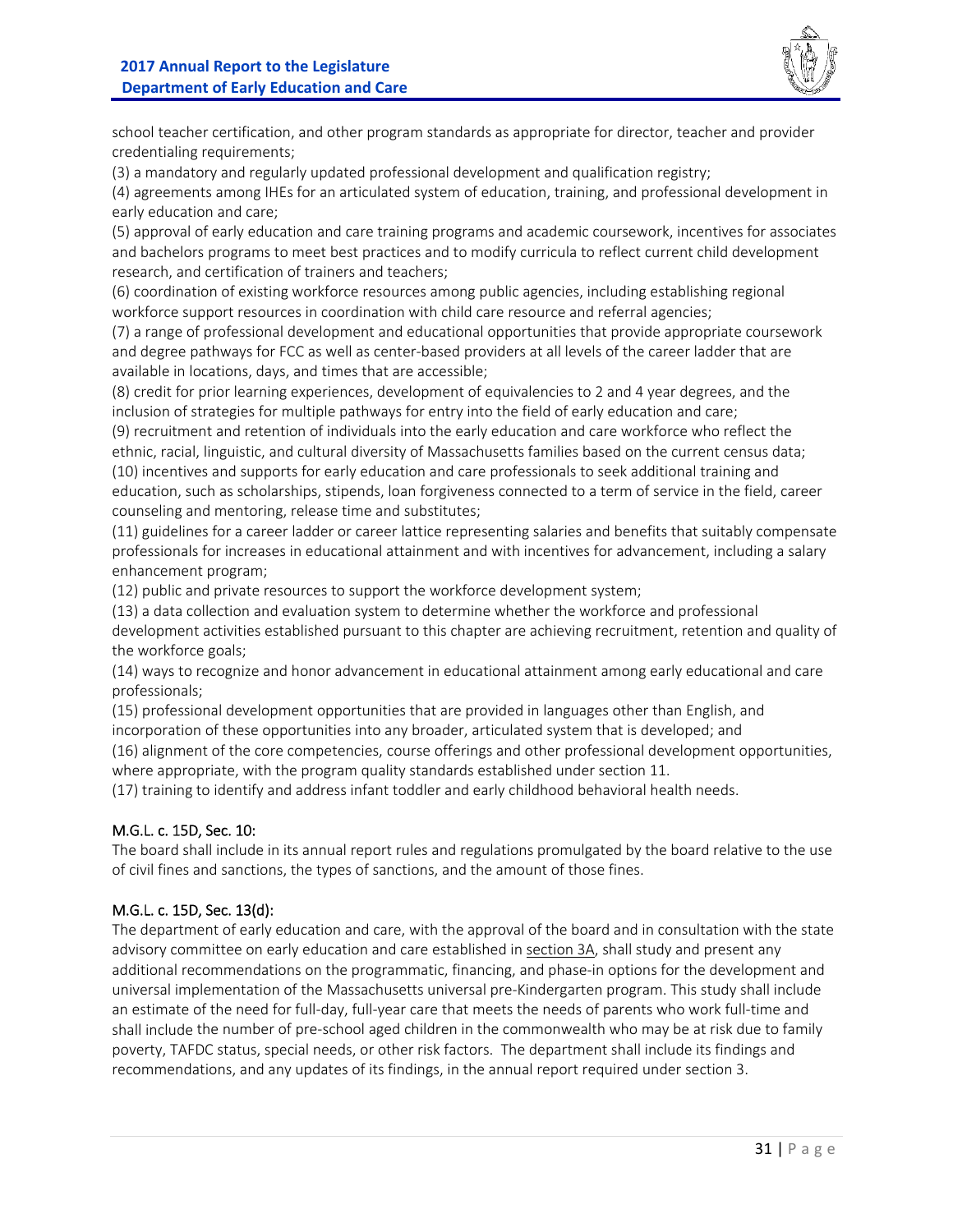

#### Appendix B: Licensing Data

| <b>New Licensing Enforcement Actions</b> | 2010           | 2011           | 2012           | 2013         | 2014           | 2015     | 2016         | 2017           |
|------------------------------------------|----------------|----------------|----------------|--------------|----------------|----------|--------------|----------------|
| Sanctions                                | 6              | 10             | 5              | 17           | 22             | 19       | 25           | 25             |
| Acknowledgment of Vol. Surrender         | 3              | 1              | 13             | 31           | 17             | 27       | 14           | 10             |
| Revocation (license and TQ)              | 5              | $\mathsf{Q}$   | 17             | 6            | 17             | 15       | 26           | 46             |
| Cease and Desist                         | 8              | 12             | 9              | 24           | 28             | 12       | 30           | 13             |
| C&D w/ Civ. Injunc.                      | 1              | 2              | $\Omega$       | $\mathbf{1}$ | 0              | $\Omega$ | 0            | 2              |
| C&D w/ Crim. Pen.                        | $\Omega$       | $\Omega$       | 0              | $\Omega$     | $\Omega$       | 0        | $\Omega$     | 0              |
| Refusal to Renew/Issue                   | $\mathbf 1$    | 5              | 3              | 4            | 6              | 6        | 5            | 21             |
| <b>Emergency Suspension</b>              | 3              | 7              | 8              | 4            | 10             | 19       | 12           | 13             |
| Legal Agreement                          | $\overline{2}$ | 3              | 4              | 1            | 8              | 16       | 5            | 6              |
| Legal Consult                            | $\overline{2}$ | $\mathbf{1}$   | $\overline{2}$ | 4            | $\overline{2}$ | 11       | 12           | 10             |
| Appeal of CORI/DCF denial                | $\mathbf 1$    | $\overline{2}$ | $\Omega$       | 4            | 11             | 16       | 6            | 21             |
| Enforcement Mtg.                         | $\Omega$       | 1              | 3              | $\Omega$     | 1              | 1        | 3            | $\overline{4}$ |
| Fine                                     | $\Omega$       | 1              | 1              | 1            | $\Omega$       | 0        | $\mathbf{1}$ | 3              |
| Correction Order                         | $\Omega$       | $\overline{2}$ | 0              | $\Omega$     | $\Omega$       | 0        | $\Omega$     | 0              |
| TOTAL:                                   | 32             | 56             | 65             | 97           | 107            | 142      | 139          | 174            |

*NOTE: There may be multiple enforcement actions on a license (e.g., emergency suspension, revocation, fine).* 

|                                              | IJan, | Feb | Mar           | Apr | <b>May</b> | <b>June</b> | July, | Aug           | Sep | Oct           | <b>Nov</b> | Dec        |
|----------------------------------------------|-------|-----|---------------|-----|------------|-------------|-------|---------------|-----|---------------|------------|------------|
| <b>LICENSING COMPLAINTS</b>                  | 17    | 17  | $^{\prime}17$ | '17 | 17         | '17         | (17)  | $^{\prime}17$ | 17  | $^{\prime}17$ | 17         | <b>Y17</b> |
| # of closed complaints during<br>month       | 286   | 232 | 317           | 231 | 313        | 347         | 284   | 318           | 306 | 339           | 290        | 249        |
| # of new complaints received<br>during month | 272   | 230 | 341           | 266 | 350        | 348         | 272   | 345           | 310 | 341           | 304        | 280        |
| # of open complaints on 1st<br>day of month  | 522   | 508 | 506           | 530 | 565        | 602         | 603   | 591           | 618 | 622           | 624        | 638        |

*Note:* Complaint data is for all types of complaint intakes.

*Complaint Data Source*: Licensing Education Analytic Database (LEAD).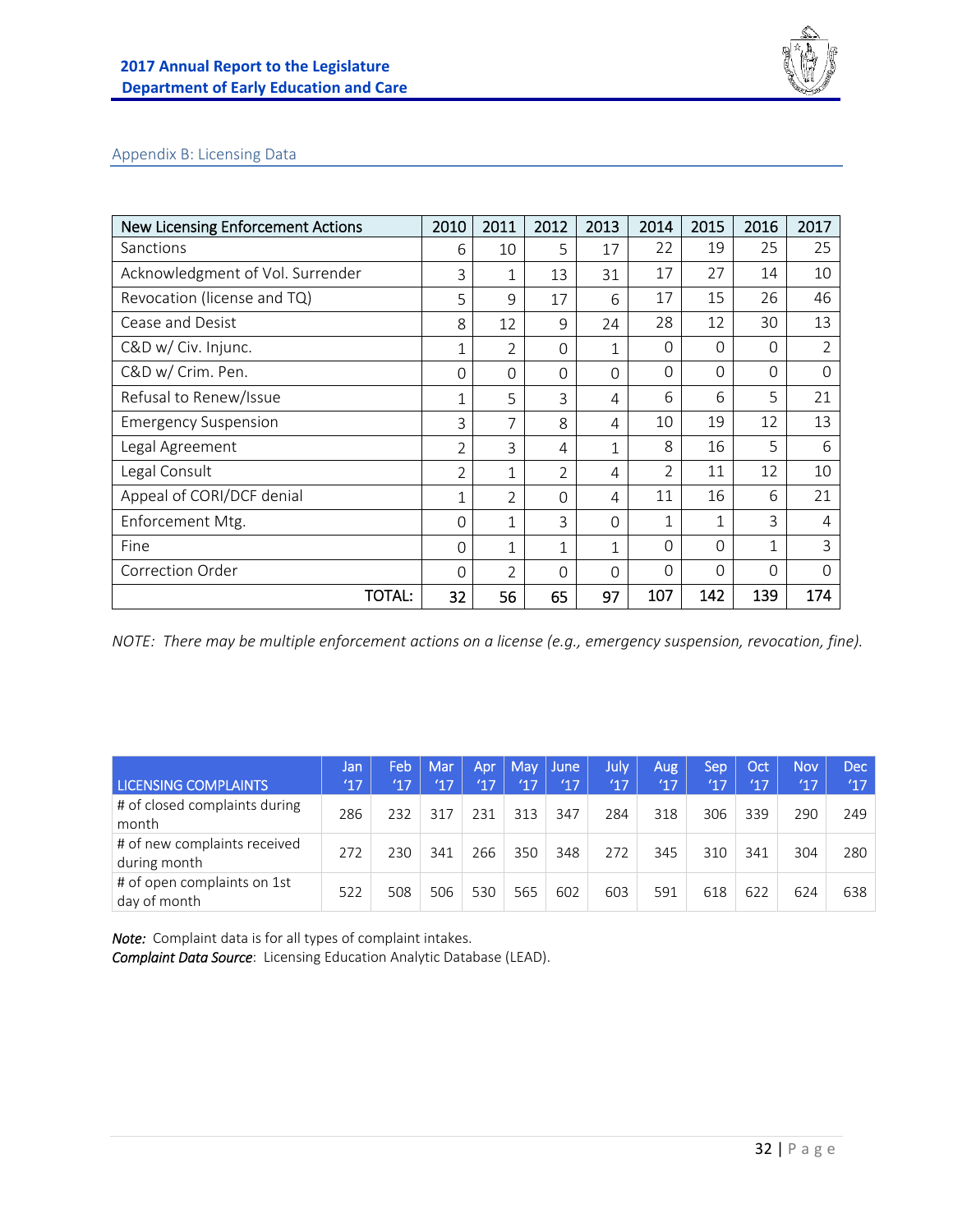

#### Appendix B: Licensing Data (CONTINUED)

| <b>LICENSED PROGRAMS</b>       | Jan '17 | Feb '17            | Mar '17        | Apr '17        | May '17              | Jun '17 | Jul '17                  | Aug '17      | Sep '17        | Oct '17                  | Nov '17 | Dec '17        |
|--------------------------------|---------|--------------------|----------------|----------------|----------------------|---------|--------------------------|--------------|----------------|--------------------------|---------|----------------|
| Central MA                     | 1,785   | 1,777              | 1,768          | 1,768          | 1,760                | 1,758   | 1,758                    | 1,766        | 1,759          | 1,759                    | 1,758   | 1,757          |
| Metro Boston                   | 2,038   | 2,030              | 2,023          | 2,008          | 2,004                | 2,002   | 1,992                    | 1,999        | 1,990          | 1,981                    | 1,984   | 1,981          |
| Northeast                      | 2,153   | 2,160              | 2,161          | 2,168          | 2,167                | 2,156   | 2,151                    | 2,152        | 2,157          | 2,144                    | 2,142   | 2,130          |
| Southeast & Cape               | 1,753   | 1,748              | 1,741          | 1,735          | 1,735                | 1,731   | 1,715                    | 1,713        | 1,719          | 1,716                    | 1,712   | 1,698          |
| Western                        | 1,566   | 1,566              | 1,567          | 1,564          | 1,554                | 1,544   | 1,541                    | 1,536        | 1,525          | 1,505                    | 1,500   | 1,489          |
| <b>Total # Programs</b>        | 9,295   | 9,281              | 9,260          | 9,243          | 9,220                | 9,191   | 9,157                    | 9,166        | 9,150          | 9,105                    | 9,096   | 9,055          |
| <b>LICENSED CAPACITY</b>       | Jan '17 | Feb '17            | Mar '17        | Apr '17        | May '17              | Jun '17 | Jul '17                  | Aug '17      | Sep '17        | Oct '17                  | Nov '17 | Dec '17        |
| Family Child Care              | 46,054  | 45,950             | 45,776         | 45,680         | 45,558               | 45,382  | 45,196                   | 45,132       | 44,892         | 44,652                   | 44,529  | 44,283         |
| Small Group/School Age         | 396     | 406                | 306            | 296            | 280                  | 290     | 291                      | 291          | 287            | 287                      | 317     | 351            |
| Large Group/School Age         | 178,677 | 178,481            | 178,904        | 178,895        | 179,135              | 179,555 | 180,333                  | 181,735      | 182,693        | 182,793                  | 182,858 | 183,207        |
| Residential & Placement        | 6,714   | 6,672              | 6,664          | 6,648          | 6,657                | 6,619   | 6,602                    | 6,575        | 6,531          | 6,508                    | 6,510   | 6,501          |
| <b>Total Licensed Capacity</b> | 231,841 | 231,509            | 231,650        | 231,519        | 231,630              | 231,846 | 232,422                  | 233,733      | 234,403        | 234,240                  | 234,214 | 234,342        |
| <b>LICENSE ACTIVITY</b>        | Jan '17 | Feb <sup>'17</sup> | Mar '17        | Apr '17        | $^{\prime}17$<br>May | Jun '17 | Jul '17                  | Aug '17      | Sep '17        | Oct '17                  | Nov '17 | Dec '17        |
| New                            | 38      | 29                 | 34             | 34             | 38                   | 40      | 42                       | 71           | 65             | 25                       | 44      | 29             |
| Renewal                        | 244     | 239                | 283            | 278            | 310                  | 312     | 193                      | 228          | 283            | 275                      | 286     | 245            |
| Reopen                         | 5       | $\overline{2}$     | $\overline{7}$ | $\overline{7}$ | 9                    | 3       | $\overline{\mathcal{L}}$ | $\mathsf{Q}$ | $\overline{7}$ | $\overline{\phantom{a}}$ | 9       | $\overline{7}$ |
| Moves                          | 26      | 21                 | 19             | 14             | 12                   | 23      | 26                       | 22           | 35             | 17                       | 25      | 20             |
| Closed Programs                | 67      | 64                 | 79             | 55             | 64                   | 77      | 82                       | 81           | 94             | 86                       | 65      | 74             |
| New Applications               | 62      | 47                 | 67             | 55             | 50                   | 77      | 67                       | 98           | 77             | 53                       | 50      | 50             |
| <b>Total Licenses Issued</b>   | 313     | 291                | 343            | 333            | 369                  | 378     | 264                      | 330          | 390            | 319                      | 364     | 301            |

| <b>Licensing Visits</b> | Jan '17    | <b>Feb '17</b> | Mar '17 | Apr '17 | <b>May '17</b> | $\frac{1}{2}$ Jun '17 | <b>Jul '17</b> | Aug '17 | ISep '17 | Oct '17 | Nov '17   Dec '17 |     | <b>Total</b> |
|-------------------------|------------|----------------|---------|---------|----------------|-----------------------|----------------|---------|----------|---------|-------------------|-----|--------------|
| Central                 | 109        | 85             | 141     | 121     | 153            | 127                   | 102            | 105     | 135      | 141     | 125               |     | 1415         |
| Metro Boston            | 115        | 97             | 182     | 141     | 185            | 167                   | 120            | 160     | 157      | 184     | 185               | 136 | 1829         |
| Northeast               | 181        | 157            | 206     | 167     | 172            | 203                   | 124            | 162     | 170      | 178     | 176               | 128 | 2024         |
| Southeast & Cape        | 175        | 210            | 217     | 194     | 232            | 219                   | 200            | 192     | 181      | 181     | 170               | 125 | 2296         |
| Western                 | $\neg\neg$ | 66             | 106     | 93      | 92             | 89                    | 69             | 124     | 99       | 92      | 116               | 68  | 1091         |
| <b>Total</b>            | 657        | 615            | 852     | 716     | 834            | 805                   | 615            | 743     | 742      | 776     | 772               | 528 | 8655         |

| Visit Type (CY2017)                             | Jan                      | Feb            | Mar | Apr | May          | Jun | Jul | Aug          | Sep                      | Oct            | <b>Nov</b>     | <b>Dec</b>     | Total          |
|-------------------------------------------------|--------------------------|----------------|-----|-----|--------------|-----|-----|--------------|--------------------------|----------------|----------------|----------------|----------------|
| Capacity Increase                               | 11                       | 5              | 12  | 6   | 8            | 13  | 12  | 40           | 8                        | 15             | 18             | 15             | 163            |
| Change of Location                              | 18                       | 19             | 17  | 12  | 15           | 24  | 21  | 25           | 24                       | 18             | 18             | 14             | 225            |
| Change of Space                                 | 5                        | 10             |     | 6   | 15           | 15  | 9   | 22           | 14                       | 16             | 16             | 6              | 141            |
| <b>Enhanced Monitoring</b>                      |                          |                |     |     |              |     |     |              |                          |                | $\overline{2}$ | 5.             | $\overline{7}$ |
| Follow-up                                       | 56                       | 90             | 71  | 73  | 71           | 97  | 54  | 61           | 76                       | 52             | 54             | 28             | 783            |
| Investigation                                   | 111                      | 107            | 109 | 104 | 130          | 114 | 103 | 84           | 100                      | 112            | 106            | 65             | 1245           |
| License Upgrade                                 | 4                        | 5              | Δ.  |     | 12           | 13  | 4   | $\mathsf{Q}$ | 3                        | 4              | 1              | 3              | 62             |
| Monitoring                                      |                          |                |     |     |              |     |     |              |                          | 20             | 62             | 64             | 146            |
| Monitoring Outside Differential Licensing Cycle | 130                      | 130            | 212 | 165 | 213          | 187 | 163 | 147          | 153                      | 135            | 79             | 62             | 1776           |
| Other (null)                                    |                          |                |     |     |              |     |     |              | $\overline{2}$           | 4              | 3              |                | 9              |
| Pre-Licensing                                   | 32                       | 43             | 50  | 36  | 50           | 56  | 26  | 99           | 52                       | 50             | 44             | 33             | 571            |
| Progress                                        | $\overline{7}$           | $\overline{2}$ | 51  | 8   | 5            | 9   | 13  | 7            | 10                       | $\overline{7}$ | 14             | 9              | 96             |
| Prov License 90-day Monitor                     |                          |                |     |     |              |     |     |              | 6                        | 15             | 18             |                | 46             |
| Provisional License Renewal                     | $\overline{2}$           | $\overline{2}$ | 1   |     | $\mathbf{1}$ |     | и   |              | 3                        | 4              | 8              | 11             | 34             |
| Prov License Full Renew                         |                          |                |     | 4   | 3            |     |     |              | 1                        |                |                |                | 9              |
| Re-Activate Provider                            |                          |                |     |     |              |     |     |              | 1                        | 3              |                | $\overline{2}$ | 6              |
| Renewal - Enhanced Monitoring                   |                          |                |     |     |              |     |     |              | $\overline{\mathcal{L}}$ | 40             | 59             | 37             | 138            |
| Renewal - Full Review                           | 279                      | 197            | 351 | 293 | 306          | 267 | 204 | 240          | 280                      | 268            | 222            | 132            | 3039           |
| Renewal - Monitoring                            |                          |                |     |     |              |     |     |              |                          | 9              | 46             | 34             | 89             |
| Technical Assistance                            | $\overline{\mathcal{L}}$ | 5              | 12  | 9   | 5            | 10  | 5   | 8            | $\overline{7}$           | 4              | $\overline{2}$ |                | 70             |
| <b>Grand Total</b>                              | 657                      | 615            | 852 | 716 | 834          | 805 | 615 | 743          | 742                      | 776            | 772            | 528            | 8655           |

*Note:* Count of programs and capacity are calculated on the 1st day of the following month.

*Data Source(s)*: Licensed Programs, Licensed Capacity, and License Activity data are from Licensing Manager. Visits are from LEAD.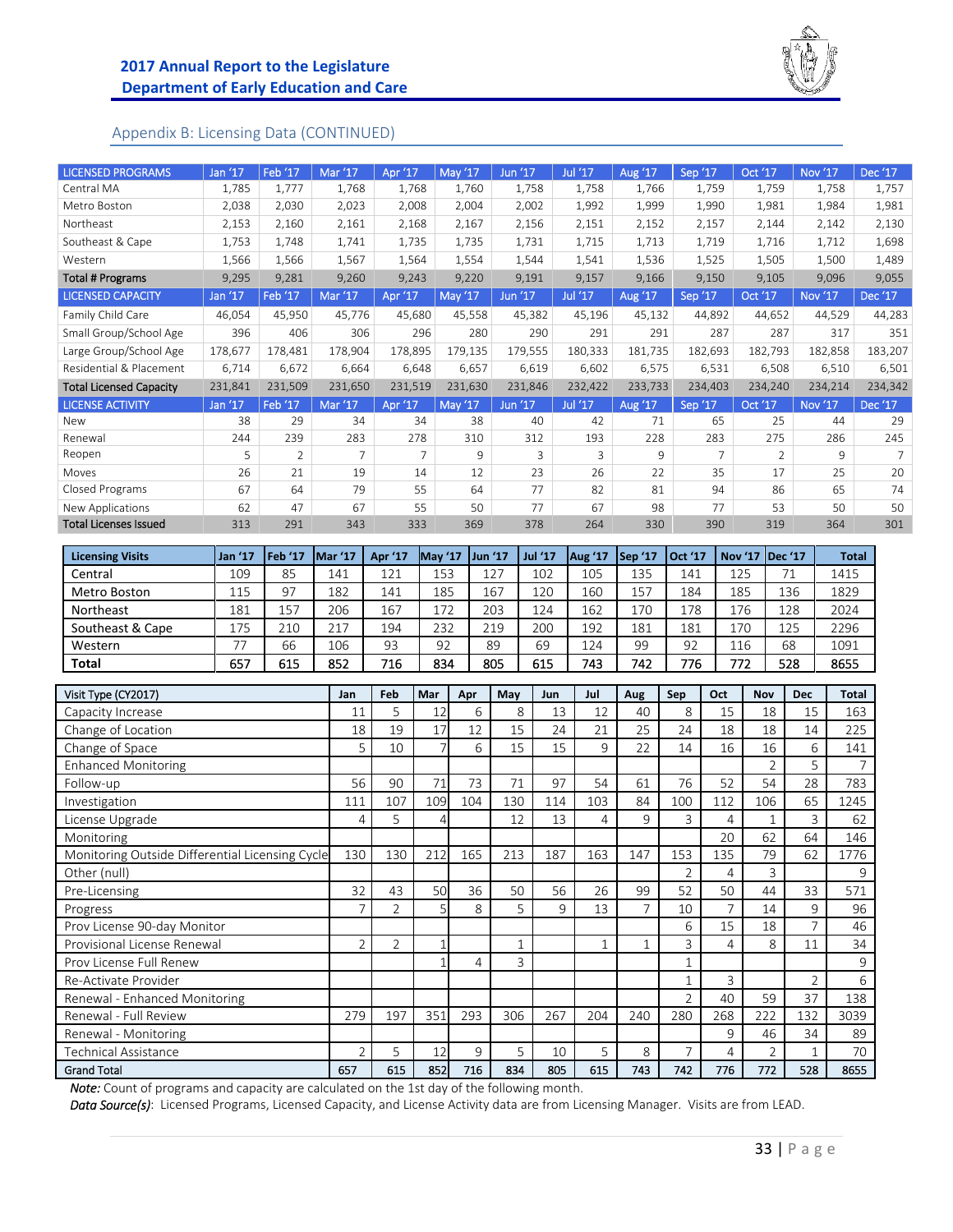

## Appendix C: 2017 Caseload Data and Financial Assistance Appeals

#### 2017 Caseload by Age

| Age Group  | Jan-17 | Feb-17 | Mar-17 | Apr-17 | Mav-17 | Jun-17 | Jul-17 | Aug-17 | Sep-17 | Oct-17 | <b>Nov-17</b> | Dec-17 |
|------------|--------|--------|--------|--------|--------|--------|--------|--------|--------|--------|---------------|--------|
| Infant     | 2,969  | 2,916  | 2,872  | 2,774  | 2,791  | 2.739  | 2,764  | 2,839  | 3,063  | 3,167  | 3,122         | 3,024  |
| Toddler    | 9,124  | 8.967  | 8,900  | 8,722  | 8,635  | 8,383  | 8,274  | 8,314  | 8,610  | 8,883  | 8,869         | 8,783  |
| Preschool  | 18.045 | 17.859 | 17.942 | 17.761 | 17.717 | 17.114 | 17.102 | 17.092 | 17.622 | 17.378 | 17.407        | 17,074 |
| School Age | 24,512 | 25.051 | 25,261 | 25,741 | 25,620 | 25.954 | 26.753 | 26,992 | 24,429 | 22,701 | 23,113        | 23,296 |
| Total      | 54,650 | 54,793 | 54,975 | 54,998 | 54,763 | 54,190 | 54,893 | 55,237 | 53,724 | 52.129 | 52,511        | 52,177 |

\* All data based on billed actuals

#### 2017 Caseload by Account

| <b>Child Care Account</b> | Jan-17 | Feb-17 | l Mar-17      | Apr-17  | Mav-17 | Jun-17 | Jul-17 | Aug-17 | Sep-17 | $Oct-17$ | l Nov-17 | IDec-17 |
|---------------------------|--------|--------|---------------|---------|--------|--------|--------|--------|--------|----------|----------|---------|
| Supportive (DCF)          | 7.542  | 7.604  | 7.735         | 7.730   | 7.906  | 8.020  | 8.259  | 8.378  | 8.246  | 7.914    | 8.075    | 8,019   |
| Transitional (DTA)        | 12.558 | 12.477 | 12.604        | 12.473  | 12.437 | 12.007 | 12.047 | 11.984 | 11,719 | 11.592   | 11.554   | 11.279  |
| Income Eligible           | 34.550 | 34.712 | 34,636 34,795 |         | 34.420 | 34,163 | 34.587 | 34.875 | 33,759 | 32.623   | 32,882   | 32.879  |
| <b>Total Children</b>     | 54.650 | 54.793 | 54,975        | 154.998 | 54.763 | 54.190 | 54.893 | 55.237 | 53.724 | 52.129   | 52.511   | 52.177  |

\* All data based on billed actuals

#### 2017 Financial Assistance Due Process Actions

| <b>Subsidy Appeals</b>                              | 2010<br>Total | 2011<br>Total | 2012<br>Total | 2013<br>Total | 2014<br>Total | Total |     | 2015 2016 Total 2017 Total |
|-----------------------------------------------------|---------------|---------------|---------------|---------------|---------------|-------|-----|----------------------------|
| Requests for Financial<br>Assistance Review         | 847           | 1,226         | 928           | 974           | 1,073         | 1,065 | 924 | 1012                       |
| Reviews Completed                                   | 840           | 900           | 864           | 888           | 846           | 500   | 556 | 429                        |
| Requests for Financial<br><b>Assistance Hearing</b> | 37            | 60            | 41            | 94            | 83            | 63    | 55  |                            |
| 30A Subsidy Appeals in<br><b>Superior Court</b>     |               | 0             | 0             | 0             | $\mathbf{I}$  | 3     |     |                            |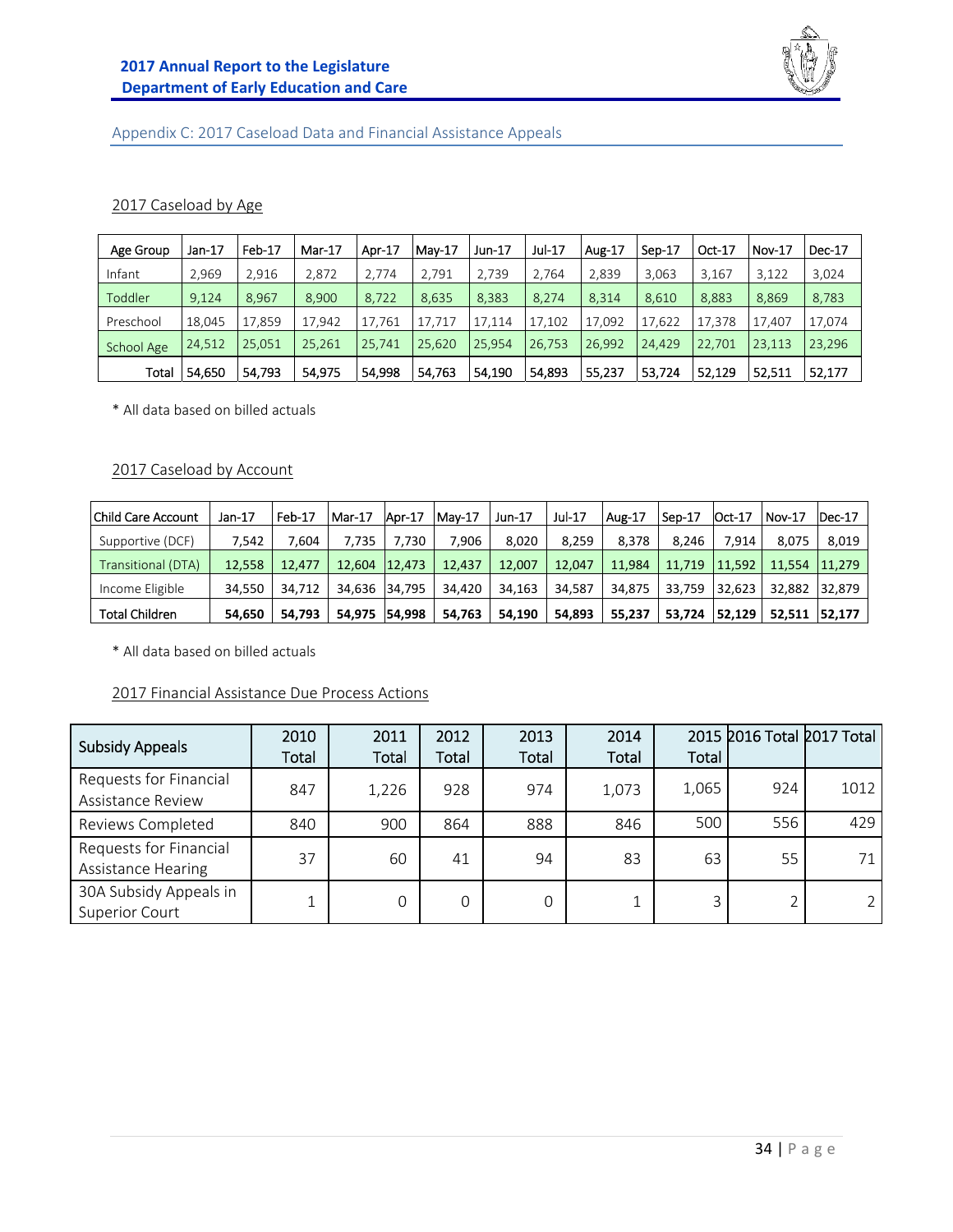

#### Appendix D: Income Eligible Waitlist Data

EEC maintains a waitlist of Income Eligible families who are seeking child care financial assistance, using the online self‐serve waitlist program (KinderWait). EEC's financial assistance procedures provide that "inactive" records (i.e., 12 or more months of no applicant activity) are to be removed and archived from the waitlist; this procedure is utilized in order to keep the waitlist current.

| 2017        | Jan   | Feb   | Mar   | Apr   | May   | Jun   | Jul   | Aug   | Sep   | Oct   | Nov   | Dec   |
|-------------|-------|-------|-------|-------|-------|-------|-------|-------|-------|-------|-------|-------|
| Infants     | 4132  | 4089  | 4107  | 4171  | 4259  | 4233  | 4219  | 4188  | 4118  | 4181  | 4074  | 3905  |
| Toddlers    | 5317  | 5338  | 5395  | 5550  | 5710  | 5574  | 5568  | 5593  | 5415  | 5341  | 5181  | 4843  |
| Preschool   | 4745  | 4843  | 5114  | 5522  | 5929  | 5776  | 5775  | 5317  | 4780  | 4652  | 4441  | 4100  |
| School Age  | 9670  | 9504  | 9586  | 9839  | 10370 | 10230 | 9576  | 9513  | 8971  | 8864  | 8713  | 8025  |
| Total I/T/P | 14194 | 14270 | 14616 | 15243 | 15898 | 15853 | 15562 | 15098 | 14313 | 14174 | 13696 | 12848 |
| Total       | 23864 | 23774 | 24202 | 25082 | 26268 | 25813 | 25138 | 24611 | 23284 | 23038 | 22409 | 20873 |

Waitlist by Age Group (over time):

Waitlist Activity:

| 2017            | Jan    | Feb    | Mar    | Apr    | May    | Jun    | Jul    | Aug    | Sep    | Oct    | Nov    | Dec    |
|-----------------|--------|--------|--------|--------|--------|--------|--------|--------|--------|--------|--------|--------|
| <b>Total WL</b> | 23.864 | 23.774 | 24.202 | 25.082 | 26.268 | 25.813 | 25.138 | 24.611 | 23.284 | 23.038 | 22.409 | 20,873 |
| # deactivated   | 2412   | 2049   | 2012   | 1901   | 1643   | 3158   | 3975   | 3567   | 4407   | 3375   | 2803   | 3247   |
| # reactivated   | 210    | 137    | 165    | 143    | 148    | 311    | 281    | 260    | 408    | 250    | 207    | 144    |

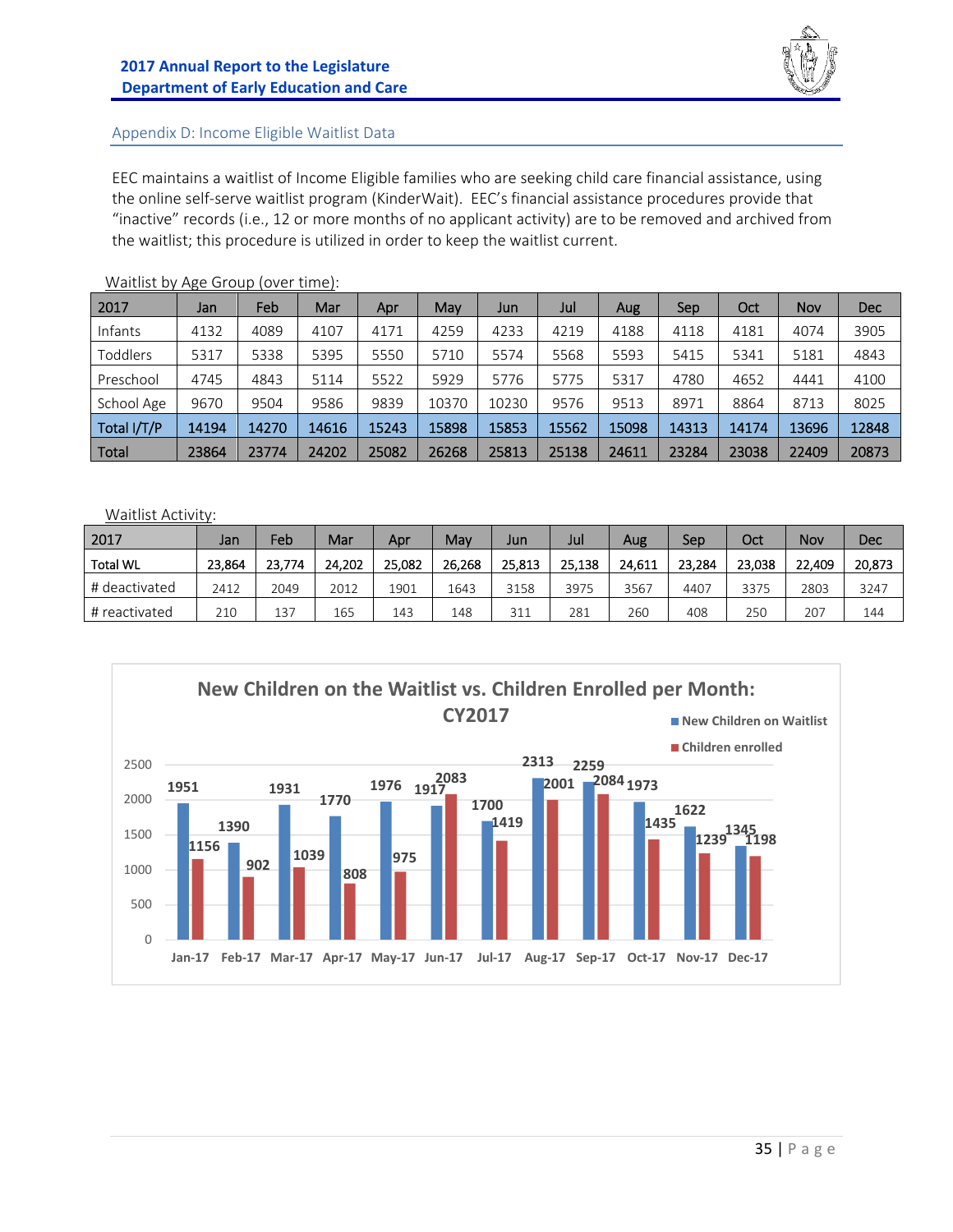

#### Appendix E: Mental Health Consultation Grant Information

#### Early Childhood Mental Health Consultation Program

EEC receives state funding to administer an Early Childhood Mental Health Consultation program, which provides resources to support young children and their families experiencing emotional and behavioral challenges. The Early Childhood Mental Health Consultation program promotes school success and healthy social-emotional development, and aims to reduce the suspension and expulsion rate in early education and care settings. The consultation services involve general classroom/program and on‐site child focused observations, which may include the use of evidenced based observation tools used to identify strategies for improving the learning environment and to assess children's social‐emotional and behavioral skills. Consultants meet with educators and families to discuss the strengths and needs of the classroom and/or the child and work together to develop classroom management plans and/or individualized behavior plans to support the needs of specific children. Consultants also provide on‐site modeling/coaching to educators to provide guidance on how to provide appropriate responses to address challenging behaviors. If the child presents with behaviors that may require more intensive services, beyond the scope of consultation, the consultants will assist programs and families in locating and accessing appropriate additional services, which may include Early Intervention, special education services and/ or behavioral health services through a community-based mental health service provider.

| <b>FY18 Grantees</b>          | Award       | Region                          | Cities/Towns |
|-------------------------------|-------------|---------------------------------|--------------|
| Behavioral Health Network     | \$463,156   | Western                         | 102          |
| Community Healthlink          | \$307,579   | Central                         | 65           |
| Enable, Inc.                  | \$288,877   | Northeast, Metrowest, Southeast | 60           |
| Justice Resource Institute    | \$393,742   | Southeast, Cape and Islands     | 69           |
| <b>MSPCC</b>                  | \$359,793   | Northeast                       | 47           |
| The Home for Little Wanderers | \$310,103   | Metro Boston                    | 8            |
| Total                         | \$2,123,250 |                                 | 351          |

In FY2018 EEC renewed the Early Childhood Mental Health grants to six agencies:

Below are data on the Early Childhood Mental Health (ECMH) Grant program in 2017:

| ECMH Services - Mid Year Comparison: Numbers Served and Hours of Consultation Provided               |     |     |       |       |       |  |  |  |  |
|------------------------------------------------------------------------------------------------------|-----|-----|-------|-------|-------|--|--|--|--|
| Hours of Consultation   # of Children Served<br>Period<br><b>Classrooms</b><br>Educators<br>Programs |     |     |       |       |       |  |  |  |  |
| Jan. - June 2017                                                                                     | 363 | 516 | 1.219 | 4.183 | 5.852 |  |  |  |  |
| July - Dec. 2017                                                                                     | 323 | 528 | 1.299 | 3.592 | 6.590 |  |  |  |  |

| ECMH Services - Mid Year Comparison: Child and Family-Focused Intensive/Special Services |                                                                                        |              |                   |                               |  |  |  |  |  |
|------------------------------------------------------------------------------------------|----------------------------------------------------------------------------------------|--------------|-------------------|-------------------------------|--|--|--|--|--|
| Period                                                                                   | Hours of   Children/Families Received<br>Children<br><b>Children/Families Received</b> |              |                   |                               |  |  |  |  |  |
|                                                                                          | Served                                                                                 | Consultation | Intensive Therapy | Early Intervention/Special Ed |  |  |  |  |  |
| Jan. - June 2017                                                                         | 525                                                                                    | 5.635        | 16%               | 40%                           |  |  |  |  |  |
| <b>July - Dec. 2017</b>                                                                  | 554                                                                                    | 6,111        | 14%               | 29%                           |  |  |  |  |  |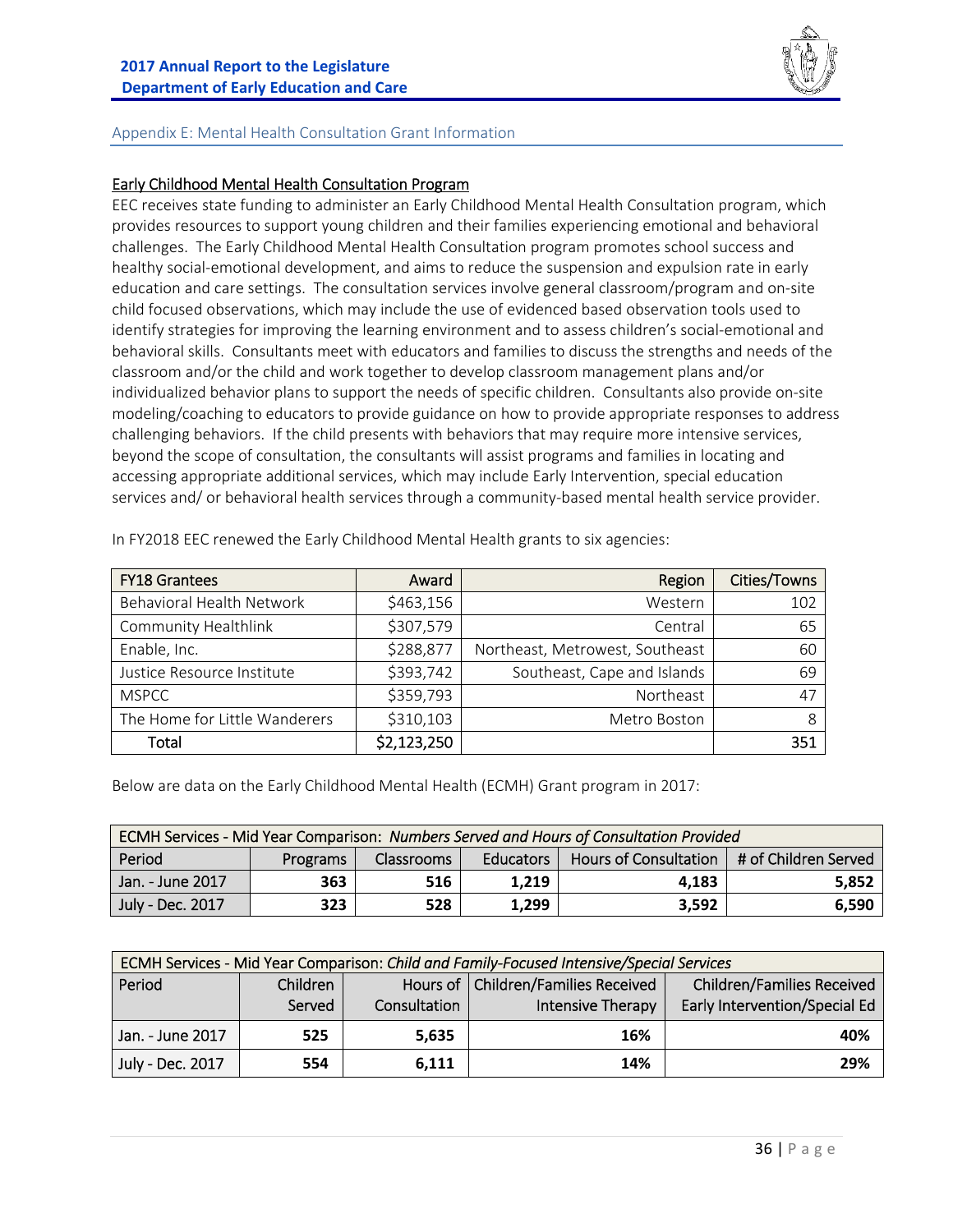

| Behavioral Issues Identified in Children who Received Child / Family Focused Consultation (CY 2017) |
|-----------------------------------------------------------------------------------------------------|
| Aggression (biting, hitting, etc.--peers and adults)                                                |
| Peer relations/social skills (difficulty taking turns, sharing, negotiating, social bullying)       |
| Attention (inability to focus, follow directions)                                                   |
| Oppositional (defiant, disobedient)                                                                 |
| Overactive/Impulsive (restless, uncontrolled)                                                       |
| History of trauma                                                                                   |

#### Frequency of behavioral concerns for the children receiving child / family focused consultation services.\*

| <b>Behavior Concern Identified</b> | <b>Infants</b> | <b>Toddlers</b> | <b>Preschoolers</b> | <b>School Age</b> |
|------------------------------------|----------------|-----------------|---------------------|-------------------|
| <b>Depression</b>                  | O              | 8               | 17                  | 3                 |
| <b>Attachment</b>                  | 4              | 6               | 43                  | 6                 |
| Anxiety                            | O              | 4               | 71                  | 10                |
| Other                              | 0              | 5               | 137                 | 13                |
| Post trauma                        | 0              | 18              | 140                 | 24                |
| <b>Overactivity/Impulsivity</b>    | $\overline{2}$ | 48              | 228                 | 28                |
| <b>Attention</b>                   | $\overline{2}$ | 22              | 251                 | 38                |
| Oppositional                       | O              | 24              | 287                 | 32                |
| Peer relations/social skills       | ŋ              | 24              | 350                 | 37                |
| <b>Aggression</b>                  |                | 41              | 366                 | 26                |

\**Children with more than one behavioral concern were counted for each concern.*

The ECMH grantees report to EEC the number of children they provided services to who were at risk of suspension or expulsion from an early education program. In 2017, 340 of the children who were served were identified as "at risk" for suspension or expulsion. Outcomes for these children, by age, is below:

| 2017 Suspension/Expulsion of Children        |        |             |      | School-      |       |        |
|----------------------------------------------|--------|-------------|------|--------------|-------|--------|
| Served by ECMH                               | Infant | Toddler     | PreK | Age          | Total | Rate   |
| Retained successfully in program             | 1      | 22          | 166  | 23           | 212   | 62.35% |
| Retained but at risk of suspension/expulsion | 0      | 2           | 8    | 5            | 15    | 4.41%  |
| Transitioned to new program that better      |        |             |      |              |       |        |
| addresses needs                              | 0      | 1           | 22   | 2            | 25    | 7.35%  |
| Suspended from program                       | 0      | $\mathbf 0$ | 2    | 2            | 4     | 1.18%  |
| Expelled from program; has new program       | 0      | 0           | 12   | 0            | 12    | 3.53%  |
| Expelled from program; no new program        | 0      | 2           | 15   | 5            | 22    | 6.47%  |
| Aged out of program                          | 0      | 0           | 14   | $\mathbf{1}$ | 15    | 4.41%  |
| Other                                        | 0      | 3           | 30   | 2            | 35    | 10.29% |
| <b>TOTALS</b>                                | 1      | 30          | 269  | 40           | 340   |        |